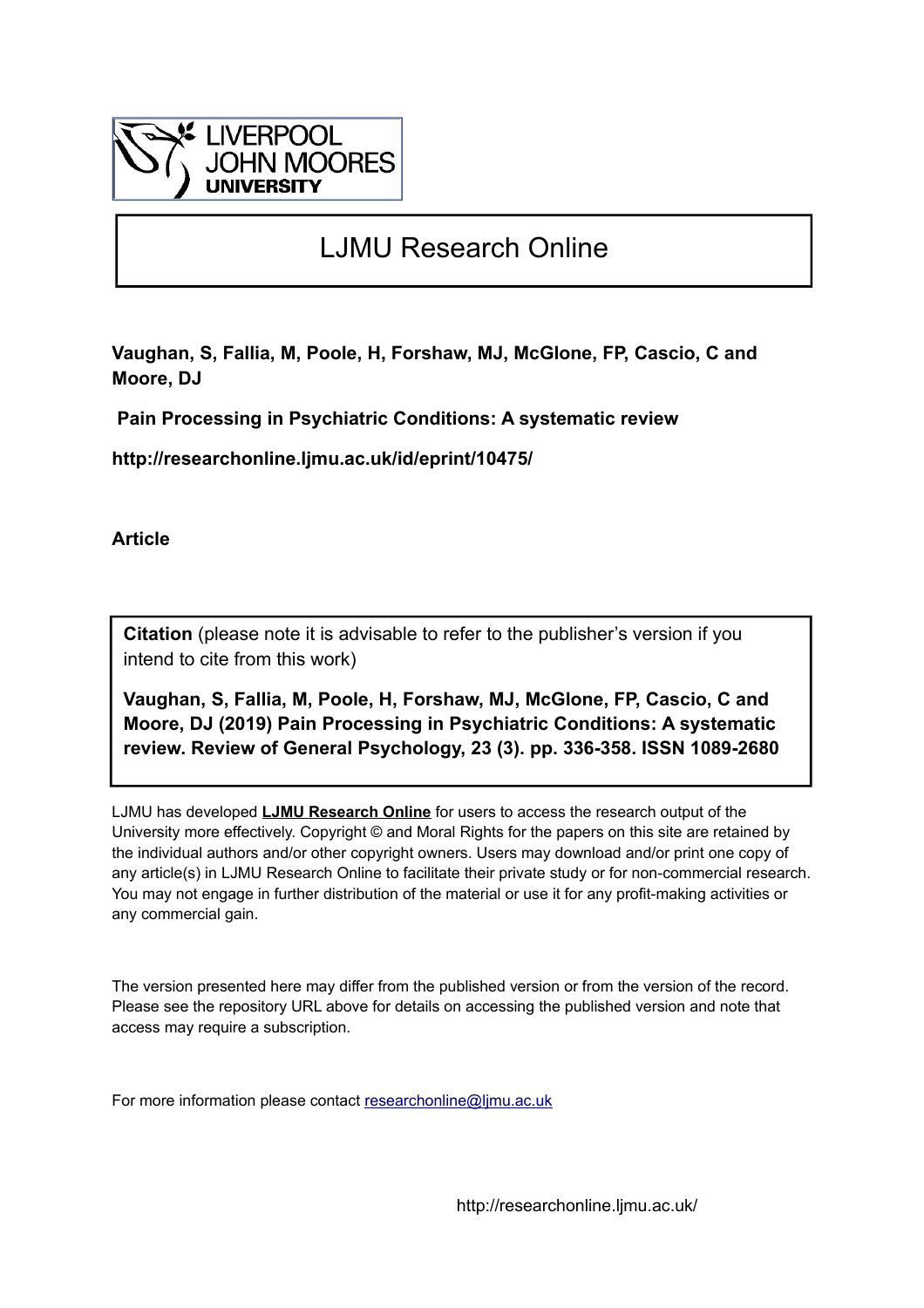| $\mathbf{1}$   | Pain Processing in Psychiatric Conditions: A systematic review                                                                                              |  |  |  |  |
|----------------|-------------------------------------------------------------------------------------------------------------------------------------------------------------|--|--|--|--|
| $\overline{2}$ | Sarah Vaughan <sup>ab</sup> , Michelle D. Failla <sup>c</sup> , Helen M. Poole <sup>a</sup> , Mark J. Forshaw <sup>a</sup> , Francis McGlone <sup>a</sup> , |  |  |  |  |
| $\mathfrak{Z}$ | Carissa J. Cascio <sup>c</sup> & David J. Moore <sup>a*</sup>                                                                                               |  |  |  |  |
| $\overline{4}$ | a: School of Natural Sciences and Psychology, Psychology department, Liverpool John Moores                                                                  |  |  |  |  |
| 5              | University., Liverpool, L3 3AF, United Kingdom                                                                                                              |  |  |  |  |
| 6              | b: School of Social Sciences, Psychology Department, Chester University, Chester, CH1 4BJ,                                                                  |  |  |  |  |
| $\tau$         | <b>United Kingdom</b>                                                                                                                                       |  |  |  |  |
| $8\,$          | c: Vanderbilt University Medical Center, Psychiatry.                                                                                                        |  |  |  |  |
| $\overline{9}$ |                                                                                                                                                             |  |  |  |  |
| 10             |                                                                                                                                                             |  |  |  |  |
| 11             |                                                                                                                                                             |  |  |  |  |
| 12             | *Contact details:                                                                                                                                           |  |  |  |  |
| 13             | Dr. David J. Moore,                                                                                                                                         |  |  |  |  |
| 14             | Department of Natural Sciences and Psychology                                                                                                               |  |  |  |  |
| 15             | Liverpool John Moores University,                                                                                                                           |  |  |  |  |
| 16             | Liverpool,                                                                                                                                                  |  |  |  |  |
| $17\,$         | L3 3AF                                                                                                                                                      |  |  |  |  |
| 18             | <b>United Kingdom</b>                                                                                                                                       |  |  |  |  |
| 19             | email: D.J.Moore@ljmu.ac.uk                                                                                                                                 |  |  |  |  |
| 20             | tel: +44 (0) 1519046328                                                                                                                                     |  |  |  |  |
| 21             |                                                                                                                                                             |  |  |  |  |
| $22\,$         | Running Head: Pain in Psychiatric Conditions                                                                                                                |  |  |  |  |
| 23             |                                                                                                                                                             |  |  |  |  |
| 24             |                                                                                                                                                             |  |  |  |  |
| 25             | <b>Review Article</b>                                                                                                                                       |  |  |  |  |
| 26             |                                                                                                                                                             |  |  |  |  |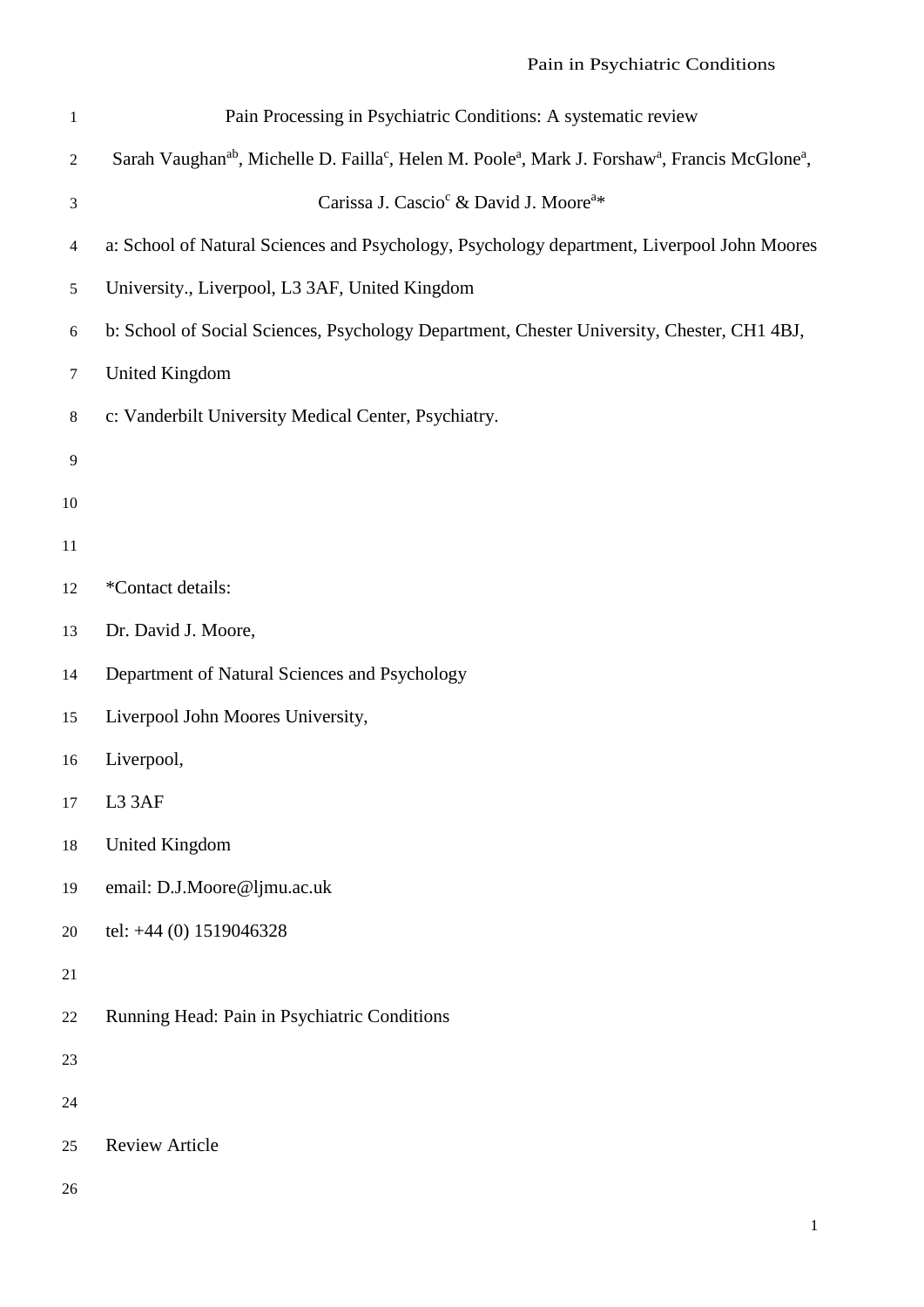#### **Abstract**

 *Objective:* Pain is a universal, multidimensional experience with sensory emotional, cognitive and social components, which is fundamental to our environmental learning when functioning typically. Understanding pain processing in psychiatric conditions could provide unique insight into the underlying pathophysiology or psychiatric disease, especially given the psychobiological overlap with pain processing pathways. Studying pain in psychiatric conditions is likely to provide important insights, yet, there is a limited understanding beyond the work outside depression and anxiety. This is a missed opportunity to describe psychiatric conditions in terms of neurobiological alterations. In order to examine the research into the pain experiences of these groups and the extent to which a-typicality is present, a systematic review was conducted. *Methods:* An electronic search strategy was developed and conducted in several databases. *Results:* The current systematic review included 46 studies covering five DSM-5 disorders: autism, attention deficit hyperactivity disorder, schizophrenia, personality disorder and eating disorders, confirming tentative evidence of altered pain and touch processing. Specifically, hyposensitivity is reported in schizophrenia, personality disorder and eating disorder, hypersensitivity in ADHD and mixed results for autism. *Conclusions:* Review of the research highlights a degree of methodological inconsistency in the utilisation of comprehensive protocols; the lack of which fails to allow us to understand whether a-typicality is systemic or modality-specific.

Key words: Psychiatric, DSM-5, Pain, Quantitative Sensory Testing, QST.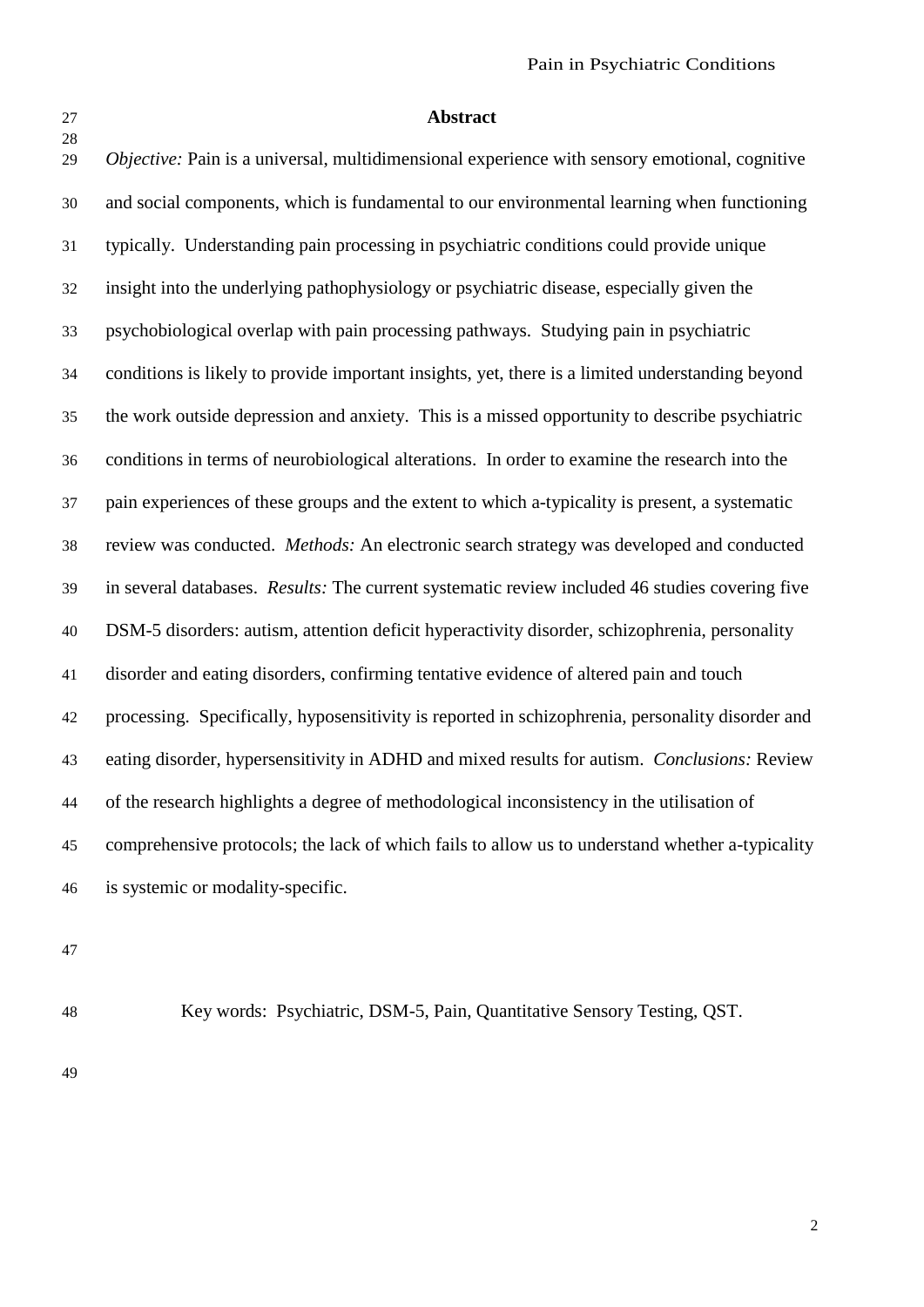### **Introduction**

 Pain is a universal, multidimensional experience with sensory emotional, cognitive and social components (A. C. d. C. Williams & K. D. Craig, 2016). Understanding pain processing in psychiatric conditions could provide unique insight into the underlying pathophysiology or psychiatric disease, especially given the psychobiological overlap with pain processing pathways (Bird et al., 2010; de la Fuente-Sandoval, Favila, Gómez-Martin, Pellicer, & Graff- Guerrero, 2010; Fan, Chen, Chen, Decety, & Cheng, 2014; Goesling, Clauw, & Hassett, 2013; Iannetti & Mouraux, 2010). For example, there is substantial literature on pain perception in anxiety and depression (for review, see (Thompson, Correll, Gallop, Vancampfort, & Stubbs, 2016) supporting a bidirectional relationship between these conditions and altered pain behaviours. From this literature, several examples have emerged that highlight the need to understand pain perception in psychiatric disorders. The co-occurrence of depression or anxiety and pain have an additive burden on the individual (Bair, Robinson, Katon, & Kroenke, 2003). Similarly, altered pain behaviours can lead individuals to look for somatic causes, potentially obscuring or delaying psychiatric diagnoses. There also seems to be important moderators between depression/anxiety and pain, specifically related to the exteroceptive or interoceptive nature of the stimuli and attentional resources allocated for painful stimuli, which provide insight into sensory processing in the disorder (Goesling et al., 2013; Thompson et al., 2016).

 Studying pain in psychiatric conditions is likely to provide important insights, yet, there is a limited understanding beyond the work outside depression and anxiety. This is a missed opportunity to describe psychiatric conditions in terms of neurobiological alterations (Lautenbacher & Krieg, 1994). Indeed, a range of psychiatric conditions include core symptoms or associations with potentially pain-related behaviours, for example self-harm (Taylor, Hutton, & Wood, 2015). The absence of systematic study of pain responses in these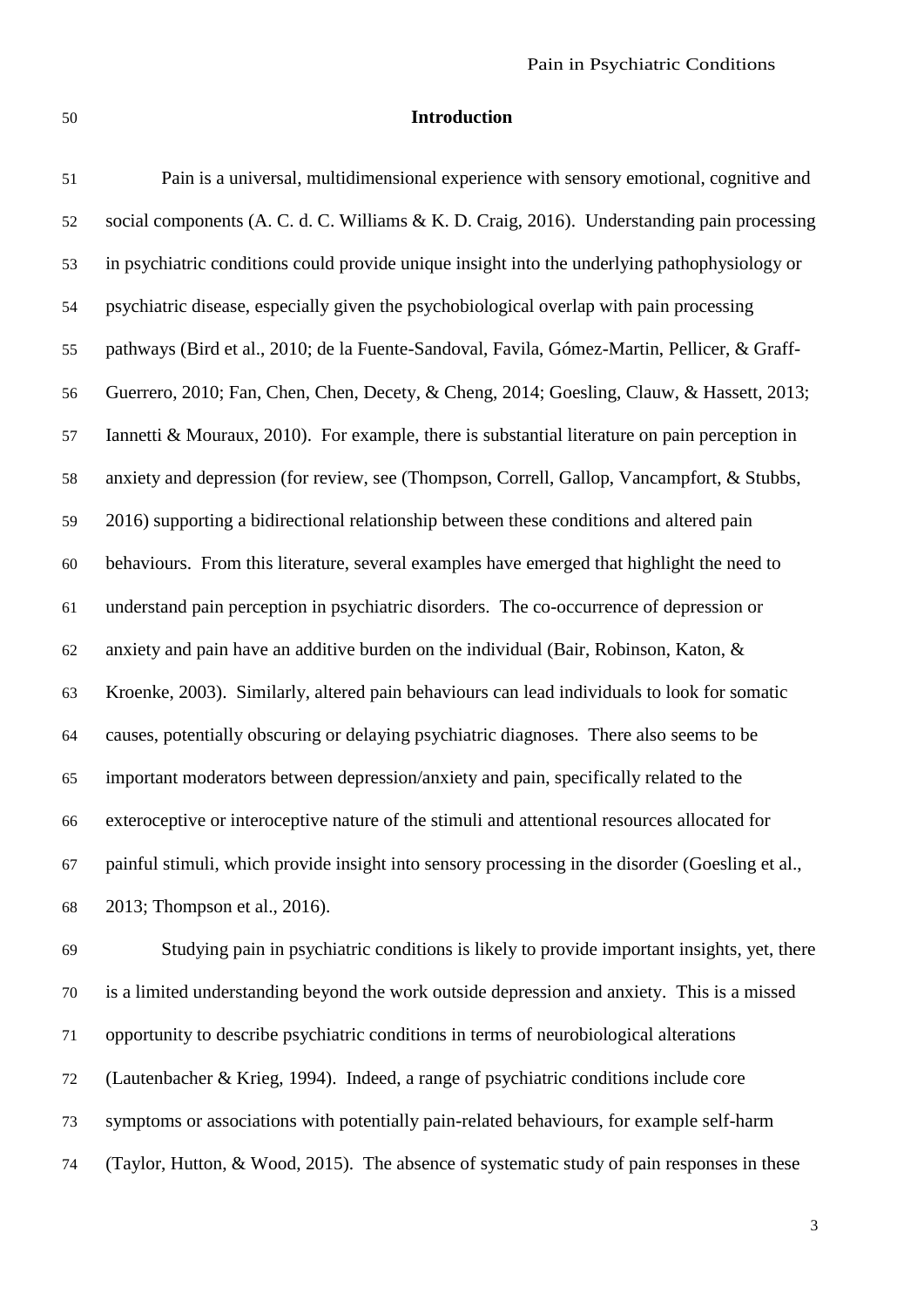conditions negates the possibility to understand the contribution of potential sensory changes to these behaviours. Further, pain experience is critical in a number of aspects of environmental learning, allowing individuals to learn about dangers and threats and distinguish these from safety cues (Bastian, Jetten, Hornsey, & Leknes, 2014) as well as promoting social bonding with carers who provide pain relief (Krahé, Springer, Weinman, & Fotopoulou, 2013; Langford et al., 2010). Altered pain processing may therefore, underlie clinical features of a range of psychiatric conditions, especially those conditions which have associated threat-related or social features.

 A first step in understanding how altered pain processing may contribute to these psychiatric conditions is to explore processing and responsivity to potentially nociceptive signals. There is an example of this altered pain responsivity in the diagnostic criteria for autism spectrum disorder, where the DSM includes "apparent indifference to pain/temperature" as an example of sensory reactivity (APA, 2013). Understanding whether pain behaviours are a cause, effect or epiphenomenon of a psychiatric condition would enable better diagnostic characterization. In the example of autism, more rigorous psychophysical investigation into these symptoms is likely to improve interventions that aim to reduce their occurrence or provide environmental adaptions to improve overall participation (Baranek, 2002). Additionally, while many psychiatric conditions co-occur with depression, first disentangling processing as a function of individual disorders is crucial to mechanistic-based understanding (Kendler, 2008; Savitz & Harrison, 2018; Vardeh, Mannion, & Woolf, 2016). As noted in depression, pain processing was moderated by exteroceptive/interoceptive nature of the stimuli (Thompson et al., 2016). Given the evidence of altered interoceptive processing in other psychiatric conditions (Quattrocki & Friston, 2014), understanding pain processing in this dimension may provide insight into bodily representation and emotional regulation in these disorders. In this way, understanding pain processing in psychiatric conditioning may also allow for more mechanism-based treatment.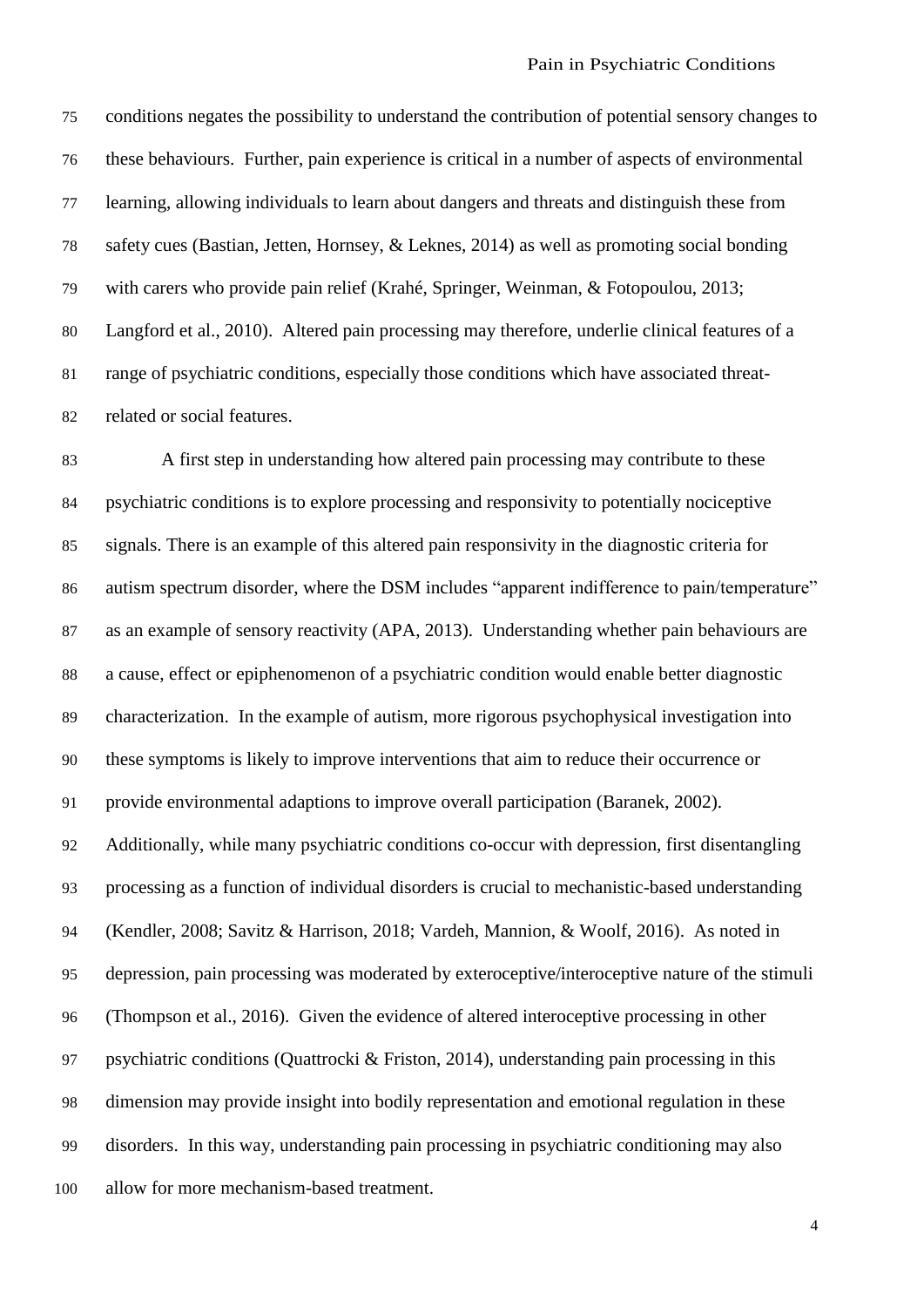#### *Aims of the review*

 Characterization of pain processing may provide understanding into biological alterations related to psychiatric conditions, as well as, quality of life for these individuals. Importantly, Lautenbacher and Krieg (1994), published the only review in this area prior to the development of standardised protocols. Standardised protocols are essential in order to minimise variability (Backonja et al., 2013), produce reliable and comparable results, and improve clinical feasibility (Rolke et al., 2006). Recent attempts have been made to generate standardised psychophysical approaches to understand touch and pain sensitivity in the form of Quantitative Sensory Testing (QST) batteries i.e. Rolke et al. (2006). Hence, this review will include studies that have been conducted on psychiatric conditions with experimental pain, with particular reference to QST. It will also examine factors that have been shown to mediate the magnitude of pain response including clinical features of the conditions, medication status, or co-occurring symptoms. Indeed, the impact of clinical symptom management in altering pain precepts as well as the potential role for pain management strategies in altering clinical presentation is central in understanding health in these vulnerable groups.

 This review includes quantification of peripheral afferents associated with pain processing as well as light touch; non-noxious stimuli like light touch, can sometimes be experienced as painful (IASP, 2012). This may be particularly relevant to psychiatric conditions where individuals have reported discomfort or pain to typically non-painful tactile inputs (Grandin, 1992, 1995). Responses such as these may mimic low-level allodynia, suggesting that a full assessment of the somatosensory system is necessary for a true comprehension of pain in psychiatric conditions.

#### **Methods**

#### **Search Methods**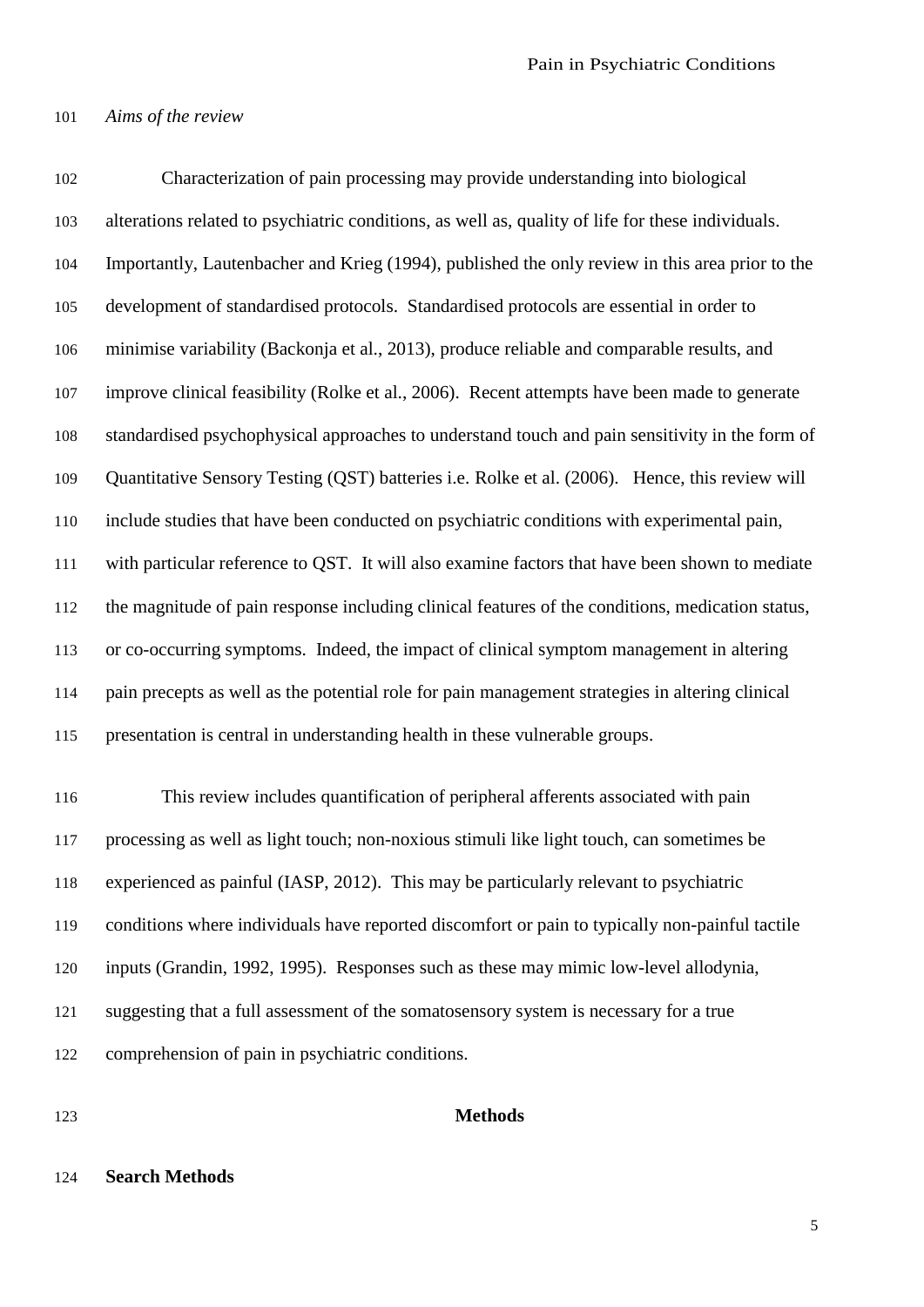| 125 | An electronic search strategy was used, according to the Cochrane guidelines (Higgins            |  |  |  |
|-----|--------------------------------------------------------------------------------------------------|--|--|--|
| 126 | & Green, 2011), through author consensus, in the following databases; Medline (1953-             |  |  |  |
| 127 | Present), PsycINFO (1931-Present), PsycARTICLES (1955-Present), Science Direct (1966-            |  |  |  |
| 128 | Present) and Science Citation Index (1989-2014). To gain a list of potentially relevant          |  |  |  |
| 129 | publications, DSM-5 psychiatric condition terms were combined with "or", terms related to        |  |  |  |
| 130 | pain/somatosensation and QST were also combined with "or", and then the two groups of key        |  |  |  |
| 131 | words were combined using "and" (Table 1). Subsequently, reference lists from retrieved          |  |  |  |
| 132 | papers were scanned for further relevant publications and authors of poster abstracts were       |  |  |  |
| 133 | contacted for further information or full text articles.                                         |  |  |  |
| 134 | [Table 1 here]                                                                                   |  |  |  |
| 135 | <b>Eligibility</b>                                                                               |  |  |  |
|     |                                                                                                  |  |  |  |
| 136 | <b>Types of Studies</b>                                                                          |  |  |  |
| 137 | Studies were eligible for inclusion if they 1) were explicitly experimental, 2) utilised         |  |  |  |
| 138 | psychophysically appropriate pain or touch sensitivity assessment and 3) included both a         |  |  |  |
| 139 | clinical and control group, or adequately compared clinical data values to published norms.      |  |  |  |
| 140 | Studies were excluded if 1) there was poor quality control of stimuli (i.e. intensity of         |  |  |  |
| 141 | stimuli was variable or clear order effects might be present etc.) 2) they utilised poor or non- |  |  |  |
| 142 | comparable pain induction tests, 3) they did not contain a control group or refer to published   |  |  |  |
| 143 | norms or 4) were animal studies on pain induction.                                               |  |  |  |
| 144 | No publication date restrictions or publication status restrictions were imposed and only        |  |  |  |
| 145 | studies published in English were considered. No restrictions were put onto the participants     |  |  |  |
| 146 | within studies, other than it was imperative that they were human samples and had a diagnosis    |  |  |  |
| 147 | of a condition previously categorized as Axis I or Axis II (APA, 1994). Conditions that have a   |  |  |  |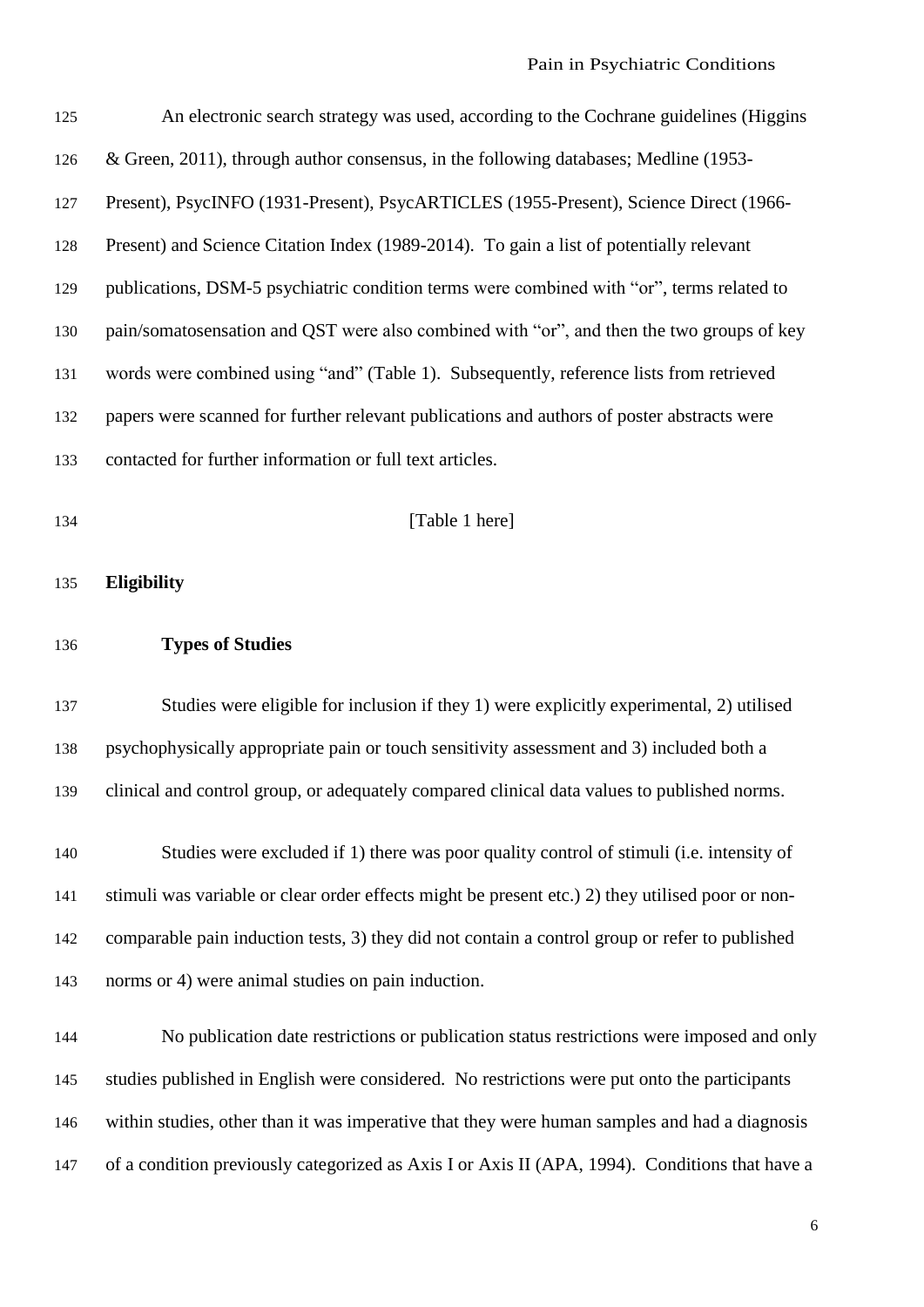| 148 | neurological or developmental origin <i>i.e.</i> not acquired or environmental, have significant public |
|-----|---------------------------------------------------------------------------------------------------------|
| 149 | health implications, and have not appeared in multiple comprehensive reviews ( <i>i.e.</i> anxiety and  |
| 150 | depression) were chosen. They included; autism spectrum disorder (ASD), obsessive                       |
| 151 | compulsive disorder (OCD), attention deficit hyperactivity disorder (ADHD), schizophrenia,              |
| 152 | eating disorders (inclusive of anorexia nervosa, bulimia nervosa and binge-eating disorder) and         |
| 153 | personality disorder (Borderline personality disorder: BPD/PD).                                         |

## **Study Selection and Data Collection**

#### **Study Selection**

 Sourced citations were transferred to Endnote. Eligibility assessment was first performed on article titles in an un-blinded standardised manner by 2 reviewers (SV and DM). The first reviewer (SV) checked all titles for relevance, with second reviewer (DM) auditing 10% of the total, with a 97% agreement rate. For those studies where authors disagreed, a third reviewer (HP) acted as a blinded arbitrator.

 Eligible abstracts were then assessed for inclusion, under the same process by the first reviewer (SV). In this instance 10% of the abstracts were divided across three blinded authors (HP, FMcG, MF) with a fourth (DM) acting as a blinded arbitrator, with 100% agreement rate. Roles were allocated to ensure that the arbitrator was different for both phases.

## **Data Collection**

 Information extracted from each study included; 1) Participant characteristics (including age, gender, condition, diagnosis method, numbers in each group, matching criteria and psychometric measures), 2) Pain or touch method (including location and test parameters) and 3) Main data (including all inferential statistics, any subgroup analysis and mean values),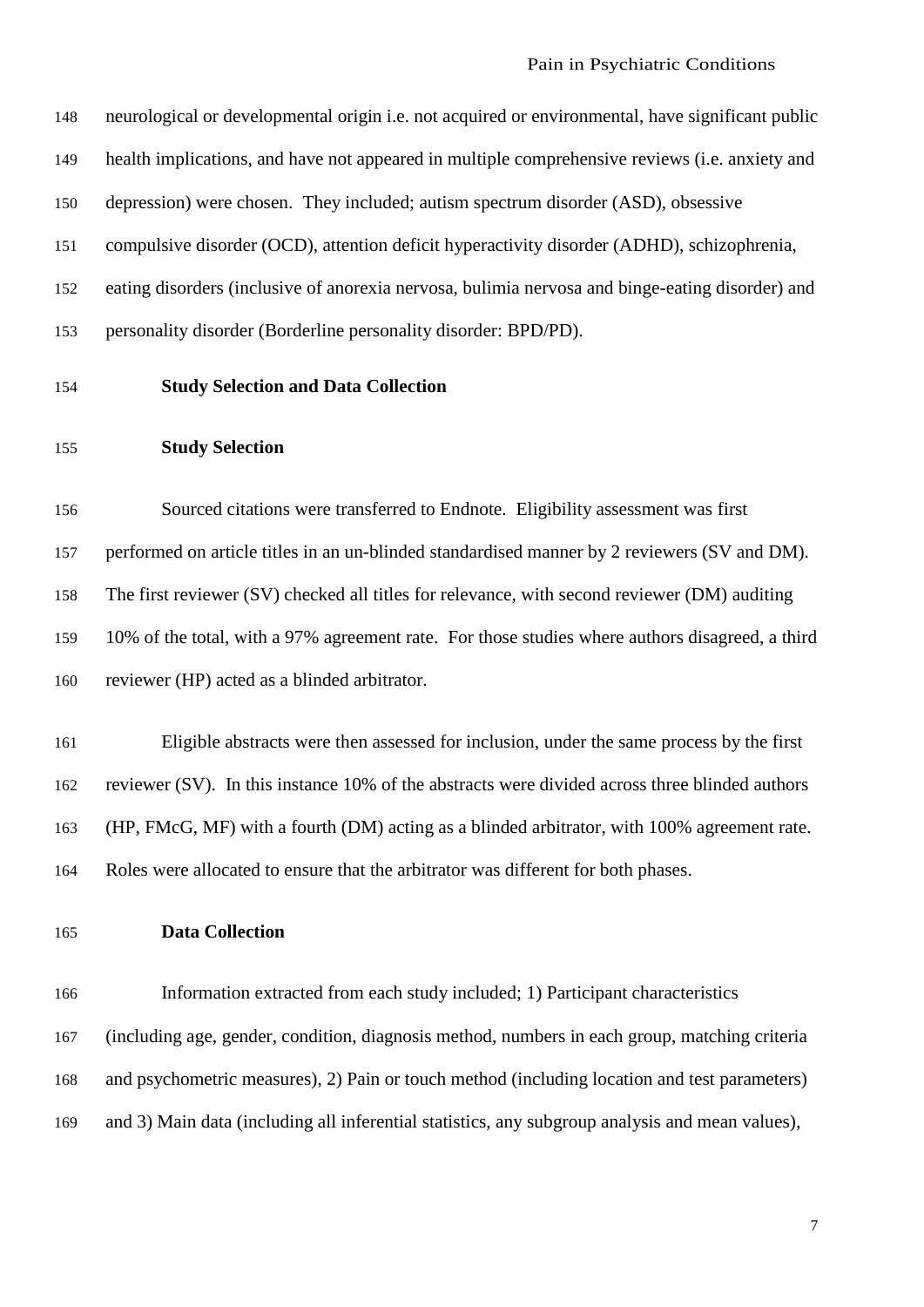| 170 | placed into specifically designed extraction tables. Summary sheets were generated to             |  |  |  |  |
|-----|---------------------------------------------------------------------------------------------------|--|--|--|--|
| 171 | compare information across conditions.                                                            |  |  |  |  |
| 172 | <b>Results</b>                                                                                    |  |  |  |  |
| 173 | [Figure 1]                                                                                        |  |  |  |  |
| 174 | <b>Results of the search</b>                                                                      |  |  |  |  |
| 175 | A final search conducted on 04/02/18, which yielded 2167 potentially relevant records.            |  |  |  |  |
| 176 | The majority of studies have been conducted in the last decade, highlighting the growing          |  |  |  |  |
| 177 | interest of pain across these conditions. Figure 1 flow chart details the records found at each   |  |  |  |  |
| 178 | stage of the screening process. Study characteristics and data will be presented for each         |  |  |  |  |
| 179 | condition in the following sections. Meta-analysis was not possible due to the variability in the |  |  |  |  |
| 180 | methods utilised and the lack of reported confidence intervals and effect sizes.                  |  |  |  |  |
| 181 | <b>Autism Spectrum Disorder</b>                                                                   |  |  |  |  |
| 182 | Included studies.                                                                                 |  |  |  |  |
| 183 | Ten studies were included for ASD. These studies included pain responses to thermal,              |  |  |  |  |
| 184 | mechanical, pressure, vibratory and electrical stimuli; therefore, a number of somatosensory      |  |  |  |  |
| 185 | measures were missing. Given the range of available measures, research examining                  |  |  |  |  |
| 186 | somatosensory and pain thresholds in ASD is presently limited.                                    |  |  |  |  |
| 187 | Participant characteristics.                                                                      |  |  |  |  |
| 188 | Although studies have been conducted using children $(n=2)$ and adolescents $(n=2)$               |  |  |  |  |
| 189 | samples, the majority $(n=6)$ were conducted on adults. This bias is understandable given the     |  |  |  |  |
| 190 | nature of the tests administered, which require very precise reports from participants; they may  |  |  |  |  |
| 191 | also be distressing to younger children. Male participants were generally the majority in the     |  |  |  |  |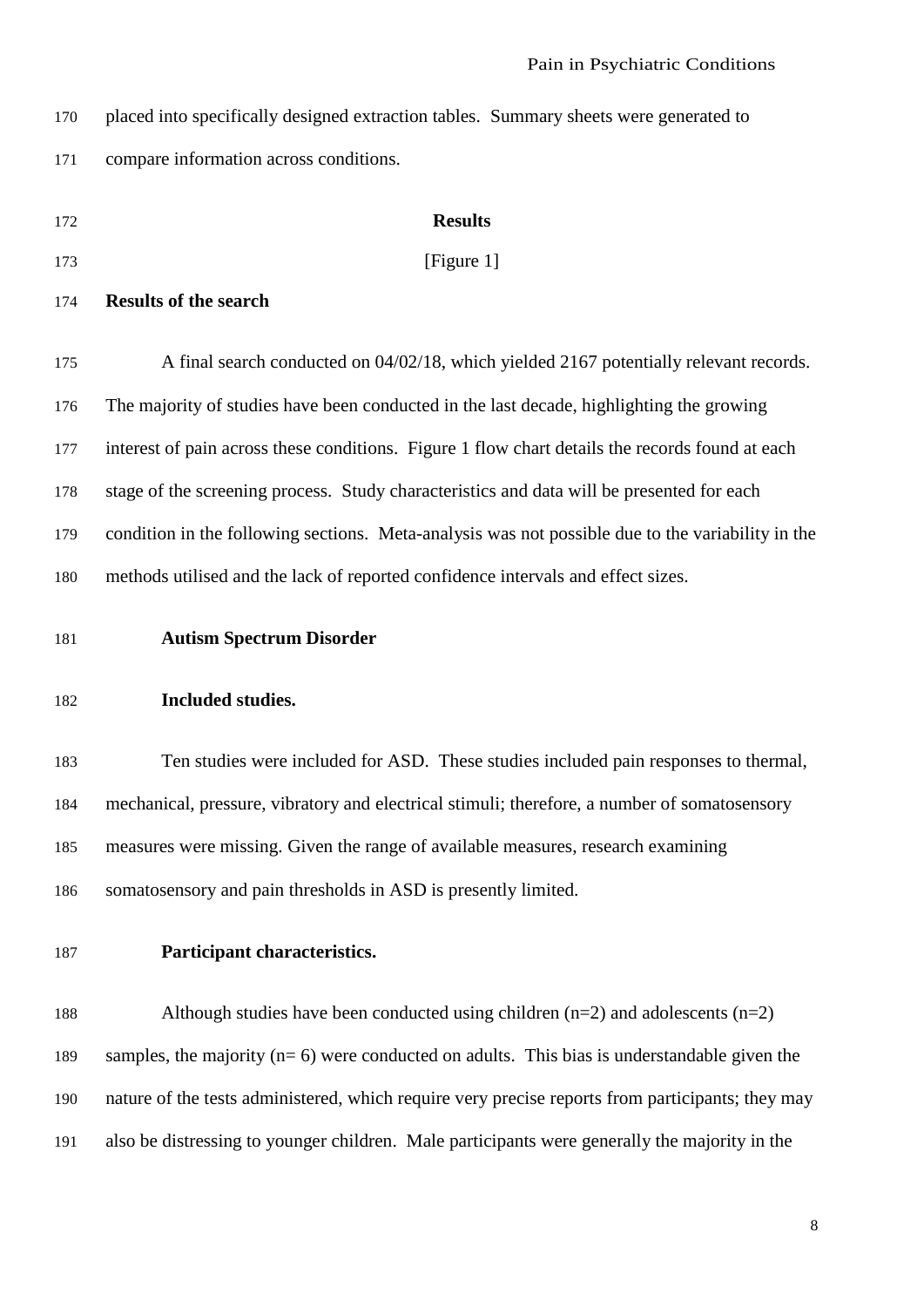experimental group, and two studies had an all-male sample. This distribution is in line with a three-time greater prevalence of ASD in males (Baxter et al., 2015).

#### **Sensation thresholds.**

 Six studies examined somatosensory detection thresholds. Three studies examined thermal detection thresholds, two in adults (Cascio et al., 2008; Fründt et al., 2017) and another in adolescents (Duerden et al., 2015). All studies adopted a method-of-limits to determine thresholds, with Cascio et al. (2008) and Fründt et al. (2017) having a change rate of 1°C/s and Duerden et al. (2015) using 0.5°C/s. Results are inconsistent. Cascio et al. (2008) and Fründt et al. (2017) reported no significant differences, while hyposensitivity was reported by Duerden et al. (2015). Furthermore, Duerden et al. (2015) report a significant correlation between autism severity (as measured by ADOS-G scores) and thermal detection thresholds, specifically to both the social and communication subscales, demonstrating that adolescents with greater autism severity and lower IQ had higher detection thresholds. However, it is of note that those studies, which utilised the DFNS standardised battery, report no-significant differences.

 Four studies examined vibratory detection thresholds in adults (Blakemore et al., 2006; Cascio et al., 2008; Fründt et al., 2017) and children (Guclu, Tanidir, Mukaddes, & Unal, 2007). Blakemore et al. (2006) presented two frequencies of vibrotactile stimuli; 200Hz (stimulating rapidly adapting fibres) and 30Hz (stimulating slowly adapting fibres), in a method-of-limits. Whereas, Cascio et al. (2008) used a forced-choice paradigm at 33Hz; participants were asked to indicate in which of two time intervals a stimulus was presented. Guclu et al. (2007) used sinusoidal displacements at 40 and 250Hz, in a forward-masking paradigm; a 250Hz stimulus was applied prior to the test stimulus and Fründt et al. (2017) used the DFNS standardised protocol. Overall results indicate hyper-responsiveness to vibratory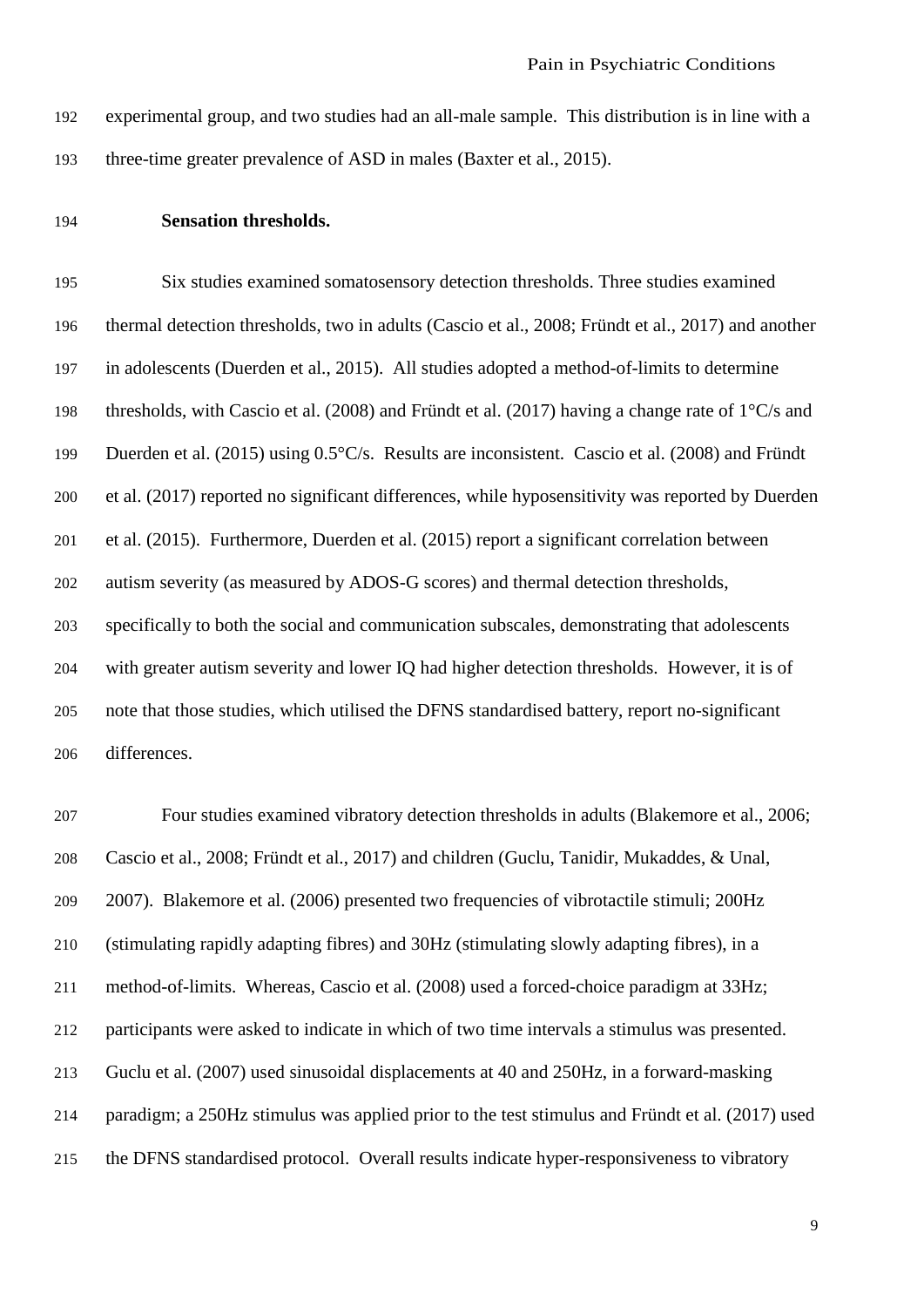stimuli in adults with ASD, as lower vibrotactile thresholds were achieved (Blakemore et al., 2006; Cascio et al., 2008). Furthermore, these findings appear to be sensitive to both location (as differences were reported for the forearm but not the palm (Cascio et al., 2008), and the frequency at which the stimulus is presented (Blakemore et al., 2006). However, Guclu et al. (2007) and Fründt et al. (2017) report no significant difference between the vibrotactile thresholds, and the children with autism had the same detection and masking mechanisms as the neurotypical children.

 Finally, Cascio et al. (2008) and Fründt et al. (2017) also examined punctate mechanical detection thresholds using von Frey hairs. Cascio et al. (2008) reported no significant group differences, suggesting typical static mechanical functioning in ASD. Whilst Fründt et al. (2017) reported a greater loss of function for MDT. Their methodologies differed slightly with the latter using the DFNS standardised protocol and the other utilising a two ascending and two descending block of trials methodology.

 Overall, the findings for somatosensory detection thresholds for individuals with ASD are inconsistent. There are some signs of hyposensitivity in thermal sensations (Duerden et al., 2015), however, these findings are not reliable with no significant group differences reported by (Cascio et al., 2008) - these findings are duplicated for mechanical detection. Individuals with ASD may be hypersensitive to vibrotactile stimuli, though this may be frequency- and/or location-specific. A wider range of techniques than is presently used could confirm whether hyposensitivity for one modality may be present at the same time as hypersensitivity for another, i.e. thermal and mechanical. Additionally, it is not possible to consider somatosensory detection across the developmental course of ASD as studies in children and adolescents are limited.

**Pain.**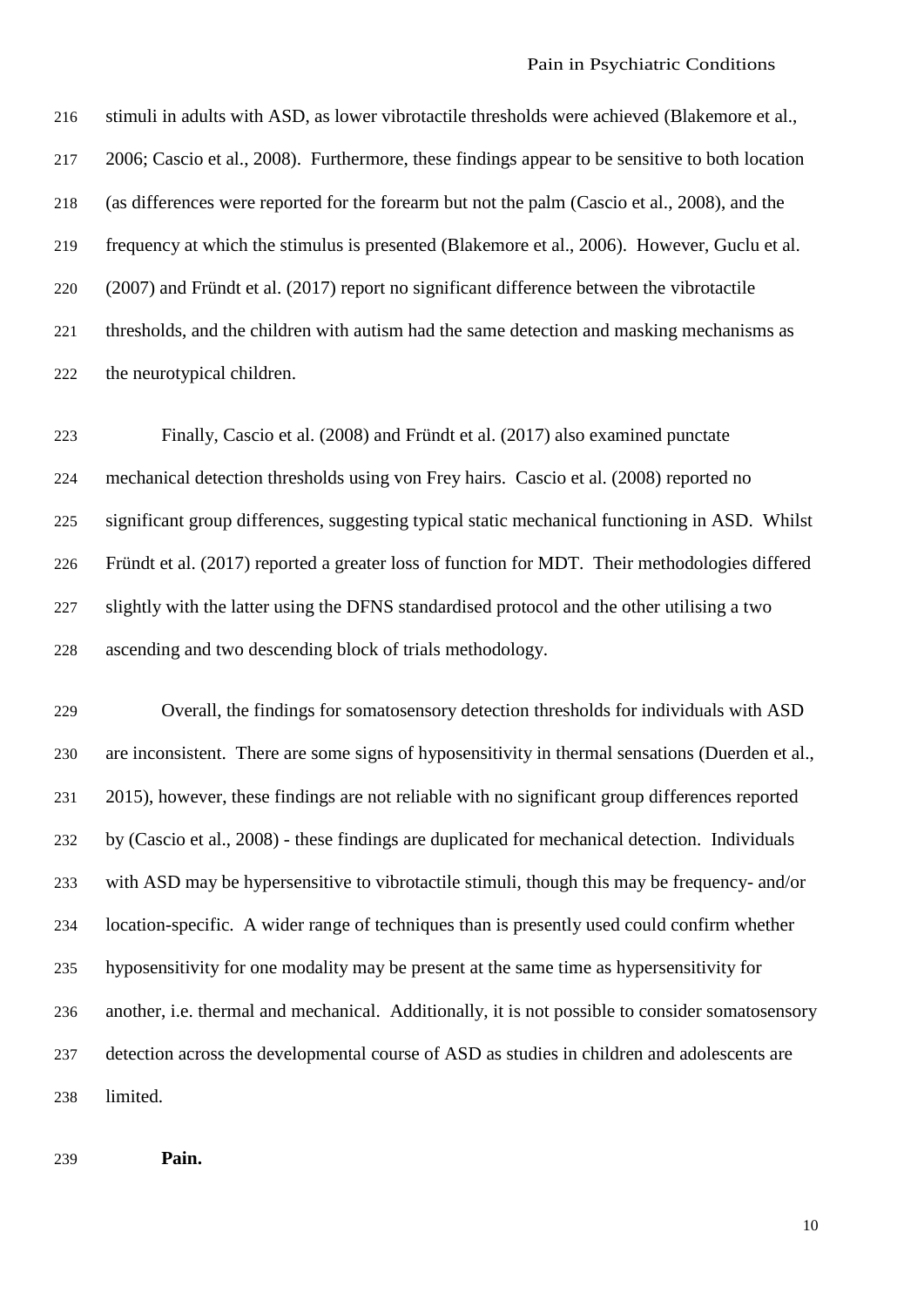Seven studies examined pain thresholds in ASD. Cascio et al. (2008); Duerden et al. (2015); Fründt et al. (2017) used a method-of-limits to determine thermal pain threshold. While Duerden et al. and Fründt et al. (2017) reported no group differences, Cascio et al. (2008) reported hypersensitivity for both heat and cold pain thresholds in the ASD group compared to healthy controls. Contrary to previous reports that individuals with ASD are insensitive to pain (Militerni et al., 2000; Minshew & Hobson, 2008), these studies provide tentative indications that there is typical nociception processing.

 Four studies investigated pressure pain thresholds; Fan et al. (2014) and Fründt et al. (2017) in adults, Chen et al. (2017) in adolescents and Riquelme, Hatem, and Montoya (2016) 249 in children. Ramp rates are reported as  $1 \text{kg}/\text{cm}^2\text{ s}$  or 50 kPa/cm<sup>2</sup> ( $\sim 0.5 \text{kg}/\text{cm}^2\text{ s}$ ), or not at all, 250 and probe sizes are either a non-standard probe size of  $1.52 \text{cm}^2$  or the standard  $1 \text{cm}^2$ . Non- standardized probe sizes potentially affects comparison with the general pain research literature and within study, comparison is difficult to make for similar reasons. With the exception of Fründt et al. (2017) individuals with ASD are reported to have lower pressure pain thresholds compared to neurotypical controls (Chen et al., 2017; Fan et al., 2014; Riquelme et al., 2016). Although, decisive conclusions are problematical due to incomplete methodologies, or the differing stimuli presentations mentioned, as well as different age groups.

 Lastly, two studies examined electrocutaneous pain thresholds. Bird et al. (2010) using square pulse waveform at 100Hz, with a 4ms pulse length and a 1s duration and report no significant group differences. Whilst Gu et al. (2017) report significantly lower stimulation levels in the ASD group, using a method-of-levels.

 Results are inconsistent and reaching conclusions is difficult. The aforementioned studies do provide tentative insight into the possibility that the sensory abnormalities mentioned by the DSM can be quantified, but more investigation is required. From the 10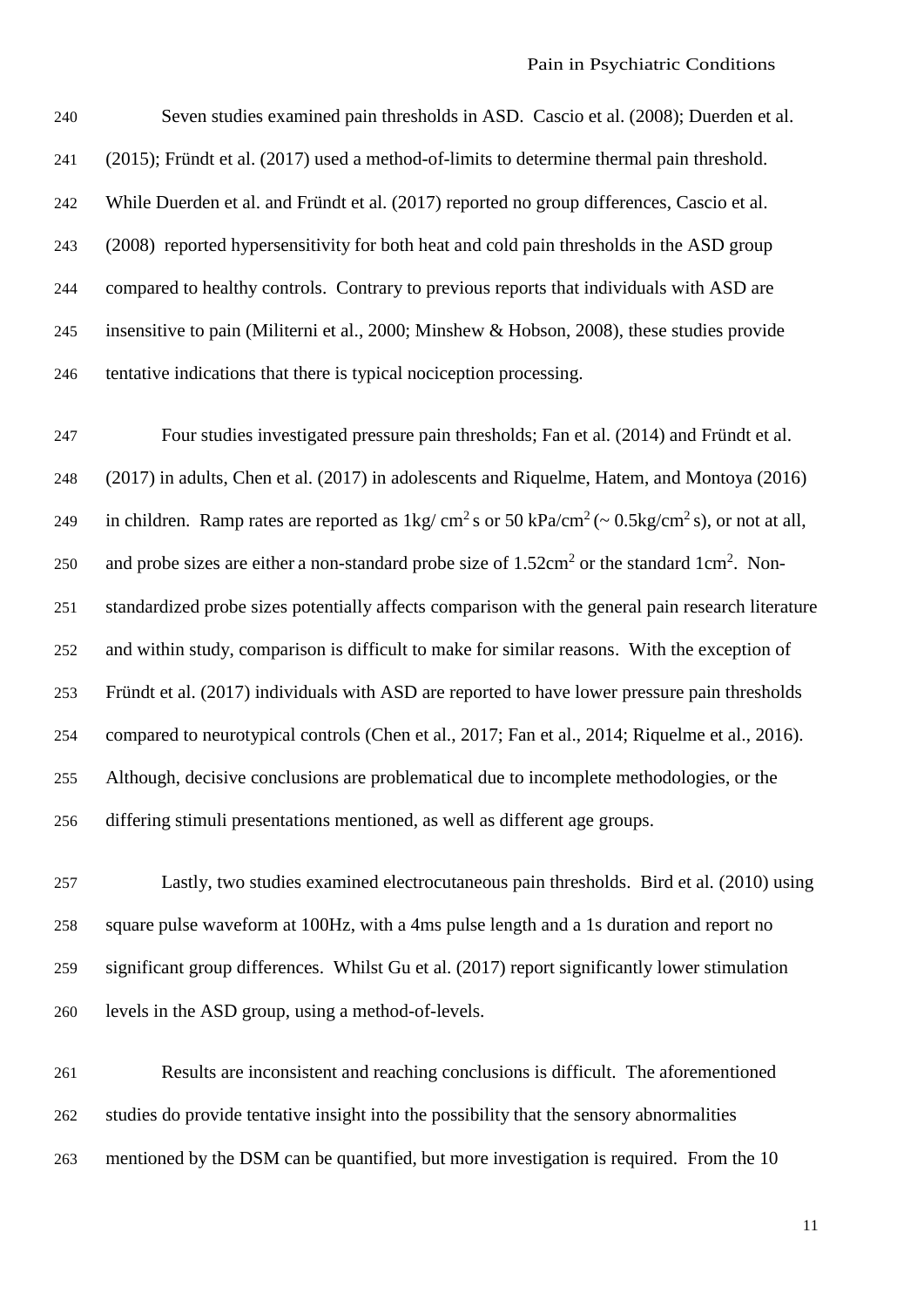| 264 | studies, of note is Fründt et al. (2017), who not only utilise the full DFNS QST battery, but also |
|-----|----------------------------------------------------------------------------------------------------|
| 265 | standardise their scores which extends results from simple group comparisons to clinically         |
| 266 | significant sensory losses or gains.                                                               |

**[Table 2 here]** 

## **Attention Deficit Hyperactivity Disorder**

#### **Included Studies & Participant Characteristics.**

 Only one study was identified for ADHD, which selectively covers cold pressor pain but not sensation (Treister, Eisenberg, Demeter, & Pud, 2015) . Thirty adults with ADHD, who were prescribed Ritalin and 30 healthy age- and gender-matched controls, took part. The use of adults is understandable given the nature of the tests administered, which require very precise reports from participants. However, given that ADHD is most prominent in childhood, and that adult ADHD has a different phenotype (Mannuzza, Klein, Bessler, Malloy, & LaPadula, 1993), a study on children is warranted in order to expand insight into pain processing in this disorder.

**Pain.**

279 A cold pressor water bath was set at  $1^{\circ}$ C, participants submerged their right hand, providing both threshold (time at which the cold stimulus began to elicit pain) and tolerance (latency to spontaneous hand removal) over two sessions. Participants were randomised to complete the task once following administration of Ritalin and once following no medication. Individuals who had not been administered Ritalin expressed shorter latencies to cold pain, providing psychophysical evidence of hypersensitivity compared with healthy controls. Although, both threshold and tolerance were significantly shorter in ADHD participants, no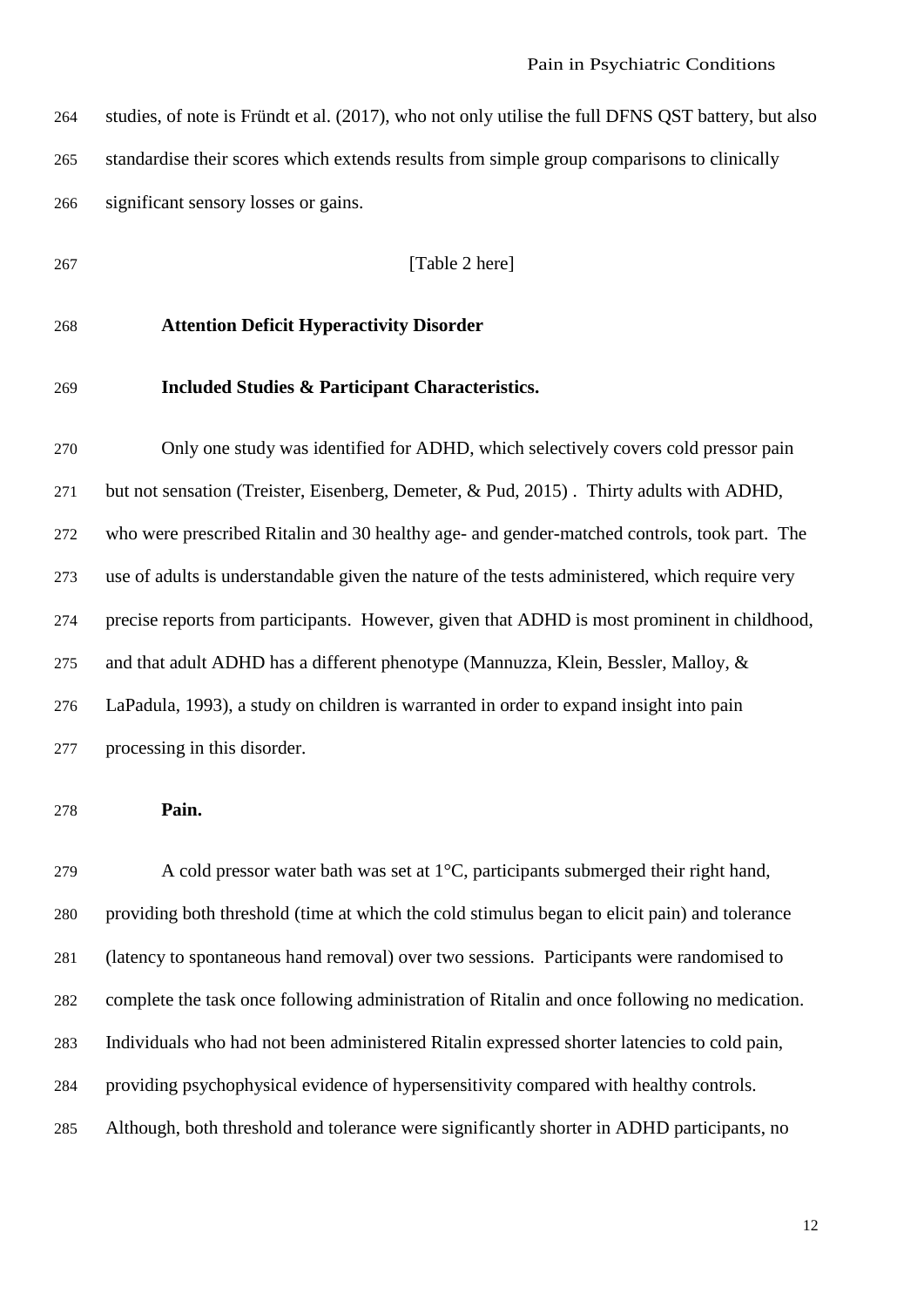- significant differences were reported for self-reported pain intensities –the intensity of the pain was similarly felt across the groups regardless of a physiological hypersensitive response.
- **Schizophrenia**
- **Included studies.**

 Eleven studies were included for schizophrenia. Outcomes from these studies were limited to thermal, pressure and electrical stimuli, thus research examining somatosensory thresholds in schizophrenia is limited, with pain thresholds receiving more attention.

**Participant characteristics.**

 All studies were conducted with adults and sample ages suggest that somatosensory assessment has been conducted across the time course of the condition covering early adulthood, which is a peak for the onset of schizophrenia (Sham, MacLean, & Kendler, 1994). A previous diagnosis of schizophrenia was accepted and studies did no further testing.

**Sensation thresholds.** 

 One study examined somatosensory thresholds, specifically warm detection thresholds (Jochum et al., 2006) using a method of limits paradigm and a change rate of 0.5°C/s. Patients with schizophrenia demonstrated hyposensitivity, with significantly higher warmth thresholds compared to healthy controls.

**Pain.** 

 Thermal pain thresholds were examined in six studies. Jochum et al. (2006) and Boettger, Grossmann, and Bar (2013) obtained warm and cold pain thresholds using a method- of-limits paradigm, however Boettger et al. (2013) used a temperature change rate of 0.5°C/s. Higher temperatures were required to achieve a heat (Boettger et al., 2013; Jochum et al.,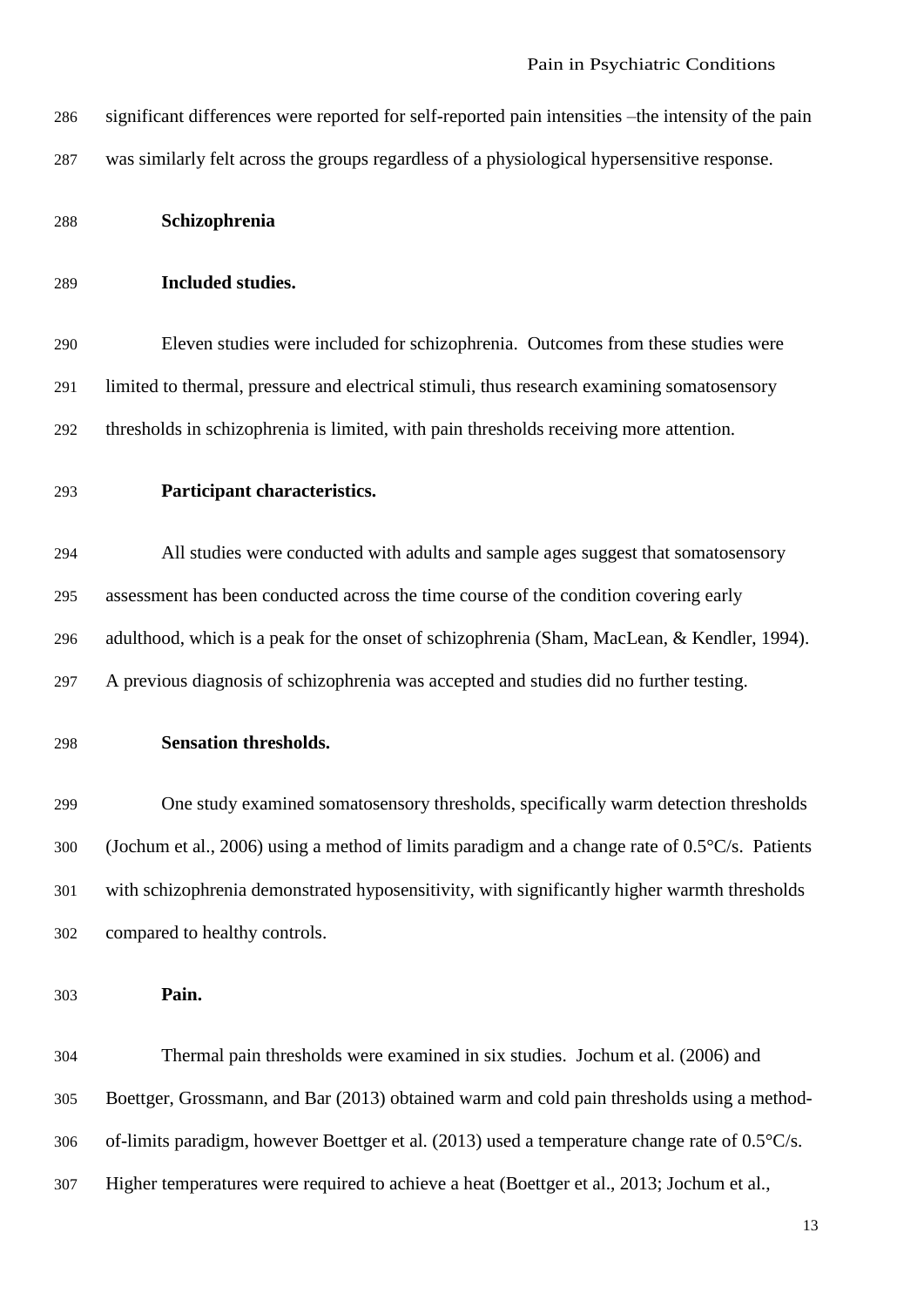2006) and lower to obtain cold (Boettger et al., 2013) pain threshold in patients with schizophrenia compared to controls.

 Four studies obtained heat pain thresholds using other methods. Three studies asked participants to tolerate heat for a duration of 30s (de la Fuente-Sandoval, Favila, Gómez- Martín, León-Ortiz, & Graff-Guerrero, 2012; de la Fuente-Sandoval et al., 2010) and 120s (Potvin et al., 2008). The last, Dworkin et al. (1993) obtained thermal pain discrimination using a signal detection method; 48 stimuli were presented of four different intensities (35.5, 38.5, 46.4 and 48.5°C) and participants verbally rated these as "no-sensation", "warm", "hot" or "painful". Higher temperatures were required to achieve a heat pain threshold in patients with schizophrenia compared to controls (de la Fuente-Sandoval et al., 2010). Furthermore, individuals with schizophrenia were shown to be poorer at thermal pain sensory discrimination and showed no response-bias differences to their matched healthy controls. A significant correlation was reported for warm-hot stimuli and positive symptoms/affective flattening, indicating that higher criteria for reporting painfulness were associated with fewer positive symptoms (Dworkin et al., 1993). Two studies reported non-significant group differences (de la Fuente-Sandoval et al., 2012; Potvin et al., 2008). These differing results may be the product of differing methodologies. For example, a shift in response criterion might lead to a higher intensity required to generate a pain threshold. However, Dworkin et al. (1993) reported no shift in this criterion. Another explanation is that individuals with schizophrenia have a higher threshold for thermal pain but a lower endurance, which results in similar pain tolerance; this would be consistent with a central pain processing explanation for differences with a change in central sensitization (Kleinböhl et al., 1999). That is to say, that the magnitude of peripheral input required to induce a pain response (i.e. threshold) might be the same, but the process of temporal or spatial summation may be magnified. This suggests that,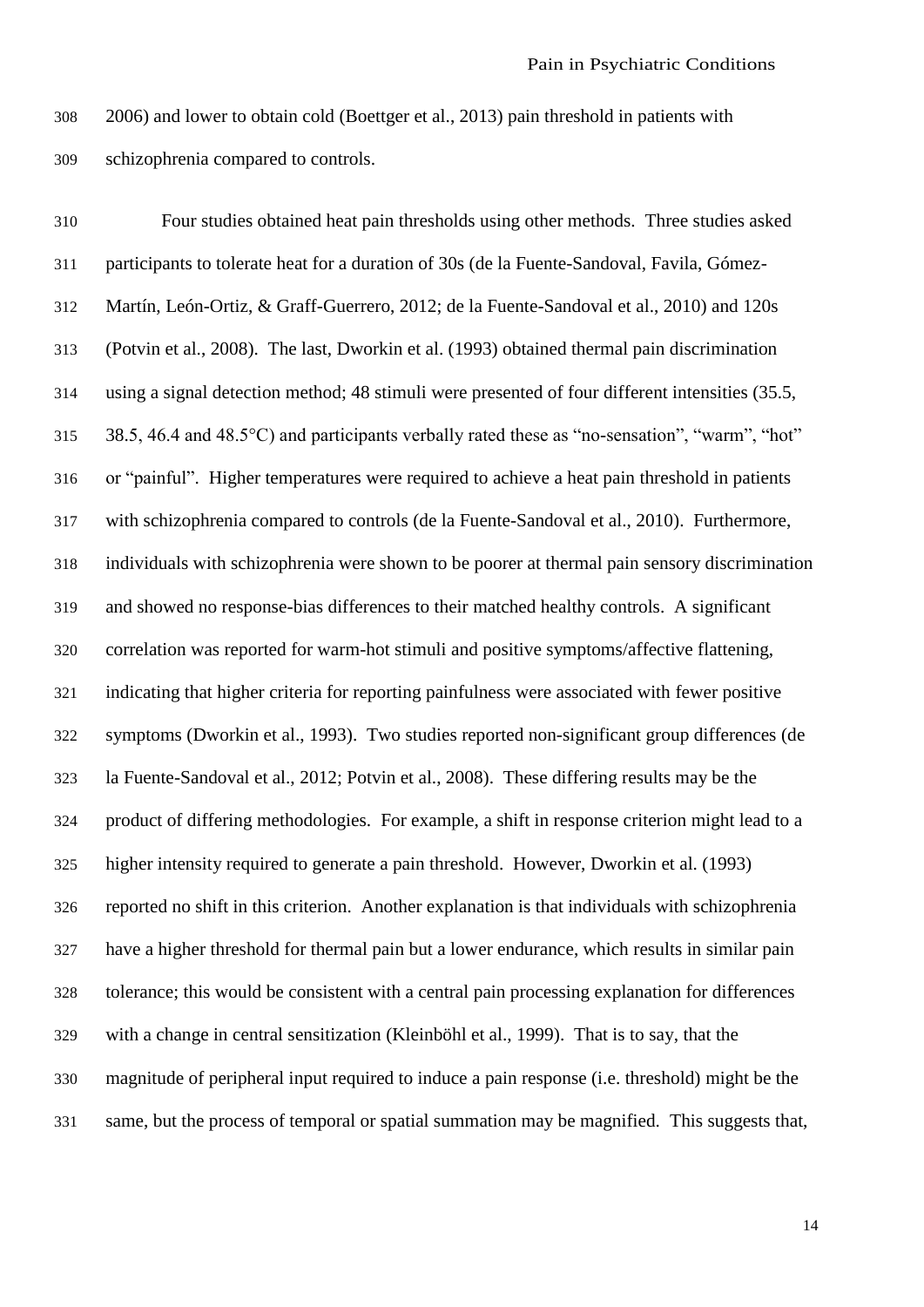once pain is perceived, the magnitude of this experience grows to a point of being intolerable more quickly.

 . However, there is tentative evidence that, for laboratory-induced thermal stimuli, individuals may have hyposensitivity towards noxious thermal stimuli. Furthermore, these effects might relate to threat perception. Tolerance is fundamentally a withdrawal response from a noxious cue and previous research in the visual domain has suggested that individuals with schizophrenia withdraw from visually threatening stimuli (Phillips, Senior, & David, 2000). Potentially the point at which the decision that threat is intolerable may be reduced due to this symptomology.

 Two further studies utilised the cold pressor task to investigate thermal pain, with differing water temperatures. Atik, Konuk, Akay, Ozturk, and Erdogan (2007) used 1°C water and Potvin et al. (2008) reported water temperature range from 7 to 12°C, with participants rating the pain every 30 seconds, rather than a threshold and tolerance measure. Atik et al. (2007) report patients to have higher pain tolerance than healthy controls, but pain threshold did not differ. Furthermore, Potvin et al. report no significant differences between patients and healthy controls in pain ratings.

 Three studies investigated electrical pain stimulation. Methods differed across studies, with Lévesque et al. (2012) applying a TENS square wave pulse. Guieu, Samuélian, and Coulouvrat (1994) applied five shocks for a 13ms duration, with each train including increasing and decreasing stimulus intensities at a frequency of 0.16Hz. Kudoh, Ishihara, and Matsuki (2000) applied transcutaneous pulses at 2000Hz, 250Hz and 5Hz obtaining self-report pain intensity in response to each stimulus. Levesque et al. report significant group differences, in which individuals with schizophrenia showed hypersensitivity to electrical stimuli compared with healthy controls. Additionally, pain thresholds were negatively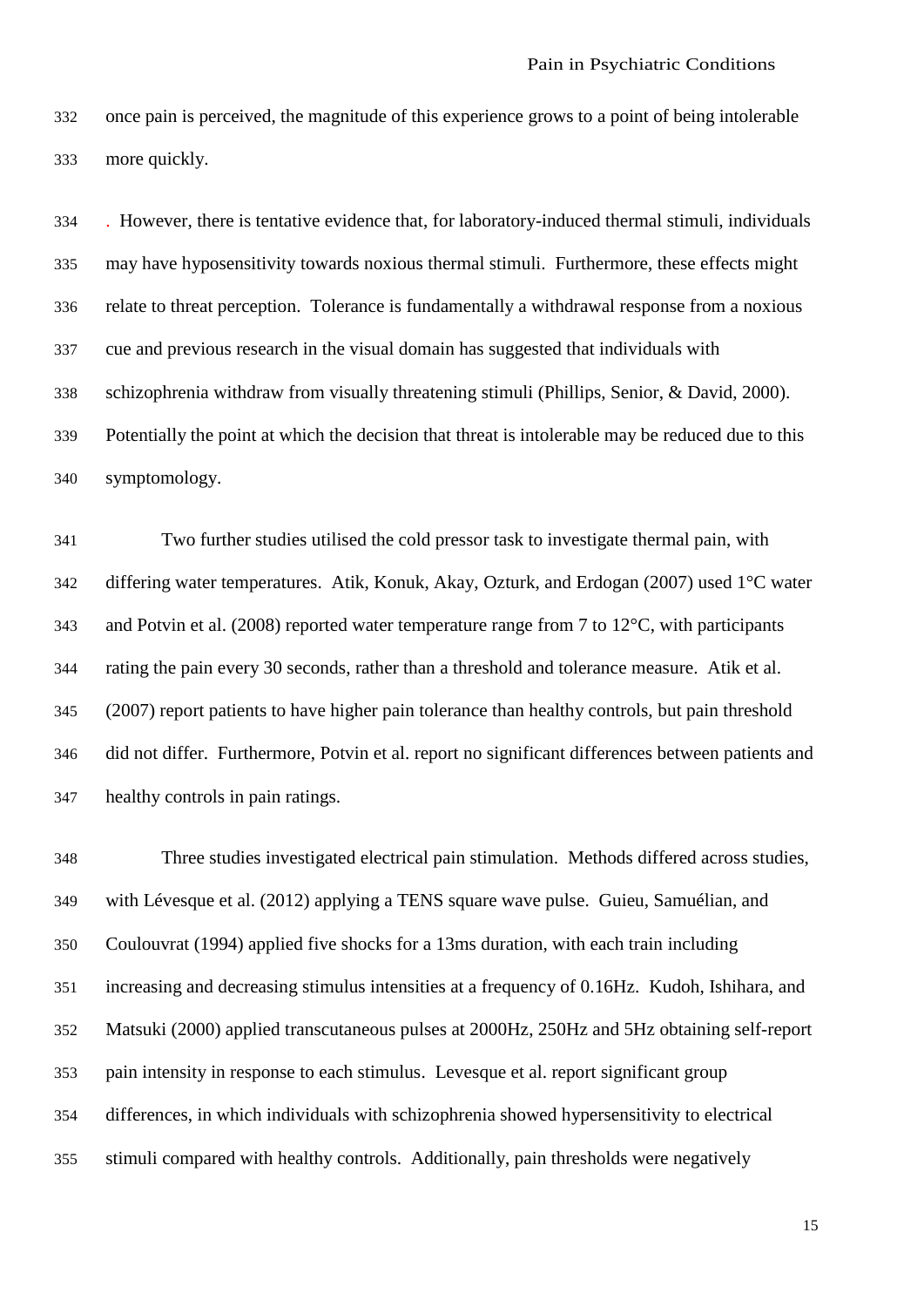correlated to positive symptoms. Kudoh et al. contradict these findings, showing increased conduction thresholds for individuals with schizophrenia and lower VAS pain rating scores, suggesting hyposensitivity. Guieu et al. show no significant group differences. Results are conflicting and the methods employed by each of these studies are contradictory, making it difficult to identify the validity of each of the findings; or how they might reflect differences in populations.

 Lastly, one study investigated pressure pain using an algometer with a 1cm² pressure tip, applied in a static test of 160kPa and then in a method-of-limits (Girard, Plansont, Bonnabau, & Malauzat, 2011). Pain started significantly earlier for individuals with schizophrenia, requiring less pressure to achieve a pain rating, suggesting hypersensitivity.

 A greater range of techniques was employed here, reflected by the age of the studies included, with many being conducted before guidance on pain research or relevant equipment had been developed. Results from thermal pain trend toward hyposensitivity, which is tentatively supported by those from thermal sensation. These results are not mirrored in pressure stimuli, where hypersensitivity is reported, nor in electrocutaneous where results are inconclusive. There is evidence, as presented above, for different effects in different modalities, which a wider range of techniques may help, clarify (see Table 3 for detailed results of each study). Adopting a standardised approach will allow for the replicability of studies and better result comparisons across studies.

[Table 3 here]

- **Personality Disorder**
- **Included studies.**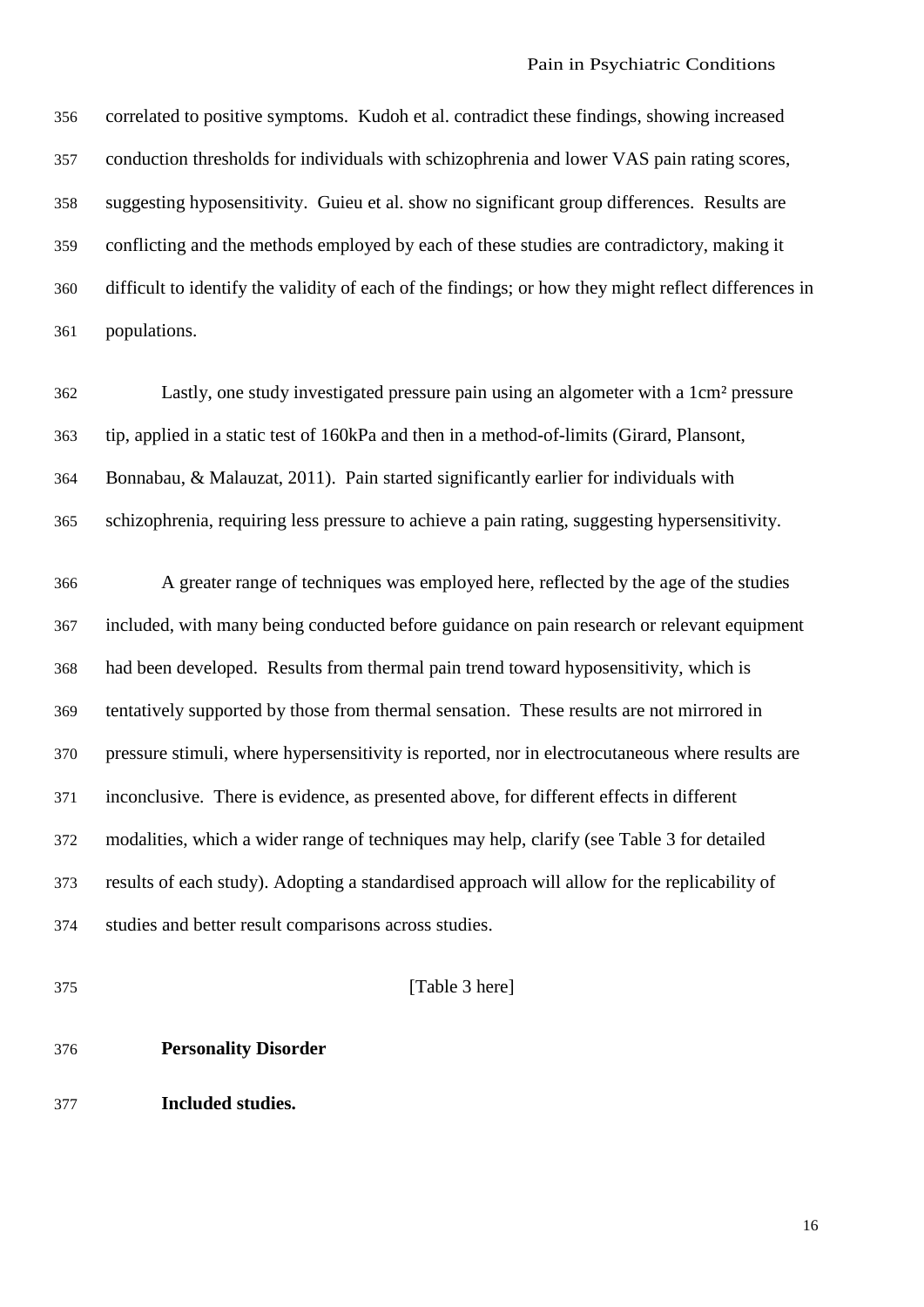Ten studies were included all of which focussed on BPD, one of the most common forms of personality disorder with a weighted prevalence rate of 0.7% of the general population (Coid, Yang, Tyrer, Roberts, & Ullrich, 2006). Outcomes from these studies were limited to thermal, mechanical, pressure, electrical stimuli, as well as two-point discrimination. Thus, with the range of available measures and types of personality disorder, research examining somatosensory and pain thresholds is presently limited.

## **Participant characteristics.**

 One study was conducted using a sample of adolescents, however the majority of studies were conducted with those in early adulthood (n= 10), which suggests that somatosensory assessment has been conducted in line with the pattern of onset. Some studies split the experimental group by personality disorder traits, such as self-injurious behaviour (Ludäscher et al., 2009) comparing BPD with and without self-injurious behaviour (SIB), and psychopathic to non-psychopathic prisoners (Fedora & Reddon, 1993).

#### **Sensation thresholds.**

 Four studies were identified which examined somatosensory thresholds. Ludäscher et al. (2009) considered thermal sensory thresholds in adults with BPD with and without SIB and Ludäscher et al. (2014) examined these effects in adolescents. Both studies used a method-of-395 limits with a  $1^{0}$ C/s change rate. Results from these studies show no significant group differences. A further experiment conducted by Ludäscher et al. (2009) utilised Infra-red thulium-YAG-laser. Individuals with SIB require a greater energy intensity for detection compared to BPD without SIB and healthy controls, although both BPD groups had higher thresholds than healthy controls. This suggests that SIB may have a role to play in somatosensation, independent of BPD.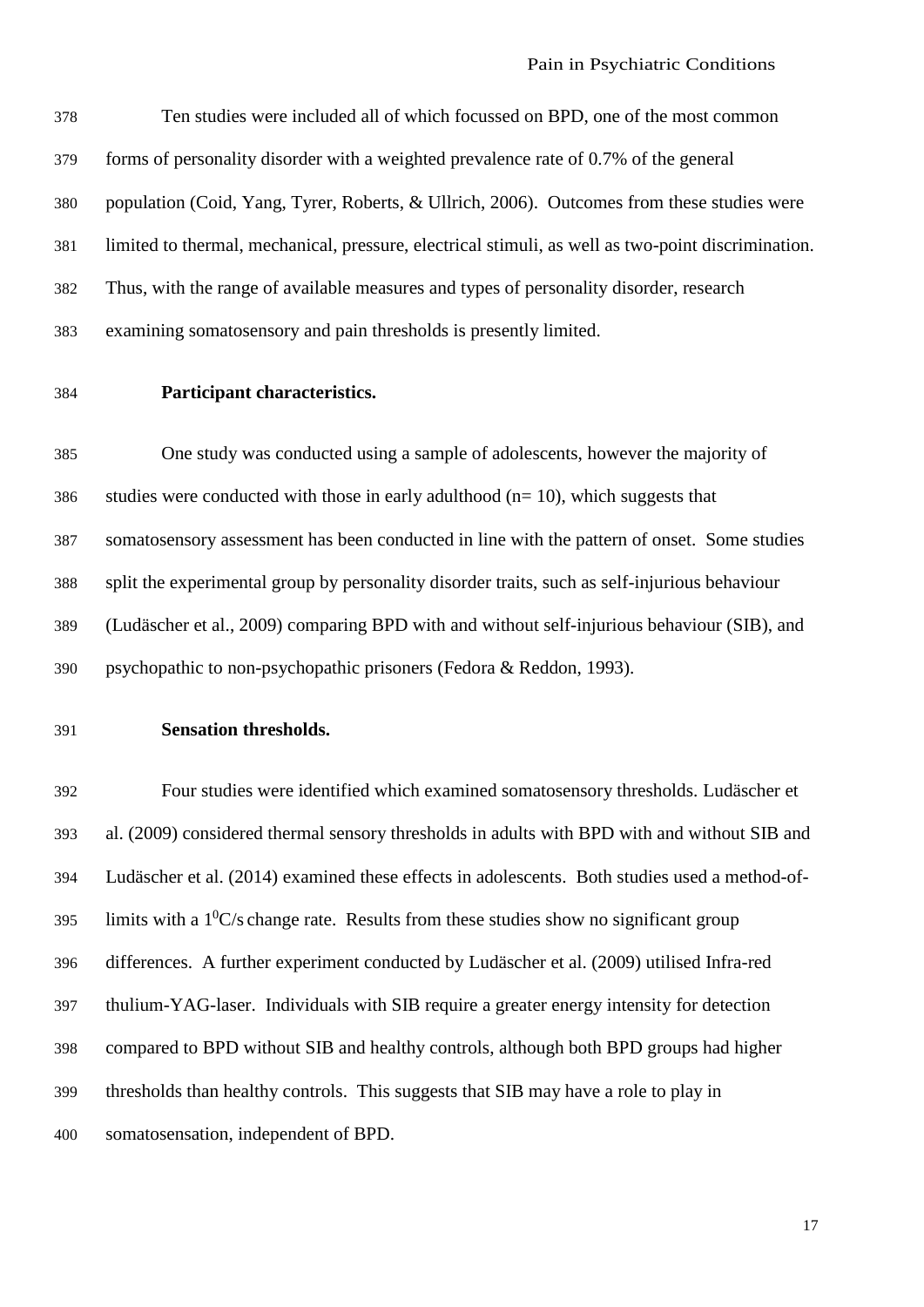One study examined two-point discriminability using a forced-choice paradigm (Pavony & Lenzenweger, 2014). During the task, a two-point (6mm experimental stimuli or 10mm control stimuli) or one-point (intended for the detection of false alarms) stimulus was presented. Participants were then asked to indicate how many points were felt with no significant differences reported between BPD and control participants.

 Overall results for somatosensory detection thresholds suggest normal functioning in BPD, with the exception of laser radiant heat stimuli where individuals may have hyposensitivity (Ludäscher et al., 2009). However, this effect may be specific to individuals who practice self-injury, and therefore be, at least, partially attributable to the complexity of the behaviours involved. These findings were not replicated under an alternative method of producing thermal stimuli within the same study, nor in adolescents (Ludäscher et al., 2014). Furthermore, results suggest normal tactile discrimination.

**Pain.**

 Ten studies examined pain thresholds in BPD. Thermal pain thresholds were examined in five studies (Ludäscher et al., 2009; Ludäscher et al., 2014; Schmahl et al., 2006; Schmahl et al., 2004; Schmahl et al., 2010). Ludäscher et al. (2009) used a method of limits with  $1^0$ C/second change rate, Schmahl et al. (2010) and Ludäscher et al. (2014) used a 1.5°C/s change rate, with Schmahl et al. (2006) using 2°C/s. Compared to healthy controls, individuals with BPD required higher temperatures for heat (Ludäscher et al., 2009) and lower temperatures for a cold pain threshold (Ludäscher et al., 2009; Schmahl et al., 2010), suggesting hyposensitivity. This was additionally supported by results from the Laser Radiant Thermal Stimuli Test (parameters previously discussed (Ludäscher et al., 2009; Schmahl et al., 2004). More specifically, Ludäscher et al. (2009) showed that individuals engaging in SIB had the highest thresholds, supporting the role of this behaviour in attenuating sensory deficits .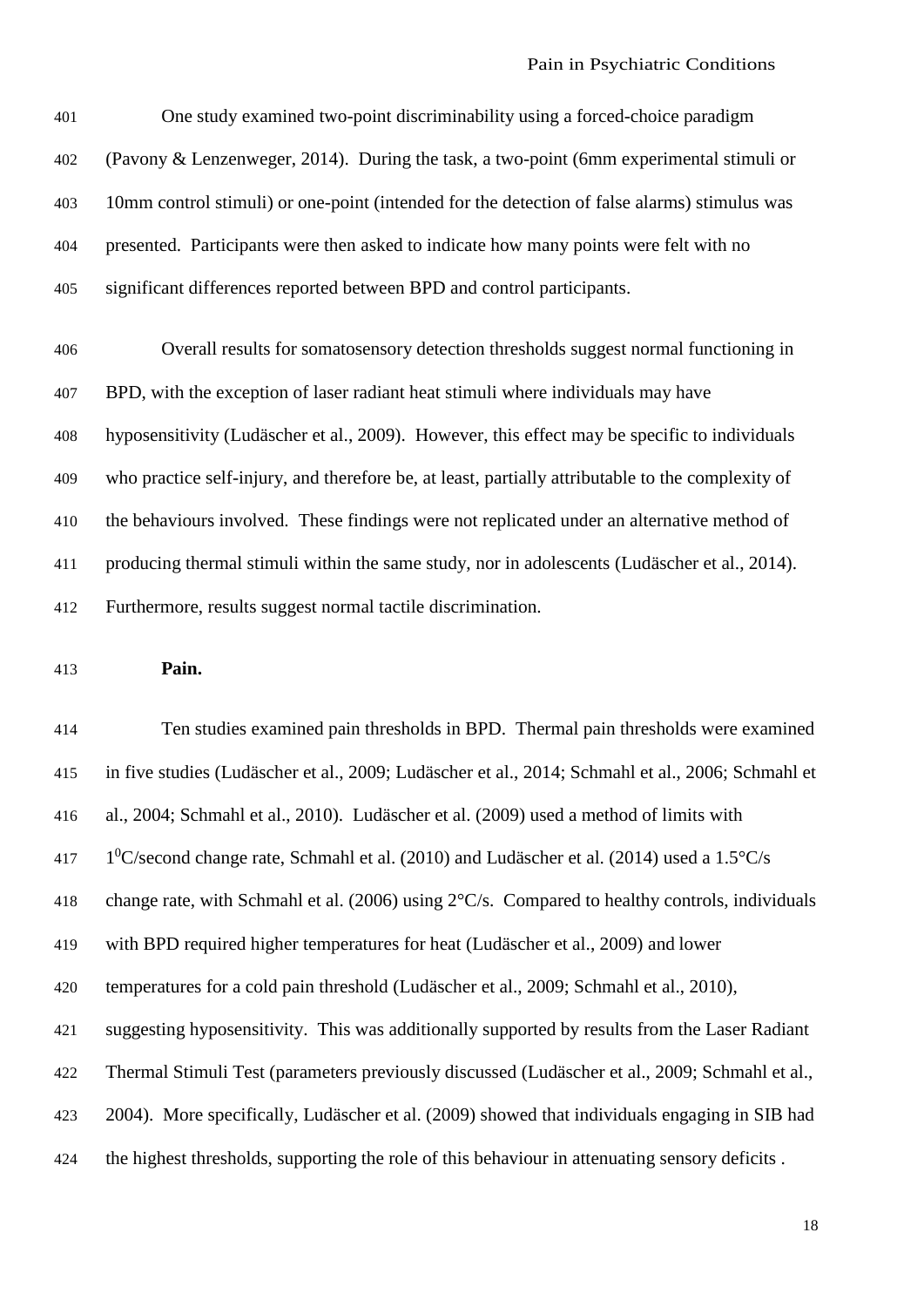| 425 | Additionally, SIB symptom severity was negatively correlated with pain ratings, showing that     |
|-----|--------------------------------------------------------------------------------------------------|
| 426 | individuals who have high symptomology rate the stimulus intensity as lower. Ludäscher et al.    |
| 427 | (2014) provide further support to these findings, reporting similar hyposensitivity in           |
| 428 | adolescents with BPD. Schmahl et al. (2006) also report hyposensitivity in a group of BPD        |
| 429 | adults with SIB using their tonic heat methodology. These converging results suggest that for    |
| 430 | laboratory-induced thermal stimuli, individuals with BPD may experience hyposensitivity to       |
| 431 | noxious thermal stimuli, specifically when engaging in self-injurious behaviour.                 |
| 432 | Three further studies investigated thermal pain through use of a cold pressor (Bohus et          |
| 433 | al., 2000; McCown, Galina, Johnson, DeSimone, & Posa, 1993; Pavony & Lenzenweger,                |
| 434 | 2014). Water temperatures were different across studies; one used $1^{\circ}$ C water (Pavony &  |
| 435 | Lenzenweger, 2014), with Bohus et al. (2000) using 10°C and McCown et al. (1993) stating an      |
| 436 | approximate temperature of $0^{\circ}$ C. Procedural methodologies also differed between these   |
| 437 | studies. Bohus et al. (2000) asked participants to have their hand submerged for 4 minutes and   |
| 438 | to rate the pain intensity every 15 seconds, whereas McCown et al. (1993) and Pavony and         |
| 439 | Lenzenweger (2014) obtained threshold, tolerance and endurance. McCown et al. (1993)             |
| 440 | reported no significant group differences on baseline tolerance levels, however, Pavony and      |
| 441 | Lenzenweger (2014) report that individuals with BPD show significant higher tolerance and        |
| 442 | endurance levels, compared with healthy controls. Bohus et al. (2000) reported lower intensity   |
| 443 | and unpleasantness ratings by individuals with BPD compared to healthy controls.                 |
| 444 | Specifically, those individuals self-reported as under distress of SIB had the lowest pain       |
| 445 | ratings, followed by individuals who felt calmer. This suggests that those individuals who self- |
| 446 | injure perceive pain as less severe or may experience hyposensitivity.                           |
| 447 | One study investigated mechanical pain thresholds using punctate probes (Magerl,                 |

 Burkart, Fernandez, Schmidt, & Treede, 2012). BPD threshold estimations are reported as significantly higher compared to healthy controls. The recency of SIB and pinprick threshold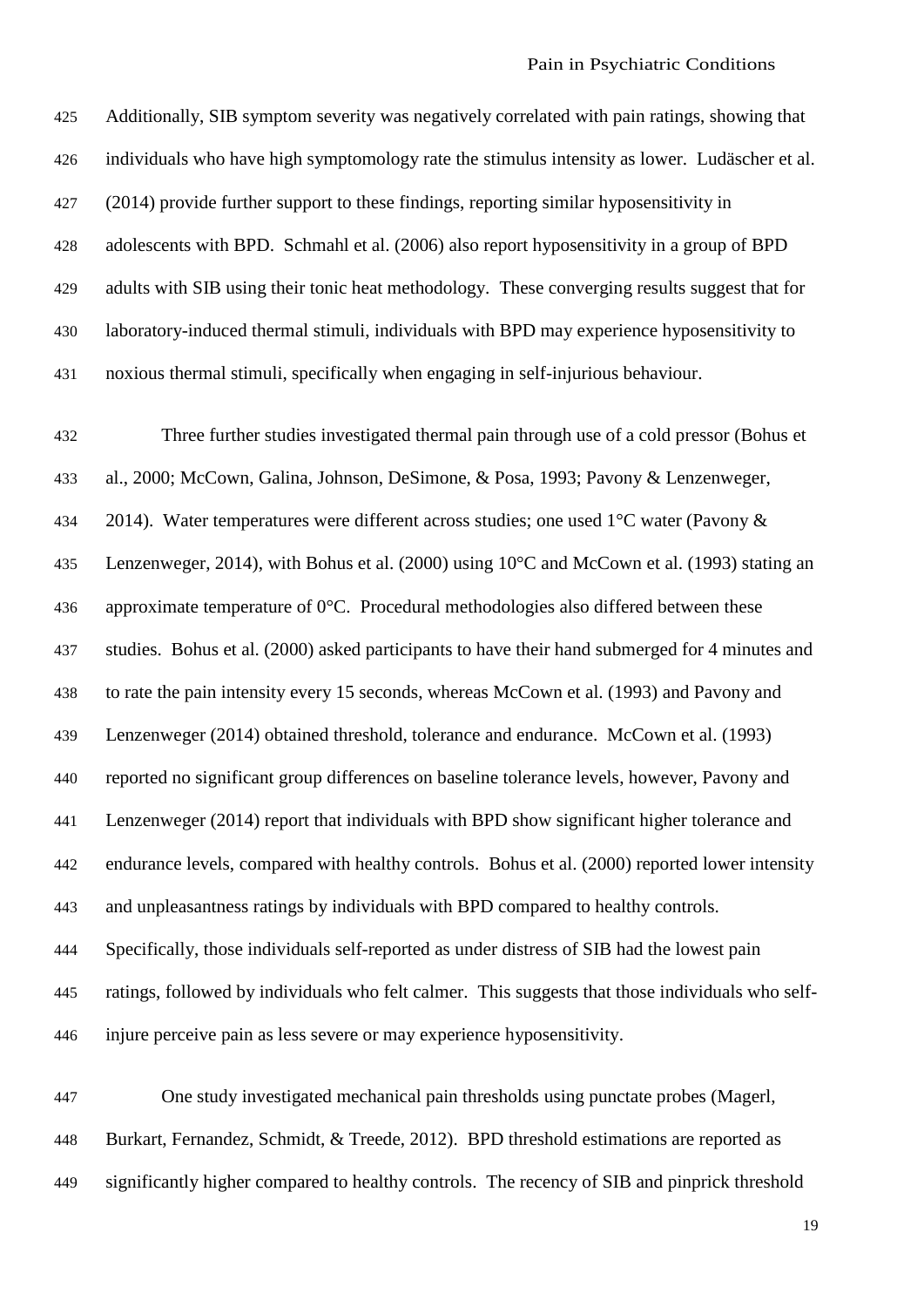were significantly correlated. Analysis of the suprathreshold pain measures also revealed similar self-injurious behaviour-dependent losses of pain sensitivity, occurring in all pain measures. Overall, patients in the frequent SIB subgroup were significantly less-pain sensitive than healthy controls and less sensitive than BPD individuals who rarely engaged in SIB, suggesting hyposensitivity.

 Two studies reported electrocutaneous thresholds; both utilised constant current stimulation although methods differed. Fedora and Reddon (1993) applied an ascending series of stimulation using a Tursky concentric electrode to prisoners. Ludäscher et al. (2007) applied a continuous stimulation of a pulse with a frequency of 10Hz and 0.5ms duration to the right index finger, with a 2 ring electrode, to individuals with BPD and healthy controls. Both studies report significant group differences, in which both prisoners and individuals with BPD have higher pain thresholds than healthy controls. Additionally, Fedora and Reddon (1993) show a negative correlation between pain thresholds and the degree of monotony avoidance, with highest thresholds found in those who are the lowest thrill seekers. In contrast, Ludäscher et al. (2007) report a positive correlation between pain thresholds and both state and trait dissociation, as well as aversive arousal; the more avoidant an individual with BPD is, the higher their pain thresholds. This has important connections with SIB and reinforces the relationship previously discussed.

 As can be seen from Table 4 results across both sensation and pain tend towards hyposensitivity in individuals with BPD. This conclusion is limited due to the varied methodologies used. Adopting standardised techniques in future studies will allow for the replicability of studies and better result comparisons, which is the factor vitiating any statistically significant conclusions. Another important consideration is the characterisation of stress levels during sensation and pain testing. Evidence suggests that pain sensitivity is altered by mood induction in BPD (Ludäscher et al., 2007).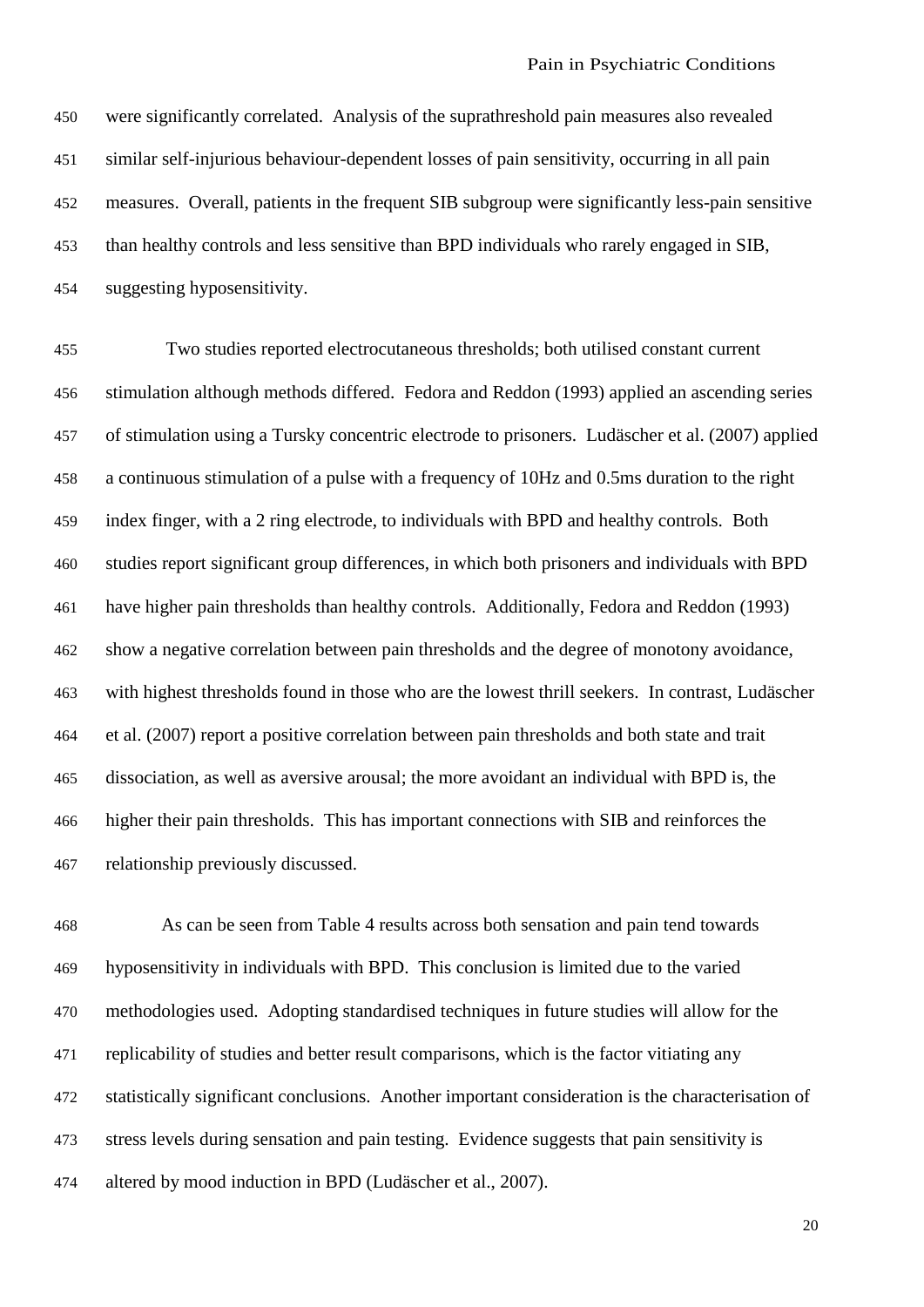**[Table 4 here]** 

#### **Eating Disorders**

#### **Included studies.**

 Fourteen studies were included for Eating Disorders. Outcomes from these studies were limited to thermal, mechanical, pressure, vibratory stimuli and two-point discrimination. Thus, with the range of available measures, research examining somatosensory and pain thresholds in eating disorders is presently limited, although it is one of the conditions that has received greater interest.

## **Participant characteristics.**

 Eating disorders include anorexia nervosa, bulimia nervosa, restrictive anorexia and binge-purge anorexia (APA, 2013). Twelve studies used an adult sample, with only one study specifically employing adolescents. Eleven of the 14 studies had an all-female participant sample. This is in line with increased prevalence in females, or the underreporting of males with eating disorders (Hackler, Vogel, & Wade, 2010). One study reported the use of both male and female sample (Bär, Berger, Schwier, Wutzler, & Beissner, 2013).

#### **Sensation thresholds.**

 Two studies examined tactile sensitivity (Faris et al., 1992; Keizer, Smeets, Dijkerman, van Elburg, & Postma, 2012) via mechanical detection, with the addition of sensory discrimination to one study. Tactile acuity and size estimation were tested using two-point discrimination. For tactile acuity, the trial consisted of either one-point (33% of the trials) or two-point stimuli (66%). Blindfolded participants indicated whether they perceived one single stimulus or two distinct stimuli. Responses were recorded with a forced-choice one-up two-down staircase method, with starting distances of 43 and 33mm, for the right underarm and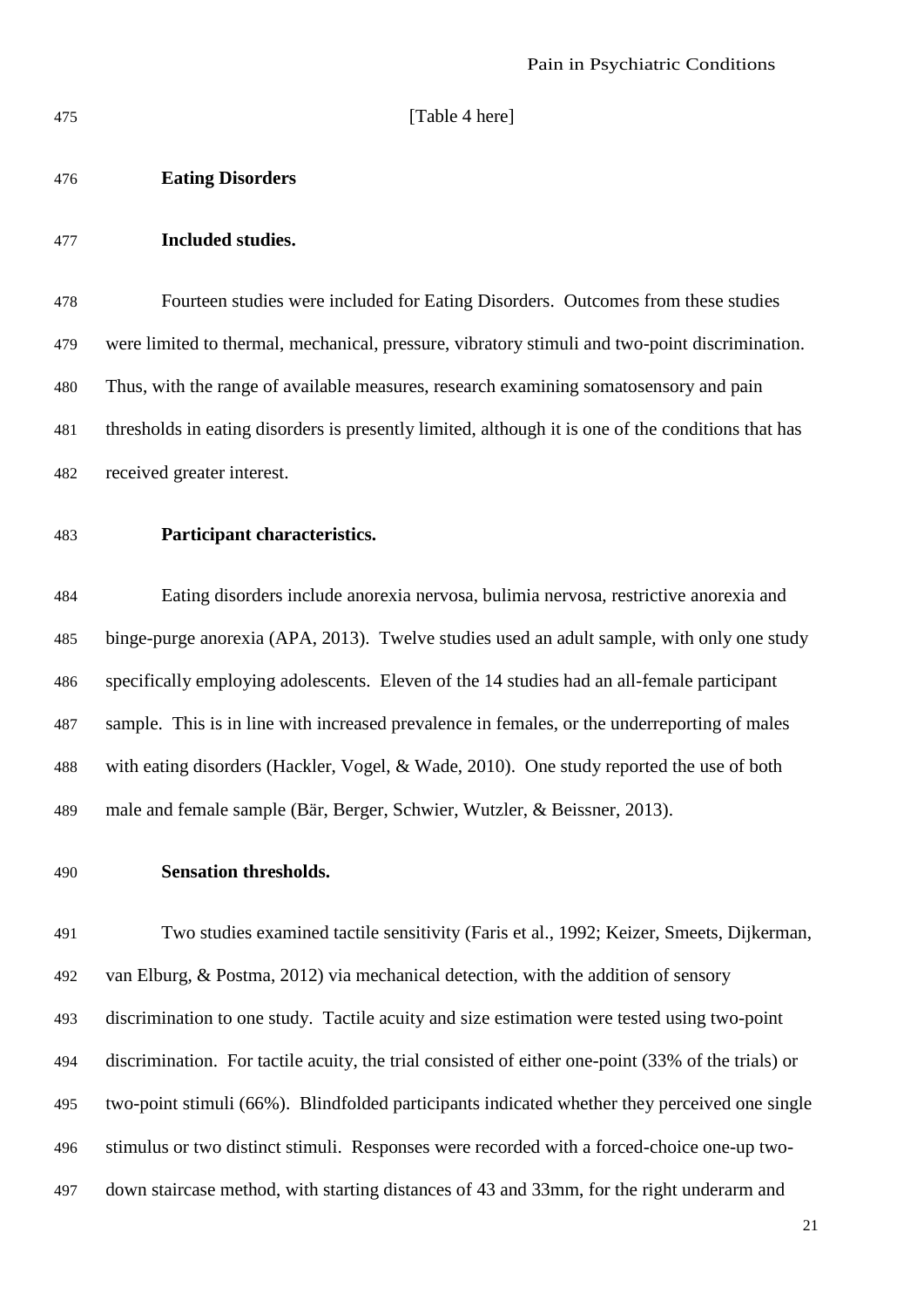| 498 | abdomen, respectively. Participants then estimated the distance of the two points on a              |
|-----|-----------------------------------------------------------------------------------------------------|
| 499 | touchpad computer. In a second phase, mechanical detection was measured using calibrated            |
| 500 | von Frey hairs, a method mirrored by Faris et al. (1992). Patients with anorexia nervosa had a      |
| 501 | higher two-point discrimination threshold, regardless of body site tested, and compared with        |
| 502 | healthy controls. Furthermore, distance estimation was larger in this group for both sites; this    |
| 503 | effect was largest for the abdomen (Keizer et al., 2012). Rather than a purely sensory effect,      |
| 504 | the cognitive processing of somatosensory input may in fact be altered in individuals with          |
| 505 | eating disorders, in line with the expression of their condition. A lower threshold for             |
| 506 | mechanical detection on the abdomen is reported, but no significant group differences were          |
| 507 | found for the arm (Keizer et al., 2012), or the hand (Faris et al., 1992).                          |
| 508 | A third study examined thermal and vibration thresholds (Pauls, Lautenbacher, Strian,               |
| 509 | Pirke, & Krieg, 1991) using a method-of-limits. No significant group differences were               |
| 510 | reported for patients with anorexia nervosa or bulimia nervosa compared to healthy controls.        |
|     |                                                                                                     |
| 511 | Overall, the findings for somatosensory detection thresholds are inconsistent. When                 |
| 512 | considering tactile acuity and mechanical detection individuals with eating disorders were          |
| 513 | shown to display both hypo- and hyper-sensitivity, which may be stimulus specific.                  |
| 514 | Furthermore, there is potential evidence of a psychogenic effect on somatosensation, with the       |
| 515 | largest effect reported for the abdomen, an area of cognitive focus for those suffering from an     |
| 516 | eating disorder. It is not possible to consider somatosensory detection in its entirety, as studies |
| 517 | are limited, impeding comparisons.                                                                  |
|     |                                                                                                     |

## **Pain.**

 Thirteen studies examined pain thresholds in eating disorders. Thermal pain thresholds were examined in eleven of these. Seven studies measured heat pain in a method-of-limits, with varying temperature change rates 0.5°C/s, 0.7°C/s and 1.5°C/s (Bär et al., 2013; Bär et al.,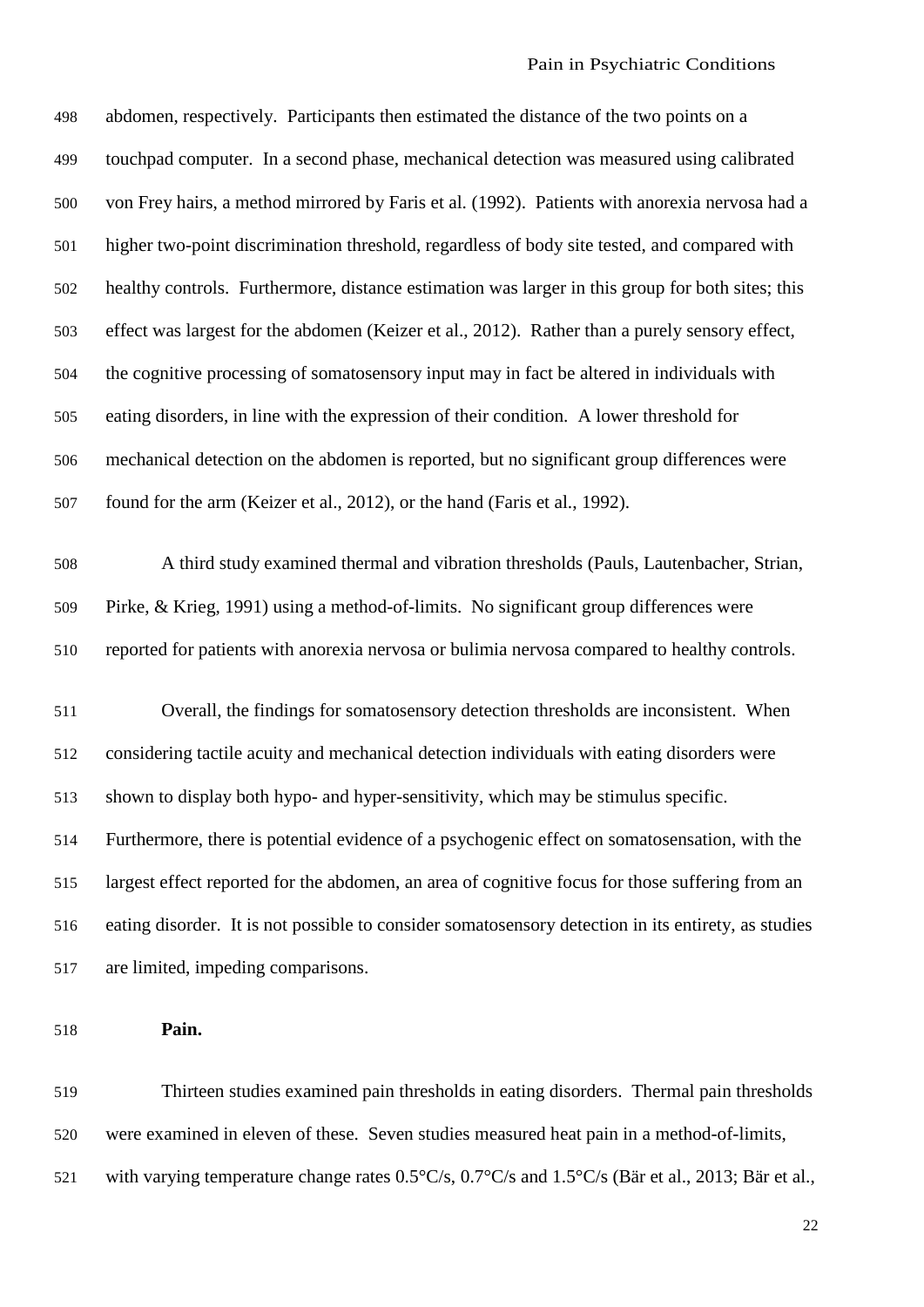2006; Krieg, Roscher, Strian, Pirke, & Lautenbacher, 1993; Lautenbacher, Pauls, Strian, Pirke, & Krieg, 1990, 1991; Pauls et al., 1991; Schmahl et al., 2010). Significant increased heat pain thresholds were observed in eating disorders compared to healthy controls (Bär et al., 2013; Bär et al., 2006; Lautenbacher et al., 1990, 1991; Pauls et al., 1991). These results were shown to decrease after weight had been regained (Bär et al., 2006) for both tonic and phasic thermal stimuli (Lautenbacher et al., 1990). However, Krieg et al. (1993) and Schmahl et al. (2010) reported no significant group differences. This may be due to the use of recovering anorexics and may provide tentative support to Bär et al. (2006) in which individuals who had gained weight and therefore assumed to be in a phase of recovery, showed that threshold levels decreased. Results from these studies suggest individuals, when in an acute phase, are likely to experience hyposensitivity.

 The last four studies that examined heat pain thresholds used radiant heat stimuli, specifically laser (de Zwaan, Biener, Bach, Wiesnagrotzki, & Stacher, 1996; de Zwaan, Biener, Schneider, & Stacher, 1996) and thermal latency with a constant stimulus (Papezova, Yamamotova, & Uher, 2005; Yamamotova, Papezova, & Uher, 2009). Patients with eating disorders had higher threshold for thermal pain (de Zwaan, Biener, Bach, et al., 1996; de Zwaan, Biener, Schneider, et al., 1996) compared with healthy controls. Thermal pain threshold latencies were longer (Yamamotova et al., 2009) in bulimia nervosa than healthy controls. As well as a general group of individuals with eating disorders (patients with eating disorders; restrictive anorexia, binge-purge anorexia and bulimia nervosa), specifically those with binge purging symptomatology (Papezova et al., 2005). Providing further evidence of hyposensitivity in respect of noxious thermal stimuli that may be symptomology related.

 Five studies investigated pressure pain thresholds (de Zwaan, Biener, Bach, et al., 1996; de Zwaan, Biener, Schneider, et al., 1996; Faris et al., 1992; Raymond et al., 1995; Raymond et al., 1999) using a method-of-limits. Individuals with eating disorders, including anorexia, had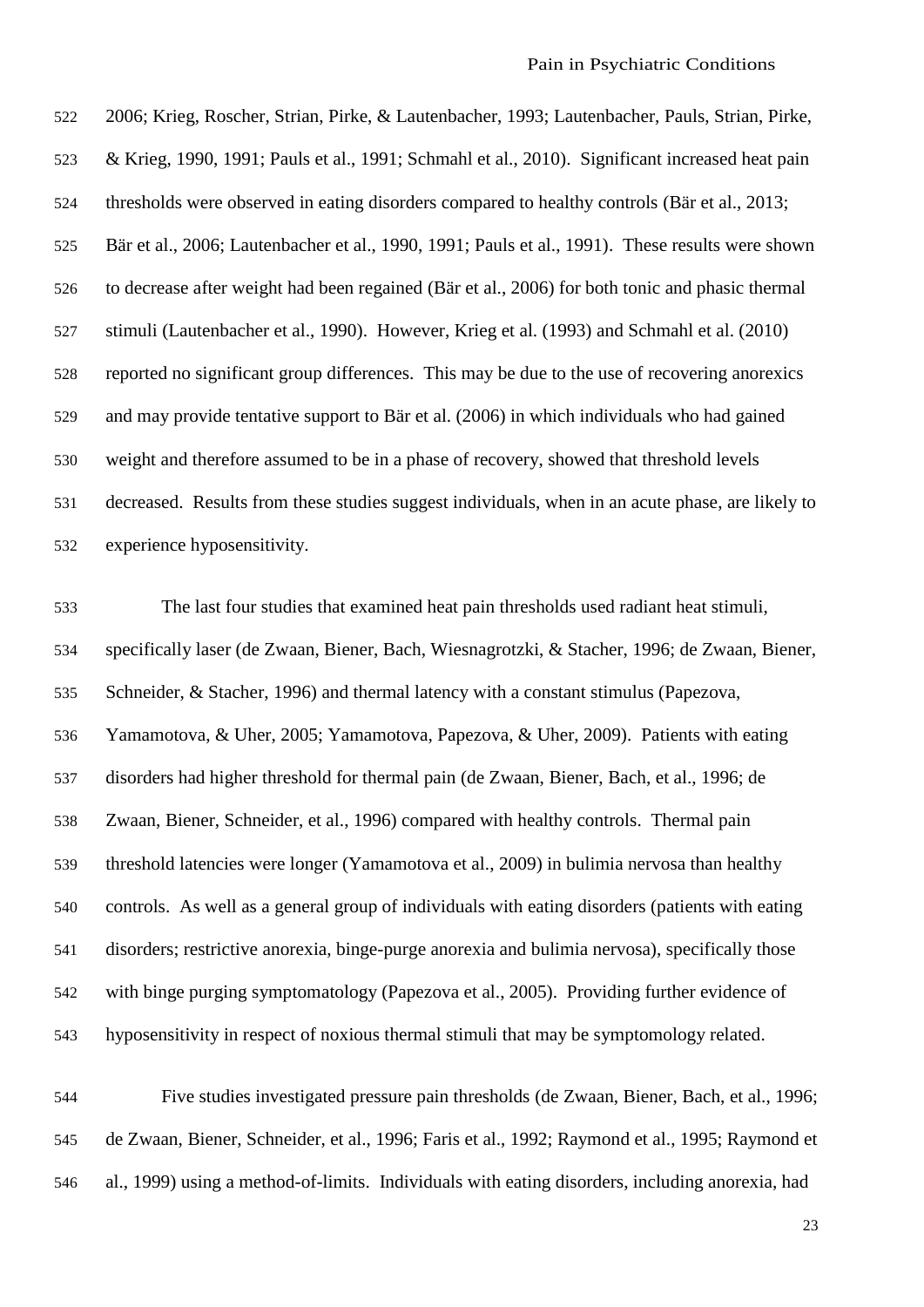higher pressure-pain (de Zwaan, Biener, Bach, et al., 1996; de Zwaan, Biener, Schneider, et al., 1996; Faris et al., 1992) and detection thresholds (Raymond et al., 1995) compared to healthy controls. Though no significant difference at suprathreshold tolerance (Raymond et al., 1999). This may be due to pressure pain threshold being entered as a covariate. There is tentative evidence for hyposensitivity towards laboratory-induced pressure pain.

 Results for thermal pain, tactile stimuli, pressure detection and pain suggest that individuals with eating disorders experience hyposensitivity, which may be specific to acute phases (see Table 5 for detailed results of each study). However, conclusions are difficult to make in regards to this. The aforementioned studies do provide tentative insight into the possibility that the sensory abnormalities can be quantified, but more investigation is required, specifically as there is a focus on thermal stimuli.

**[Table 5 here]** 

#### **Discussion**

 The purpose of this review was to provide an overview of research that investigated pain processing in a number of psychiatric conditions where this has not been a focus previously. The most notable global observation is the lack of utilisation of detailed testing procedures and particularly standardised protocols such as those published by Rolke et al. (2006). Even when these have been used, small variability in the methods, such as temperature ramp rate, still compromise the ability to compare results and draw definitive conclusions. Thermal test procedures remain the most widely used form of sensory testing and mechanical testing remains, for the most part, unused, including; mechanical detection threshold, mechanical pain sensation, dynamic mechanical allodynia and wind-up ratio. This may be due to how user-friendly, safe and easily applicable thermal testing is. Furthermore, the absence of research examining wind-up ratio reduces the possibility of gaining insight into whether there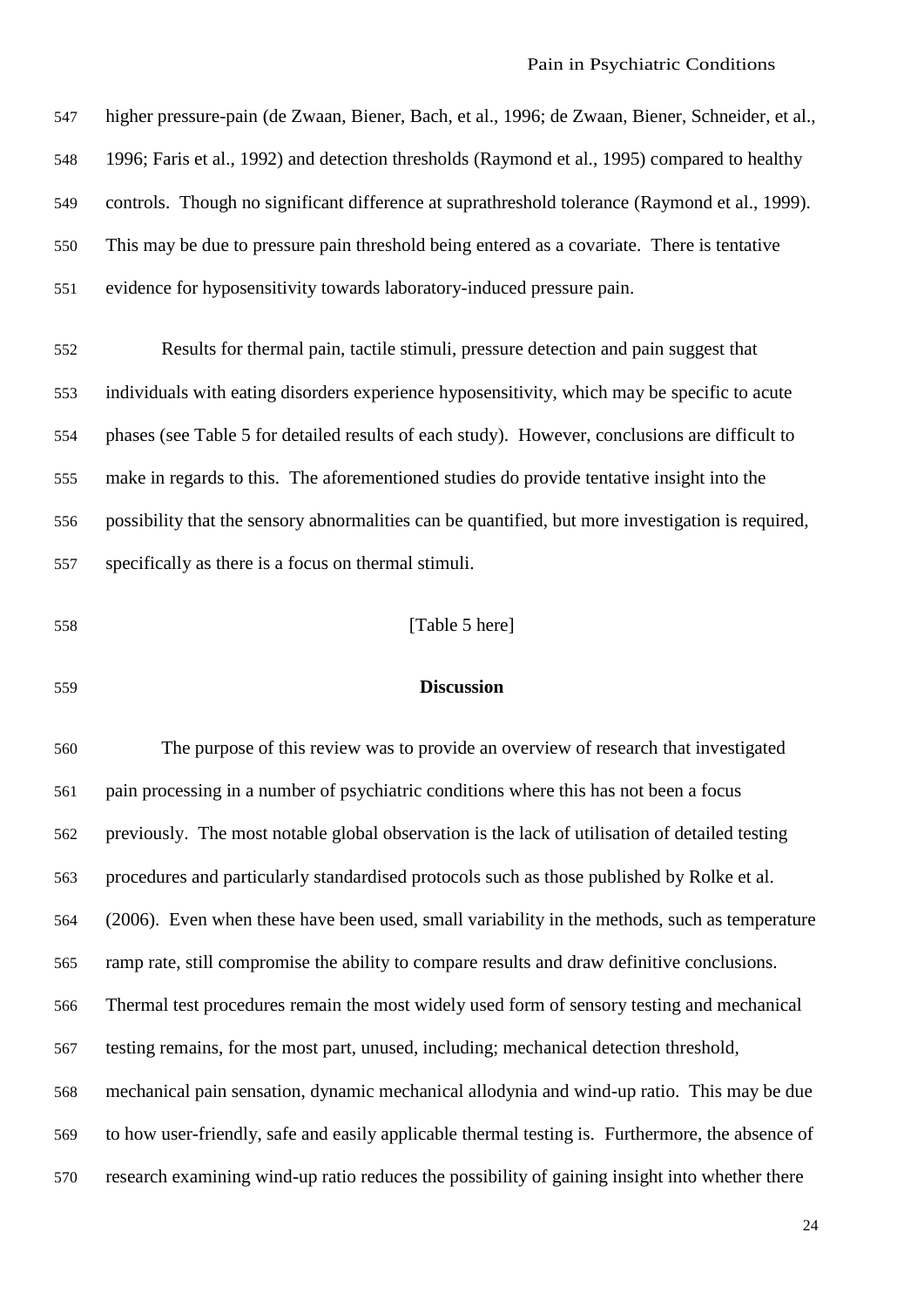is a central processing component. Specifically, central sensitization manifests as dynamic tactile allodynia, secondary punctate or pressure hyperalgesia, and enhanced temporal summation rather than thermal cutaneous pain, with most clinical pain states involving these aspects (Woolf, 2011). Therefore, to exclude these from a battery of tests is to exclude the possibility of understanding alterations in peripheral and central mechanisms that can contribute to the development and maintenance of pathological states.

 Additionally, only one paper (Fründt et al., 2017) in the 46 eligible papers, utilised the DFNS QST battery (Rolke et al., 2006). Utilizing comprehensive psychophysical procedures across a range of modalities would allow for better across-study comparisons. It would also allow the development of sensitive indices whilst providing consistency in the approach to understanding these phenomena across conditions. The DFNS battery in particular provides this opportunity and is a valuable starting point, as it provides the potential for systematically comparing the function of small and large sensory afferents, quantification of the full sensory axis and comparison to known normative values. Although, it must be noted that this particular battery has been developed through considerable research to identify the most sensitive indices for neuropathic pain. Without such rigour it is not possible to fully appreciate the extent of any abnormality, specifically whether it may be systemic or modality specific.

 Although such a definitive understanding is still not available, results of the reviewed studies indicate that pain processing may be altered in certain psychiatric groups. When considering the overarching question of whether changes in pain processing are present in psychiatric conditions, it would appear that for individuals with schizophrenia, BPD and eating disorders, there is moderate evidence for hyposensitivity to pain and touch. A single study on ADHD (Treister et al., 2015) suggests that individuals may have a hypersensitivity to pain, however given the lack of further data, this needs to be considered very carefully. Lastly, for individuals with ASD the findings are inconsistent, with the possible exception of a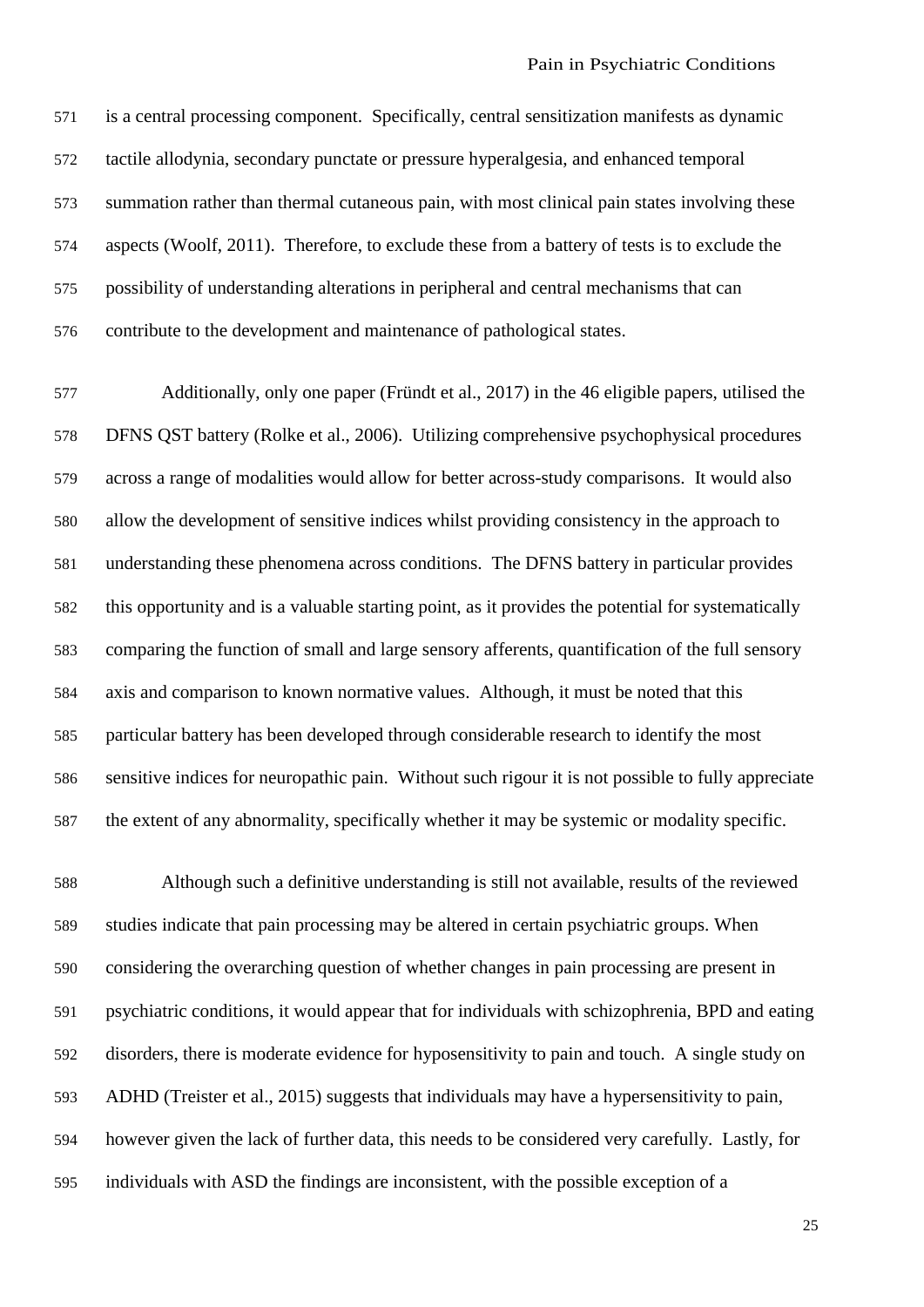hypersensitivity to vibrotactile stimuli. Furthermore, findings from each of these conditions suggest that these effects may be more complex, specifically, that effects are specific to a single site, stimulus intensity or are reliant on some other behaviour.

 In the case of ASD, the psychophysical methods used to investigate pain sensations reveal no systematic evidence for hypo- or hyper-sensitivity in this population, and run contrary to current diagnostic criteria (APA, 2013), as well as clinical and parent reports that suggest a pain experience to stimuli (Militerni et al., 2000; Moore, 2014; Wing, 1976). While this may be in large part due to lack of investigation, it highlights the need for systematic protocols. The most reliable results stem from those studies which have utilised the standard QST protocol, specifically those by Fründt et al. (2017). This study not only utilised the methodology it standardised scores based on the published normative values, which means that a clinically significant hypo- or hyper-sensitivity can be determined. This is not to discount the other papers who utilised psychophysically robust methods of testing; Cascio et al. (2008); Duerden et al. (2015); and Fan et al. (2014), however, the utilisation of standard group comparisons may not be enough to determine true alterations. It is, therefore, clear that more research is required to understand further the nature of any differences and to reconcile the differences between *objective* measures and *observations* of behaviour.

 The hyposensitivity reported in each of the other conditions appears to have different potential explanations. In eating disorders, changes in both tactile acuity and pressure detection thresholds appear more pronounced when examined on the abdomen (Keizer et al., 2012). Specifically, individuals had larger distance estimations and poorer tactile perception, as measured by two-point discrimination, as well as a sensitivity to pressure detection. Both these tests potentially indicate a cognitive deficit rather than sensitivity, however, those studies reporting thermal hyposensitivity (Bär et al., 2013; de Zwaan, Biener, Schneider, et al., 1996; Lautenbacher et al., 1990, 1991; Papezova et al., 2005; Yamamotova et al., 2009), at least for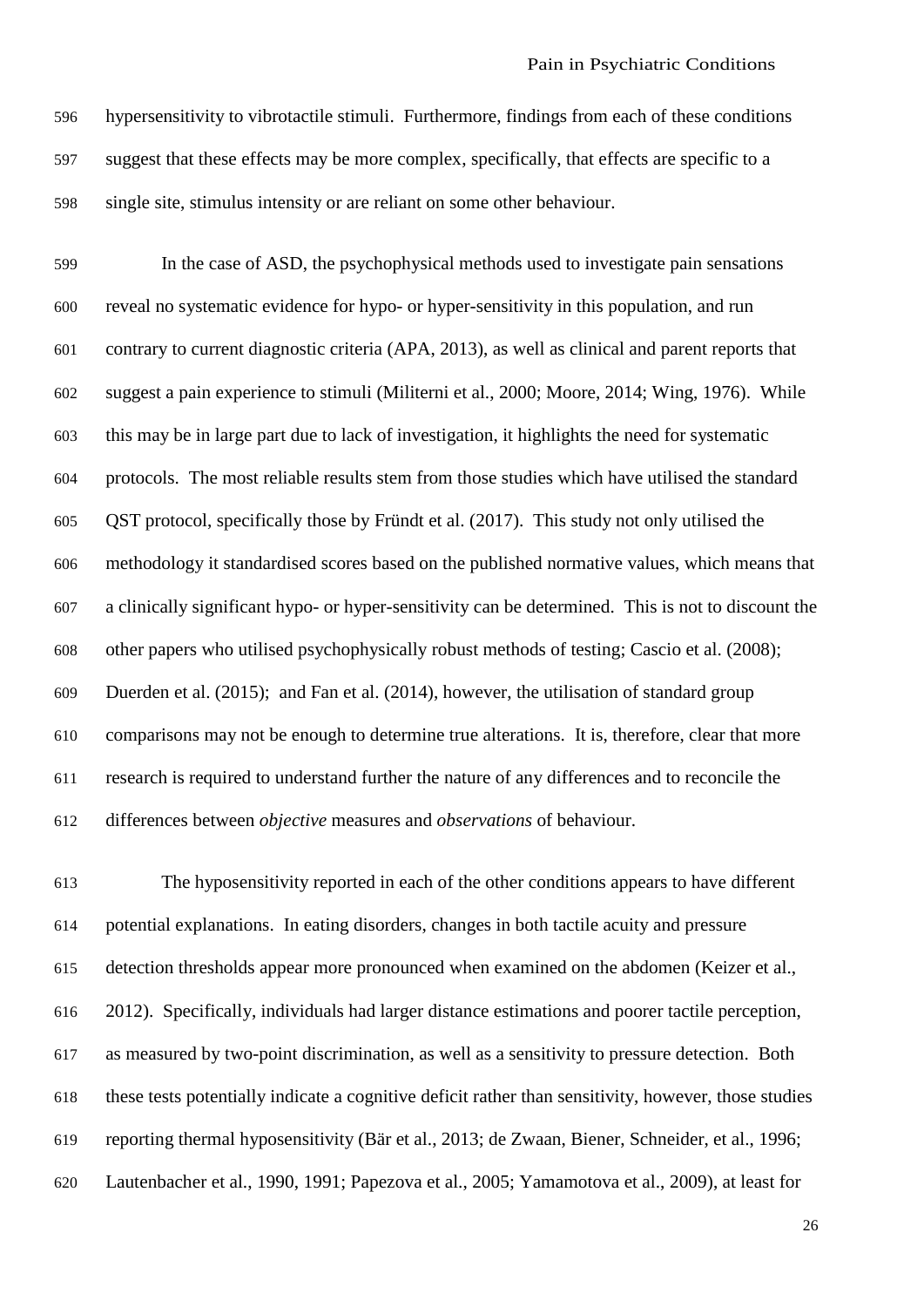this modality, suggest a true physiological deficit. Since recovering anorexic patients showed thresholds returning to healthy control level during weight gain, altered thresholds appear to be confined to acute phases of the condition, as reported by Bär et al. (2006). Symptom specific effects are also relevant in considering individuals with BPD. During acute BPD episodes, self-injury is a common behavioural dysregulation and those individuals under distress of self- injury required higher temperature for thermal detection and pain thresholds (Ludäscher et al., 2009; Schmahl et al., 2006), as well as reporting higher mechanical pain thresholds (Magerl et al., 2012) than those not under distress of self-injury and healthy controls. Therefore, these sensory deficits might, similarly be, acute phase specific. Unlike eating disorders, where recovery is possible, there is no evidence that sensory changes return to typical levels once symptoms reduce, as those who are not under distress of self-injury still have hyposensitivity in comparison to healthy controls. This symptom effect is similarly present in schizophrenia (Boettger et al., 2013; Jochum et al., 2006) and those with fewer positive symptoms e.g. hallucinations and delusions required greater temperatures to report pain (Lévesque et al., 2012).

 Given the limited range of studies at present, particularly studies that address neural processing of pain, speculation as to mechanisms should be approached with caution. Understanding the specific mechanisms behind these findings will however, be useful in identifying the convergence and divergence of pain processing differences across disorders. An important perspective put forth by Feldman-Barrett (2017) suggests that processing of somatic and emotional processing in the nervous system may share highly similar pathways. In the absence of clear differences in discriminative somatosensory processing, altered pain perception and response are likely to be strongly related to alterations in emotional regulation (Keefe, Lumley, Anderson, Lynch, & Carson, 2001) or interoceptive abilities (Craig, 2003). Pain and touch have inherent affective and motivational components (Williams & Craig, 2016)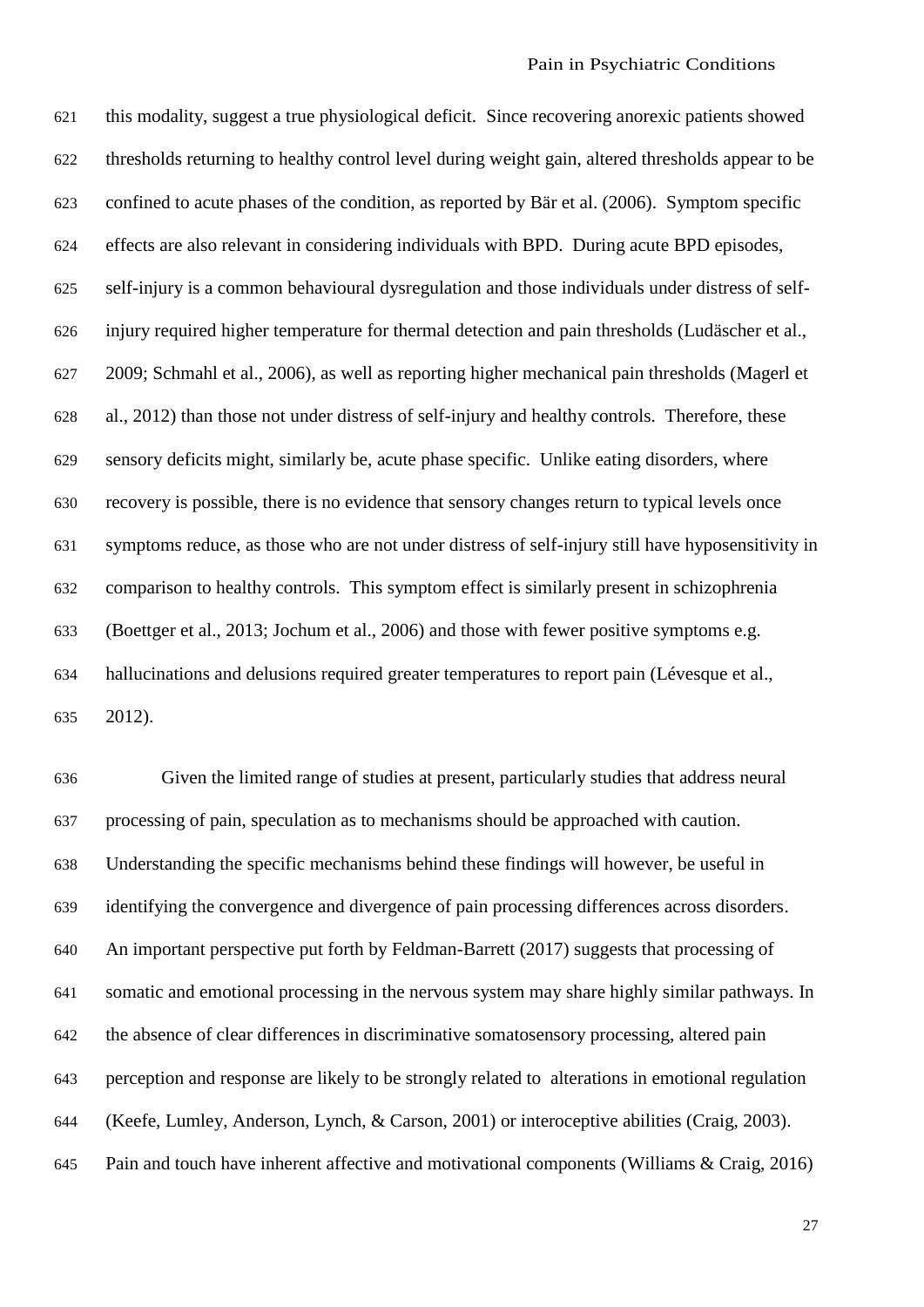as well as being a signal of problems in homeostatic regulation (Panerai, 2011). Craig's model (2003) proposes that pain, touch, and interoception represent the sensory component of a unified sensorimotor system that signals the physiological condition of the body and elicits autonomic regulatory, or visceromotor, response. These somatic sensory signals are carried by lamina I spinal pathways (Craig, 2002), which are thought to be affected in a range of psychiatric conditions (Mash et al., 2017; Murphy, Brewer, Catmur, & Bird, 2017). This unified system that integrates somatic sense and the physiological arousal associated with emotions is a promising potential mechanism for susceptibility to psychiatric illness that should be explored in future research.

 Rather than providing definitive answers to questions related to pain processing in psychiatric conditions, this review more comprehensively highlights a number of implications for researchers and clinicians. The first consideration for future research relates to the potential role of general cognitive and emotional states in these populations. Specifically, as it is already well established for depression and anxiety that mood is associated with pain responses (Goesling et al., 2013), it would be prudent for future research into the psychiatric conditions mentioned above to consider the relationship between mood and pain processing. This is further in light of the fact that recent evidence has suggested that the relationship between autism symptoms and pain behaviours was mediated by symptoms of anxiety and depression (Garcia-Villamisar, Moore, & Garcia-Martinez, 2018). Additionally, difficulties with general cognitive processing, specifically with executive control; an attentional system, is a hallmark of many of these psychiatric conditions (Galimberti et al., 2013; Hill, 2004; Niendam et al., 2012) and there are known links to pain experience (Eccleston & Crombez, 1999; Moore, Keogh, & Eccleston, 2012). The somatosensory changes observed in eating disorders may also reflect such a cognitive change. Here an attentional bias towards areas of bodily concern (i.e. the abdomen) may increase sensitivity at this site. This may also explain why individuals no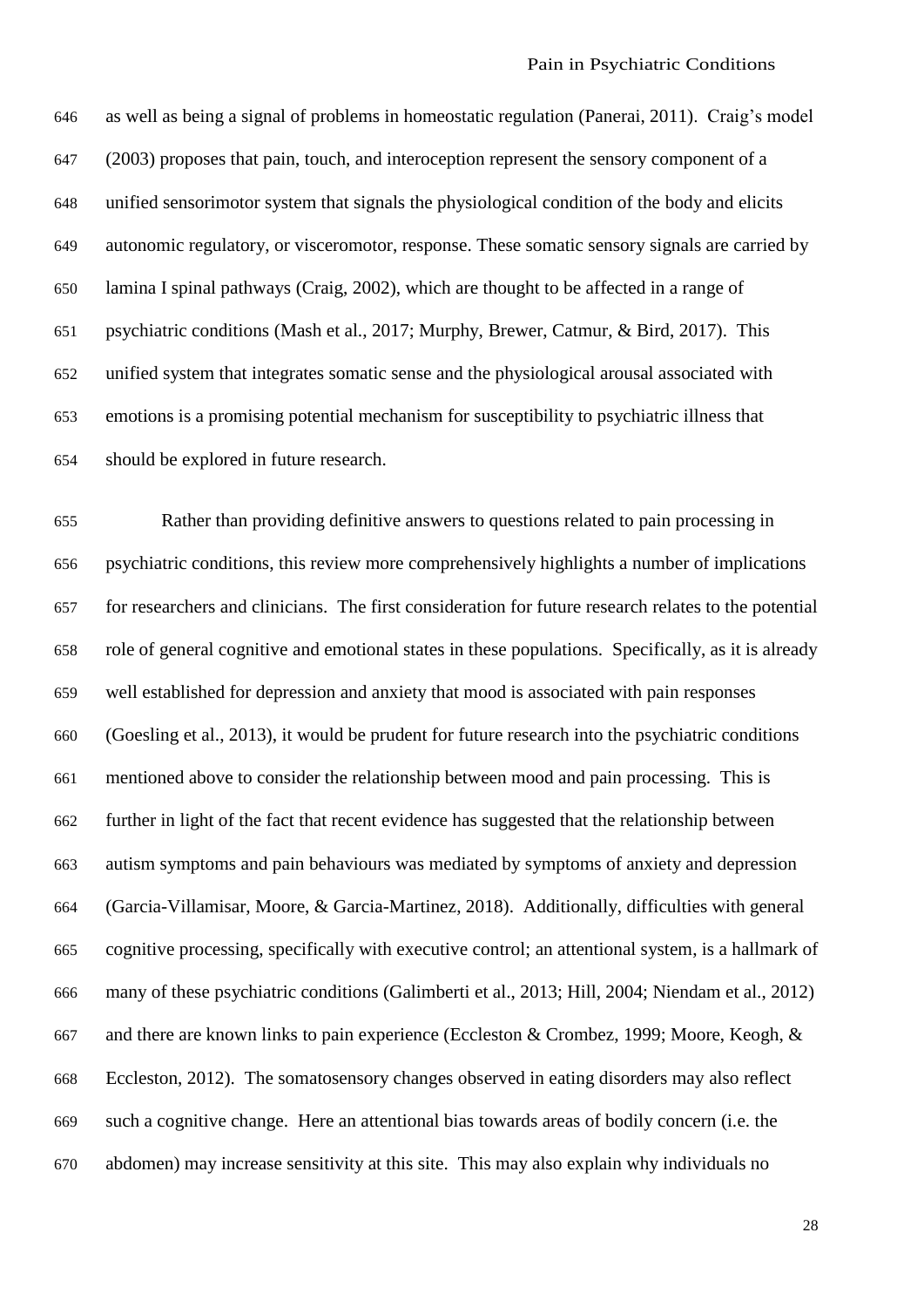longer show these hypersensitivities as they recover. More general cognitive processes, may therefore, mediate responses on these pain assessment measures. Evidence for this in the context of this review comes from Treister et al. (2015) who found that participants with ADHD who were currently un-medicated with Ritalin, showed hypersensitivity to pain, however, when these individuals were given medication these thresholds moved into the normal range. One potential explanation of these differences might be that clinical groups find it harder to attend to the task at hand, indeed effects often changed when the ramp rate of stimuli was also changed, suggesting that attention might be an important factor (Cascio et al., 2008; Duerden et al., 2015). It may also be the case that treatment with Ritalin helps to normalize homeostatic set-points across sensory and cognitive systems. For example, previous studies have suggested that rapid changes in attention, increased motor activity, and enhanced sensory sensitivity, may all be part of an auto-regulatory attempt to increase stimulation, in order to maintain homeostasis of brain arousal (Geissler, Romanos, Hegerl, & Hensch, 2014). Effective treatment (with Ritalin, for example) may obviate the need for such autoregulation, reducing sensory sensitivity, as well as behavioural and attentional hyperactivity (Geissler et al., 2014).

 Medication being taken by these populations therefore, also might directly affect pain processing. Specifically, it opens up questions regarding any analgesic effects present. Given the percentage of individuals with a range of psychiatric conditions, who use pharmacological substances; which are known to act on the serotonergic system (Hurwitz, Blackmore, Hazell, Williams, & Woolfenden, 2012; Singh, Singh, Kar, & Chan, 2010). As well as many of these medications having known analgesic effects (Mico, Ardid, Berrocoso, & Eschalier, 2006), it is important to consider the role of these agents in altering pain processing. Several studies included in this review explicitly mention the use of non-medicated participants. However, few mention medication use, therefore, discounting the possibility of investigating this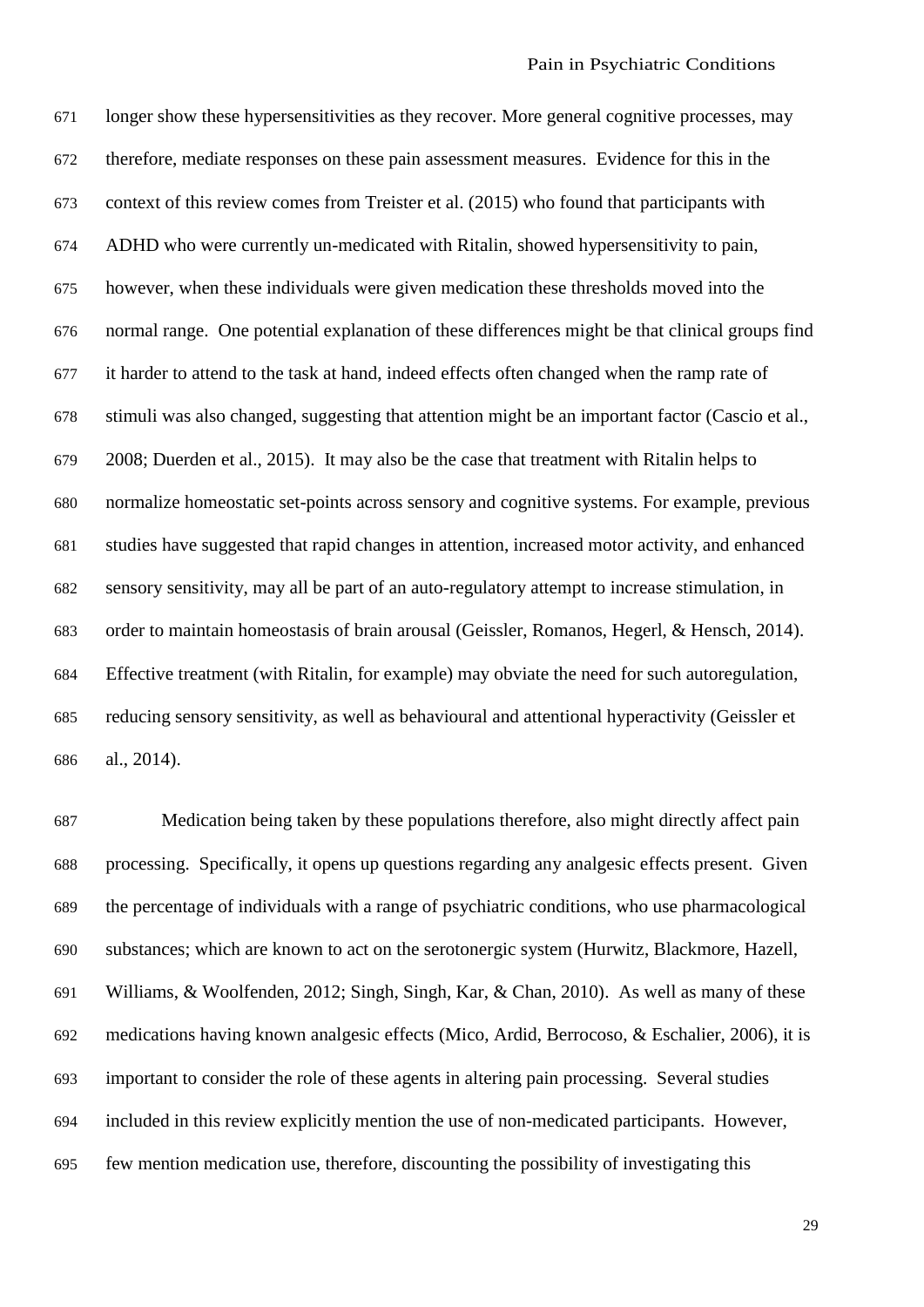phenomenon thoroughly. More is needed regarding the management of challenging behaviours, including both those thought to be related to pain (i.e. self-injurious behaviours) as well as other symptoms, to identify how management of clinical symptoms may alter pain response and how pain management strategies may help with clinical symptoms.

 A further consideration is to carefully select appropriate control groups. Comparing psychiatric or pain patients with healthy controls can result in artificial amplification of QST differences that are unrelated to clinical state, as they do not represent the general population who are typically fraught with issues that can affect QST results for e.g. obesity (Coghill & Yarnitsky, 2015). This can confound significant results, especially considering the number of additional diagnosed or undiagnosed co-morbidities present in psychiatric conditions (Gillberg & Fernell, 2014). One potential approach could be to go beyond examining psychiatric groups' thresholds in relation to healthy controls and compare them with other experimental groups with specific psychiatric conditions. Several studies within this review considered a range of conditions or additionally looked at traits within these conditions. This approach could solve the amplitude issue and provide other areas of interest to be explored.

 The present research however, is limited by this reliance on condition-based research and group-level analysis. Current research trends are moving away from such an approach with The National Institute of Mental Health (NIMH) developing a taxonomy, which proposes a trans-diagnostic approach to understanding mental health conditions. It might therefore be of value to examine for the underlying mechanisms which may result in these differences or pain processing more broadly, as a result of symptoms or traits, rather than conditions (Insel et al., 2010). There are also large individual differences within the general population with reference to somatosensory thresholds (Fillingim, 2005) that should be considered when investigating similar differences in individuals with a diagnosis; variability may be typical regardless of the diagnosis therefore caution should be adopted to ensure that such variability extends beyond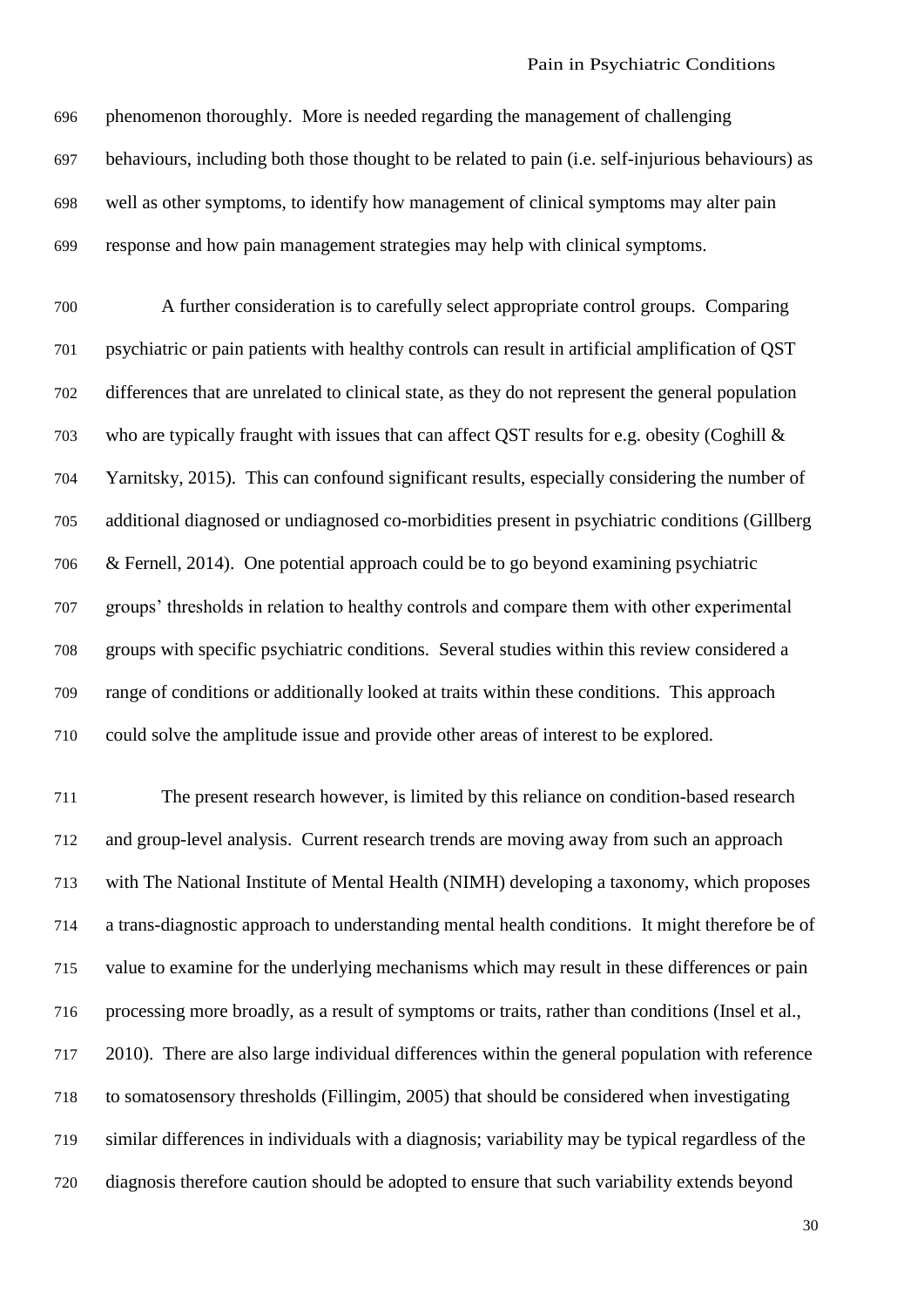that which is typically expected. Given these observations, future research may benefit from a more individualistic approach in examining these. Comparison with published normative values (Magerl et al., 2010) allows for individual profiles to be developed and an understanding of potential links between individual psychiatric symptoms and somatosensory differences. As well as an understanding of the number of individuals within each condition who might be experiencing altered somatosensory interactions with external stimuli (either hyper- or hypo- sensitivity), including any individuals with typical function.

 Another feature, which has received only limited indirect attention, is that of the developmental time course of the somatosensory symptoms in psychiatric conditions. Almost all studies included in this review examined participants in the age range of 18-30 years with IQ in the normal range. This is wholly understandable given that the tasks being presented require very specific responses, as well as being potentially distressing to younger children or individuals without the capacity to fully understand the procedures. This does, however, limit the generalisability and utility of these findings. Understanding the experience of pain in childhood is important, as it could clarify the development of any hyper- or hypo-sensitivity, or the change from an early a-typicality to a potentially more typical somatosensory profile in adulthood, or the reverse. Further, it is well known that conditions associated with pain have a progression into old age (Brattberg, Parker, & Thorslund, 1997), and it appears that both sensory and pain thresholds increase with age (Magerl et al., 2010). It would therefore be beneficial to further understand the progression of pain sensitivity and response into older adulthood in individuals with psychiatric conditions.

 In conclusion, this review highlights the needs for ongoing work that has methodological rigour. Researchers utilising sound psychophysical methods and carefully reporting the methods can achieve this. In doing so, research can develop individual profiles, as well as facilitate comparisons across studies that involve other psychiatric conditions,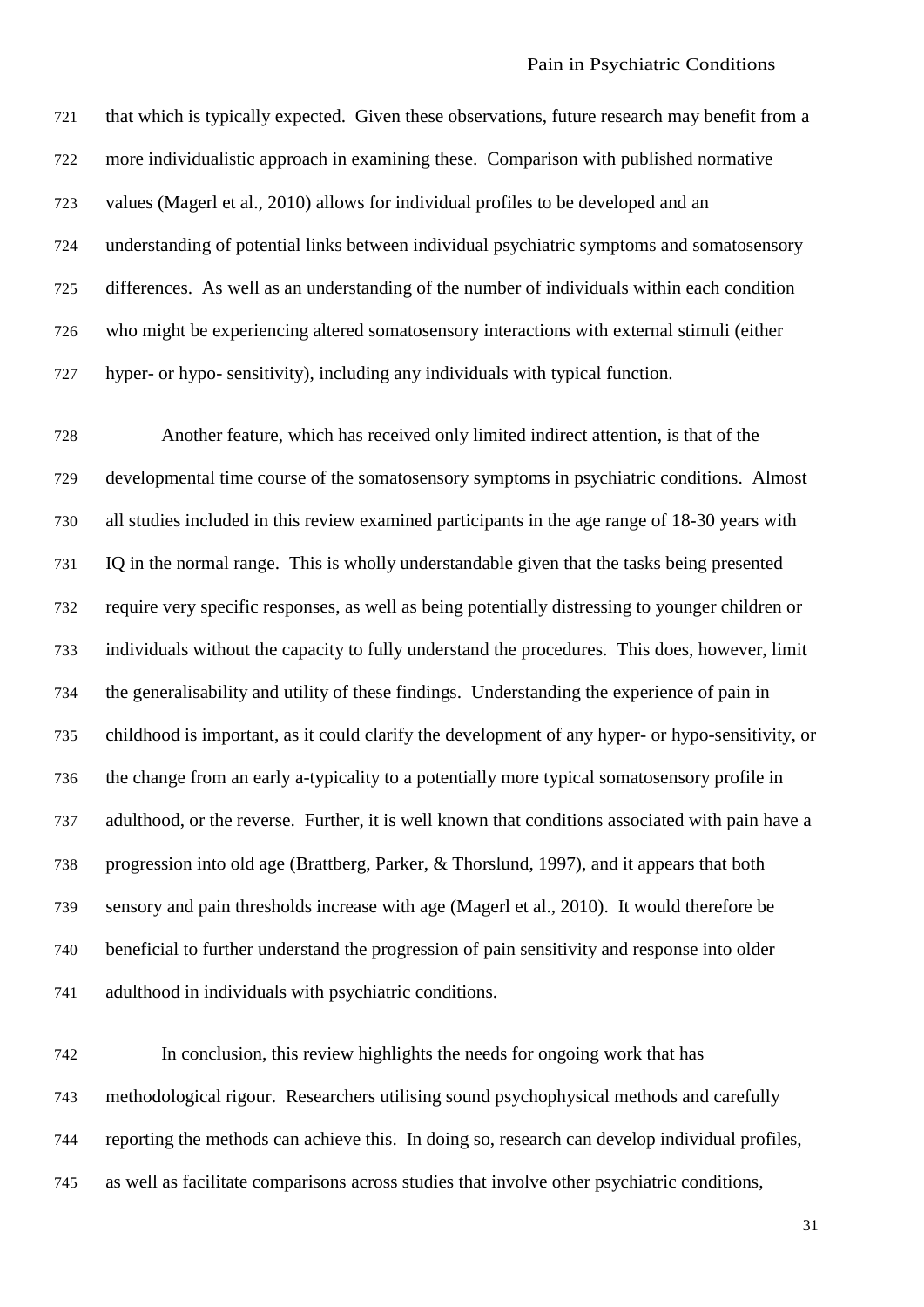physical health conditions and healthy controls. This will provide the more precise results required to form conclusions that are more definitive. Experimental investigations of pain can detect or verify altered processing as a symptom and can provide insights into the behavioural consequences (Lautenbacher & Krieg, 1994), which in turn would help to provide the grounds for accurate interventions to assist in alleviating symptoms. Overall, the findings in the current review suggest somatosensory hyposensitivity in schizophrenia, eating disorders, and personality disorders. More investigation that is systematic will correct views based on inconsistent research, anecdotal and clinical case study views, or support these findings and potentially lead to better clinical pain management in vulnerable groups.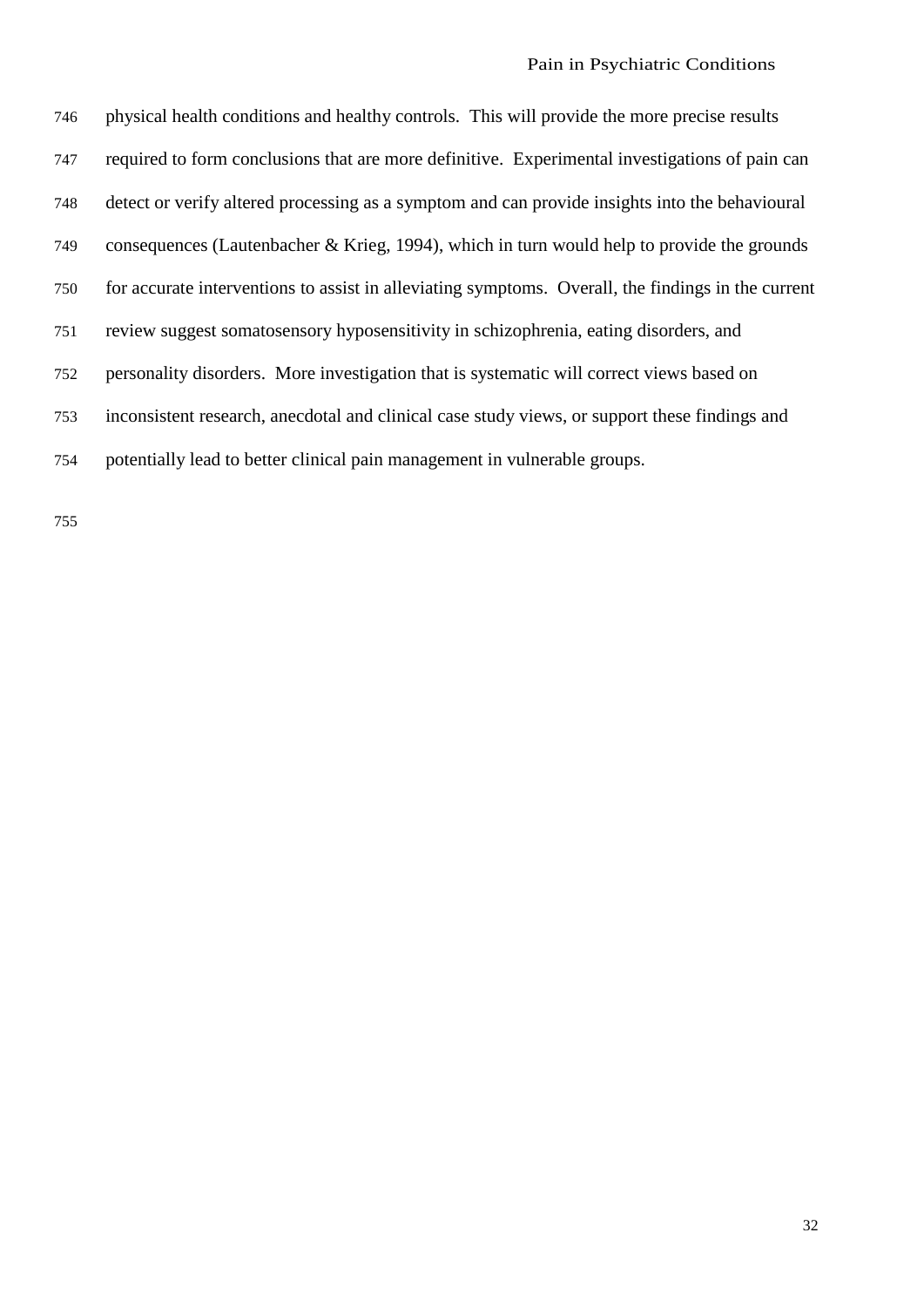| 756 | <b>References</b>                                                                                                     |
|-----|-----------------------------------------------------------------------------------------------------------------------|
| 757 | APA. (1994). Diagnostic and Statistical Manual of Mental Disorders: DSM-IV-TR: American Psychiatric                   |
| 758 | Association                                                                                                           |
| 759 | APA. (2013). Diagnostic and Statistical Manual of Mental Disorders, Fifth Edition, Text Revision (DSM-IV-             |
| 760 | TR®): American Psychiatric Association.                                                                               |
| 761 | Atik, L., Konuk, N., Akay, O., Ozturk, D., & Erdogan, A. (2007). Pain perception in patients with bipolar disorder    |
| 762 | and schizophrenia. Acta Neuropsychiatrica, 19(5), 284-290. doi:10.1111/j.1601-5215.2007.00193.x                       |
| 763 | Backonja, M. M., Attal, N., Baron, R., Bouhassira, D., Drangholt, M., Dyck, P. J., Ziegler, D. (2013). Value of       |
| 764 | quantitative sensory testing in neurological and pain disorders: NeuPSIG consensus. Pain, 154(9), 1807-               |
| 765 | 1819. doi:10.1016/j.pain.2013.05.047                                                                                  |
| 766 | Bair, M. J., Robinson, R. L., Katon, W., & Kroenke, K. (2003). Depression and pain comorbidity: a literature          |
| 767 | review. Arch Intern Med, 163(20), 2433-2445. doi:10.1001/archinte.163.20.2433                                         |
| 768 | Bär, K. J., Berger, S., Schwier, C., Wutzler, U., & Beissner, F. (2013). Insular dysfunction and descending pain      |
| 769 | inhibition in anorexia nervosa. Acta Psychiatrica Scandinavica, 127(4), 269-278. doi:10.1111/j.1600-                  |
| 770 | 0447.2012.01896.x                                                                                                     |
| 771 | Bär, K. J., Boettger, S., Wagner, G., Wilsdorf, C., Gerhard, U. J., Boettger, M. K.,  Sauer, H. (2006). Changes       |
| 772 | of pain perception, autonomic function, and endocrine parameters during treatment of anorectic                        |
| 773 | adolescents. Journal of The American Academy of Child and Adolescent Psychiatry, 45(9), 1068-1076.                    |
| 774 | doi:10.1097/01.chi.0000227876.19909.48                                                                                |
| 775 | Baranek, G. T. (2002). Efficacy of Sensory and Motor Interventions for Children with Autism. Journal of Autism        |
| 776 | and Developmental Disorders, 32(5), 397-422. doi:10.1023/a:1020541906063                                              |
| 777 | Bastian, B., Jetten, J., Hornsey, M. J., & Leknes, S. (2014). The Positive Consequences of Pain: A                    |
| 778 | Biopsychosocial Approach. Personality and Social Psychology Review, 18(3), 256-279.                                   |
| 779 | doi:10.1177/1088868314527831                                                                                          |
| 780 | Baxter, A. J., Brugha, T. S., Erskine, H. E., Scheurer, R. W., Vos, T., & Scott, J. G. (2015). The epidemiology and   |
| 781 | global burden of autism spectrum disorders. Psychological Medicine, 45(03), 601-613.                                  |
| 782 | doi:10.1017/S003329171400172X                                                                                         |
| 783 | Bird, G., Brindley, R., White, S., Frith, U., Silani, G., & Singer, T. (2010). Empathic brain responses in insula are |
| 784 | modulated by levels of alexithymia but not autism. Brain,, 133(5), 1515-1525. doi:10.1093/brain/awq060                |
| 785 |                                                                                                                       |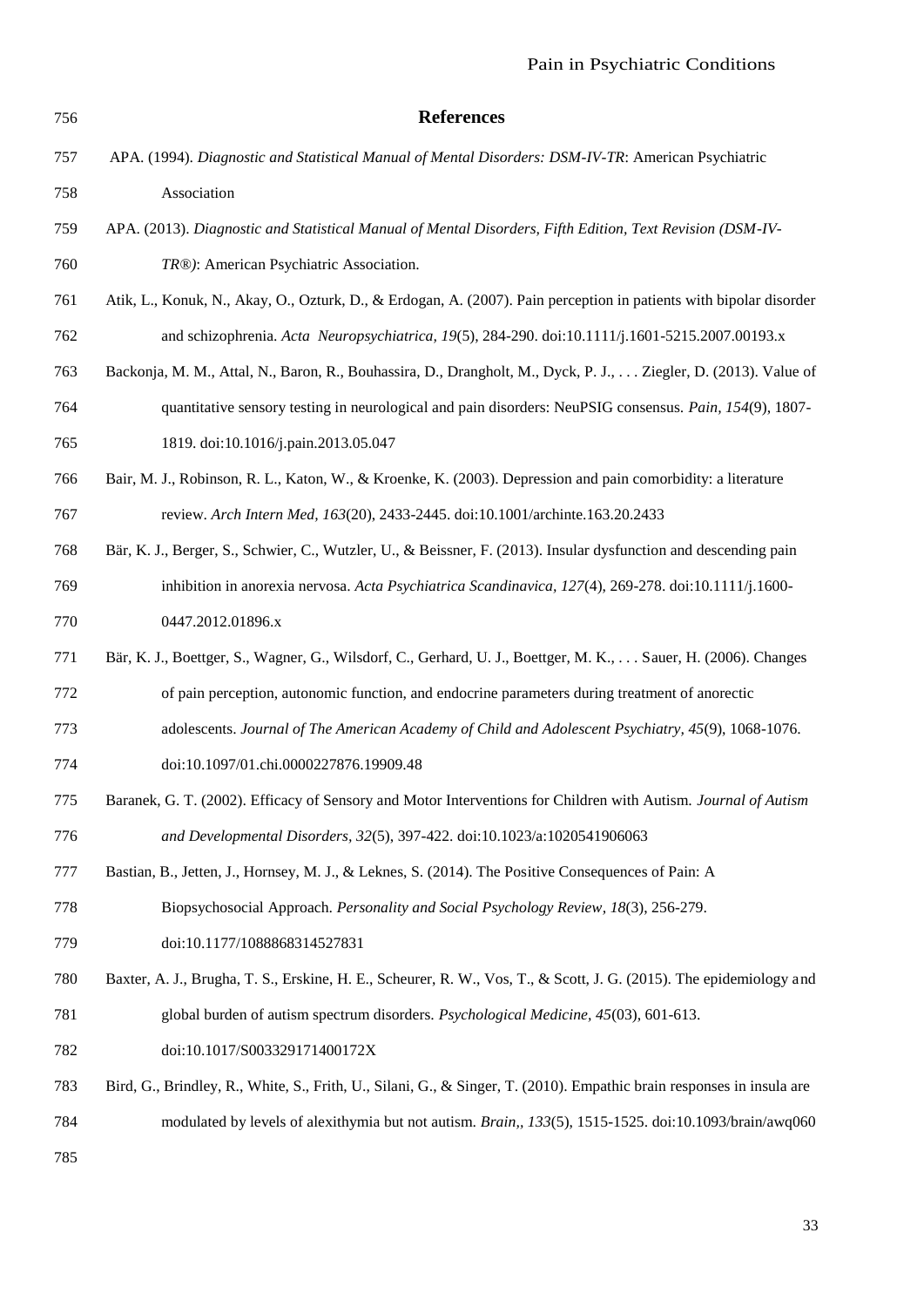- Blakemore, S.-J., Tavassoli, T., Calò, S., Thomas, R. M., Catmur, C., Frith, U., & Haggard, P. (2006). Tactile sensitivity in Asperger syndrome. *Brain and Cognition, 61*, 5-13. doi:10.1016/j.bandc.2005.12.013
- Boettger, M. K., Grossmann, D., & Bar, K. J. (2013). Increased cold and heat pain thresholds influence the
- thermal grill illusion in schizophrenia. *European Journal of Pain, 17*(2), 200-209. doi:10.1002/j.1532- 2149.2012.00188.x
- Bohus, M., Limberger, M., Ebner, U., Glocker, F. X., Schwarz, B., Wernz, M., & Lieb, K. (2000). Pain perception during self-reported distress and calmness in patients with borderline personality disorder and self-mutilating behavior. *PSsychiatry Research, 95*(3), 251-260. doi:10.1016/S0165-1781(00)00179-7
- Brattberg, G., Parker, M. G., & Thorslund, M. (1997). A longitudinal study of pain: reported pain from middle to old age. *The Clinical Journal of Pain, 13*(2), 144-149. doi:10.1097/00002508-199706000-00008
- Cascio, C., McGlone, F., Folger, S., Tannan, V., Baranek, G., Pelphrey, K. A., & Essick, G. (2008). Tactile
- perception in adults with autism: a multidimensional psychophysical study. *Journal of Autism and Developmental Disorders, 38*(1), 127-137. doi: 10.1007/s10803-007-0370-8
- Chen, C., Hung, A. Y., Fan, Y. T., Tan, S., Hong, H., & Cheng, Y. (2017). Linkage between pain sensitivity and empathic response in adolescents with autism spectrum conditions and conduct disorder symptoms. *Autism Research, 10*(2), 267-275. doi:10.1002/aur.1653
- Coghill, R. C., & Yarnitsky, D. (2015). Healthy and normal? The need for clear reporting and flexible criteria for defining control participants in quantitative sensory testing studies. *Pain, 156*(11), 2117-2118.
- doi:10.1097/j.pain.0000000000000331
- Coid, J., Yang, M., Tyrer, P., Roberts, A., & Ullrich, S. (2006). Prevalence and correlates of personality disorder in Great Britain. *The British Journal of Psychiatry, 188*(5), 423-431. doi:10.1192/bjp.188.5.423
- Craig, A. D. (2002). How do you feel? Interoception: the sense of the physiological condition of the body. *Nature Reviews Neuroscience, 3*(8), 655-666, doi: 10.1038/nrn894
- Craig, A. D. (2003). Interoception: the sense of the physiological condition of the body. *Current Opinions in Neurobiology, 13*(4), 500-505. doi. 10.1016/S0959-4388(03)00090-4
- de la Fuente-Sandoval, C., Favila, R., Gómez-Martín, D., León-Ortiz, P., & Graff-Guerrero, A. (2012). Neural
- response to experimental heat pain in stable patients with schizophrenia. *Journal of Psychiatric*
- *Research, 46*, 128-134. doi:10.1016/j.jpsychires.2011.09.008
- de la Fuente-Sandoval, C., Favila, R., Gómez-Martin, D., Pellicer, F., & Graff-Guerrero, A. (2010). Functional
- magnetic resonance imaging response to experimental pain in drug-free patients with schizophrenia.
- *Psychiatry Research: Neuroimaging, 183*, 99-104. doi:10.1016/j.pscychresns.2010.05.003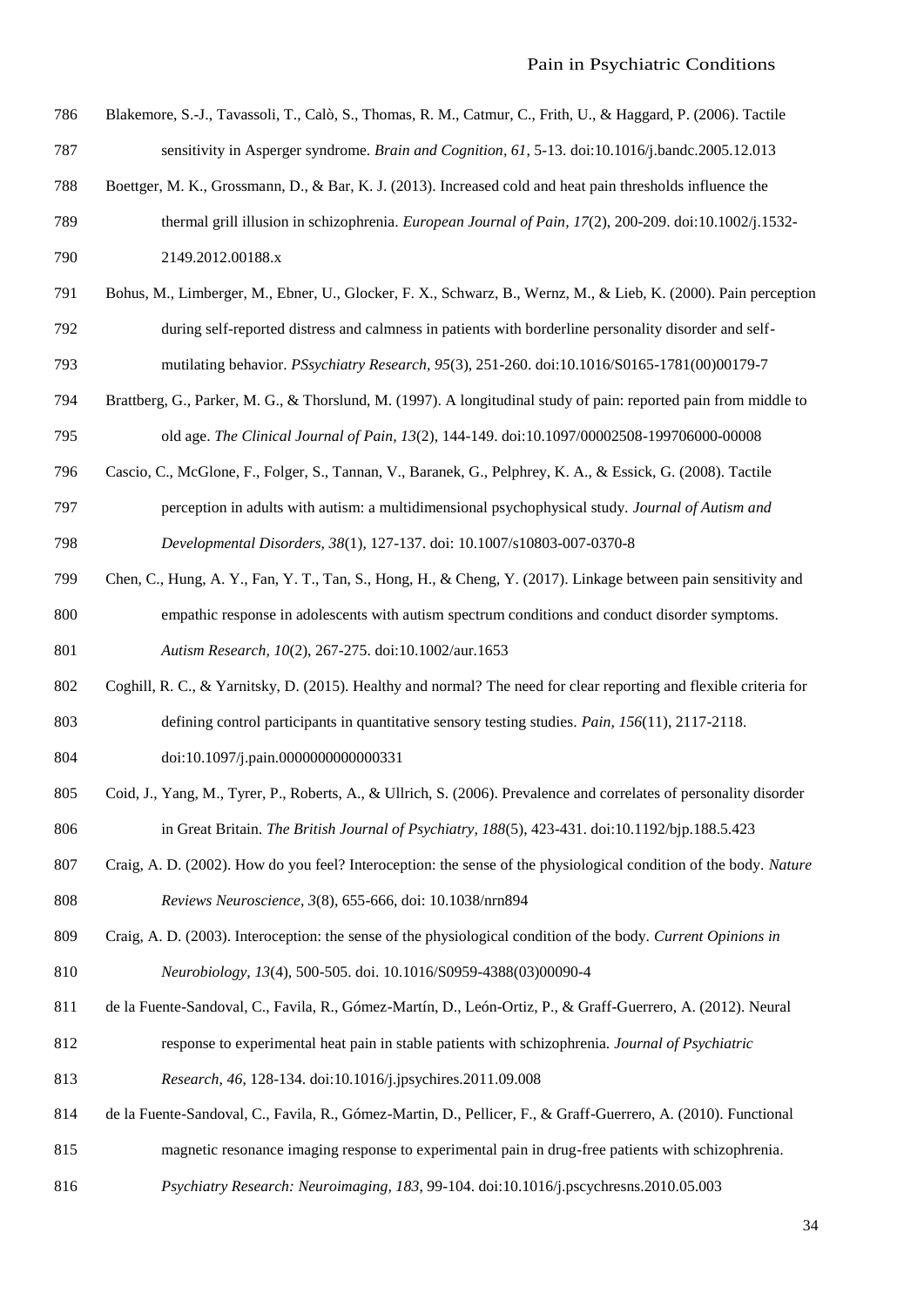- de Zwaan, M., Biener, D., Bach, M., Wiesnagrotzki, S., & Stacher, G. (1996). Pain sensitivity, alexithymia, and depression in patients with eating disorders: are they related? *Journal of Psychosomatic Research, 41*(1), 65-70. doi.org/10.1016/0022-3999(96)00088-8.
- de Zwaan, M., Biener, D., Schneider, C., & Stacher, G. (1996). Relationship between thresholds to thermally and to mechanically induced pain in patients with eating disorders and healthy subjects. *Pain, 67*(2-3), 511-
- 512. doi:10.1016/0304-3959(96)03143-0
- Duerden, E. G., Taylor, M. J., Lee, M., McGrath, P. A., Davis, K. D., & Roberts, S. W. (2015). Decreased Sensitivity to Thermal Stimuli in Adolescents With Autism Spectrum Disorder: Relation to
- Symptomatology and Cognitive Ability. *The Journal of Pain, 16*(5), 463-471.
- doi:10.1016/j.jpain.2015.02.001
- Dworkin, R. H., Clark, W. C., Lipsitz, J. D., Amador, X. F., Kaufmann, C. A., Opler, L. A., . . . Gorman, J. M.
- (1993). Affective deficits and pain insensitivity in schizophrenia. *Motivation and Emotion, 17*(3), 245- 276. doi: 10.1007/BF00992222
- 831 Eccleston, C., & Crombez, G. (1999). Pain demands attention: A cognitive–affective model of the interruptive function of pain. *Psychological Bulletin, 125*(3), 356. doi:10.1037//0033-2909.125.3.356
- Fan, Y.-T., Chen, C., Chen, S.-C., Decety, J., & Cheng, Y. (2014). Empathic arousal and social understanding in individuals with autism: evidence from fMRI and ERP measurements. *Social Cognitive and Affective*
- *Neuroscience, 9*(8), 1203-1213. doi:10.1093/scan/nst101
- 836 Faris, P. L., Raymond, N. C., De Zwaan, M., Howard, L. A., Eckert, E. D., & Mitchell, J. E. (1992). Nociceptive, but not tactile, thresholds are elevated in bulimia nervosa. *Biological Psychiatry, 32*(5), 462-466. doi.org/10.1016/0006-3223(92)90134-L
- Fedora, O., & Reddon, J. R. (1993). Psychopathic and nonpsychopathic inmates differ from normal controls in tolerance levels of electrical stimulation. *Journal of Clinical Psychology, 49*(3), 326-331.
- doi:10.1002/1097-4679(199305)49:3<326::AID-JCLP2270490304>3.0.CO;2-5
- Feldman-Barrett, L. (2016). The theory of constructed emotion: an active inference account of interoception and categorization. *Social Cognitive and Affective Neuroscience, 12*(1), 1-23. doi:10.1093/scan/nsw154
- Fillingim, R. B. (2005). Individual differences in pain responses. *Current Rheumatology Reports, 7*(5), 342-347.
- doi:10.1007/s11926-005-0018-7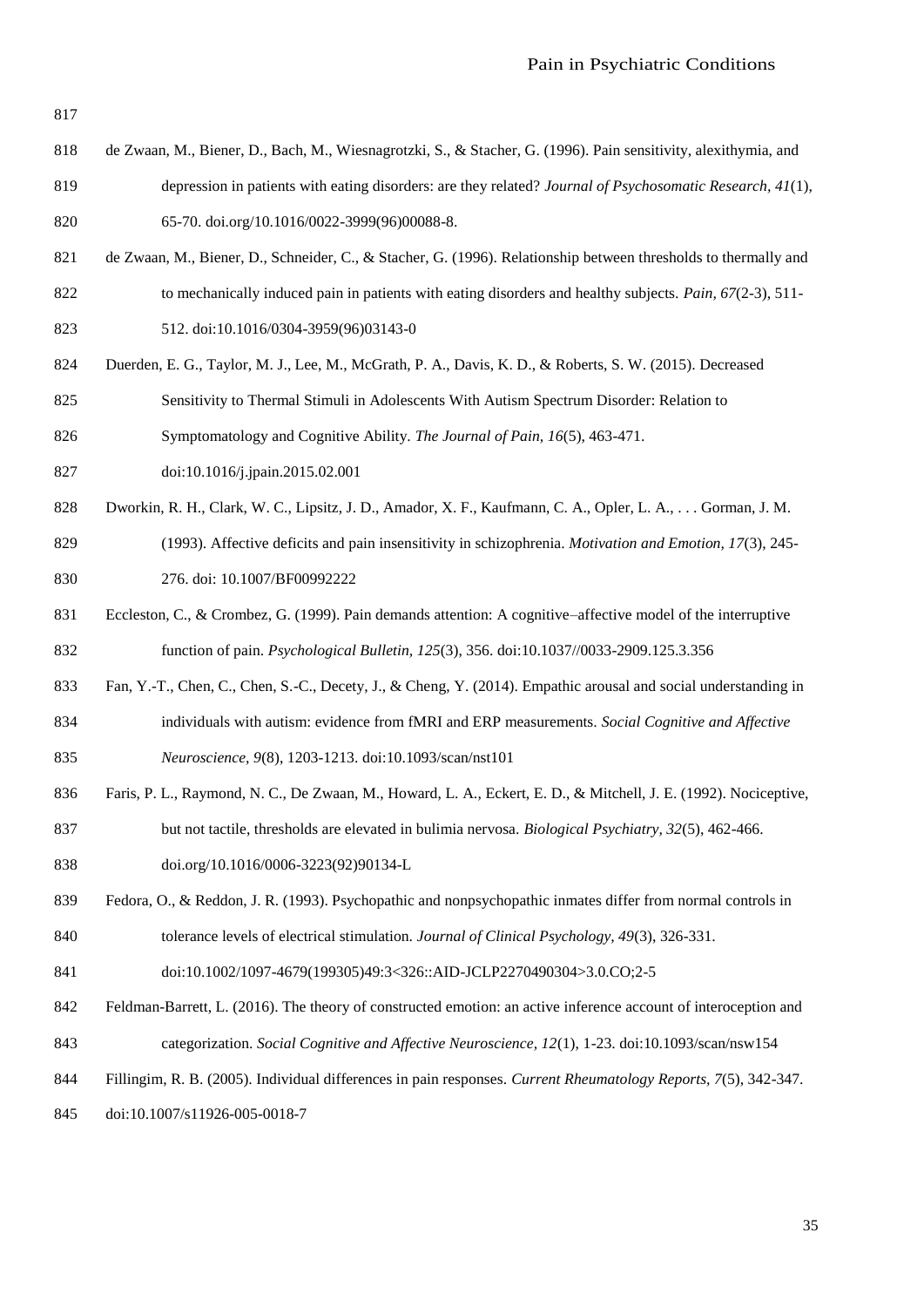Fründt, O., Grashorn, W., Schöttle, D., Peiker, I., David, N., Engel, A. K., . . . Bingel, U. (2017). Quantitative Sensory Testing in adults with Autism Spectrum Disorders. *Journal of Autism and Developmental* 

Galimberti, E., Fadda, E., Cavallini, M. C., Martoni, R. M., Erzegovesi, S., & Bellodi, L. (2013). Executive

- *Disorders, 47*(4), 1183-1192. doi:10.1007/s10803-017-3041-4
- functioning in anorexia nervosa patients and their unaffected relatives. *Psychiatry Research, 208*(3), 238- 244. doi:10.1016/j.psychres.2012.10.001
- Garcia-Villamisar, D., Moore, D., & Garcia-Martinez, M. (2018). Internalizing Symptoms Mediate the Relation Between Acute Pain and Autism in Adults. *Journal of Autism and Developmental Disorders*. doi:10.1007/s10803-018-3765-9
- Geissler, J., Romanos, M., Hegerl, U., & Hensch, T. (2014). Hyperactivity and sensation seeking as
- autoregulatory attempts to stabilize brain arousal in ADHD and mania? *Attention Deficit Hyperactivity Disorders, 6*(3), 159-173. doi:10.1007/s12402-014-0144-z
- Gillberg, C., & Fernell, E. (2014). Autism plus versus autism pure. *Journal of Autism and Developmental Disorders, 44*(12), 3274-3276. doi:10.1007/s10803-014-2163-1
- Girard, M., Plansont, B., Bonnabau, H., & Malauzat, D. (2011). Experimental Pain Hypersensitivity in Schizophrenic Patients. *Clinical Journal of Pain, 27*(9), 790-795. doi:10.1097/AJP.0b013e31821d904c.
- Goesling, J., Clauw, D. J., & Hassett, A. L. (2013). Pain and depression: an integrative review of neurobiological and psychological factors. *Current Psychiatry Reports, 15*(12), 421. doi:10.1007/s11920-013-0421-0
- Grandin, T. (1992). An Inside View of Autism. In E. Schopler & G. B. Mesibov (Eds.), *High-Functioning Individuals with Autism* (pp. 105-126). Boston, MA: Springer US.
- Grandin, T. (1995). *Thinking in Pictures: And Other Reports from My Life with Autism*: Doubleday.
- Gu, X., Zhou, T. J., Anagnostou, E., Soorya, L., Kolevzon, A., Hof, P. R., & Fan, J. (2017). Heightened brain
- response to pain anticipation in high-functioning adults with autism spectrum disorder. *European Journal of Neuroscience*, n/a-n/a. doi:10.1111/ejn.13598
- 870 Guclu, B., Tanidir, C., Mukaddes, N. M., & Unal, F. (2007). Tactile sensitivity of normal and autistic children. *Somatosensory and Motor Research, 24*(1-2), 21-33. doi:10.1080/08990220601179418.
- 872 Guieu, R., Samuélian, J. C., & Coulouvrat, H. (1994). Objective evaluation of pain perception in patients with schizophrenia. *The British Journal Of Psychiatry: The Journal of Mental Science, 164*(2), 253-255.
- doi:10.1192/bjp.164.2.253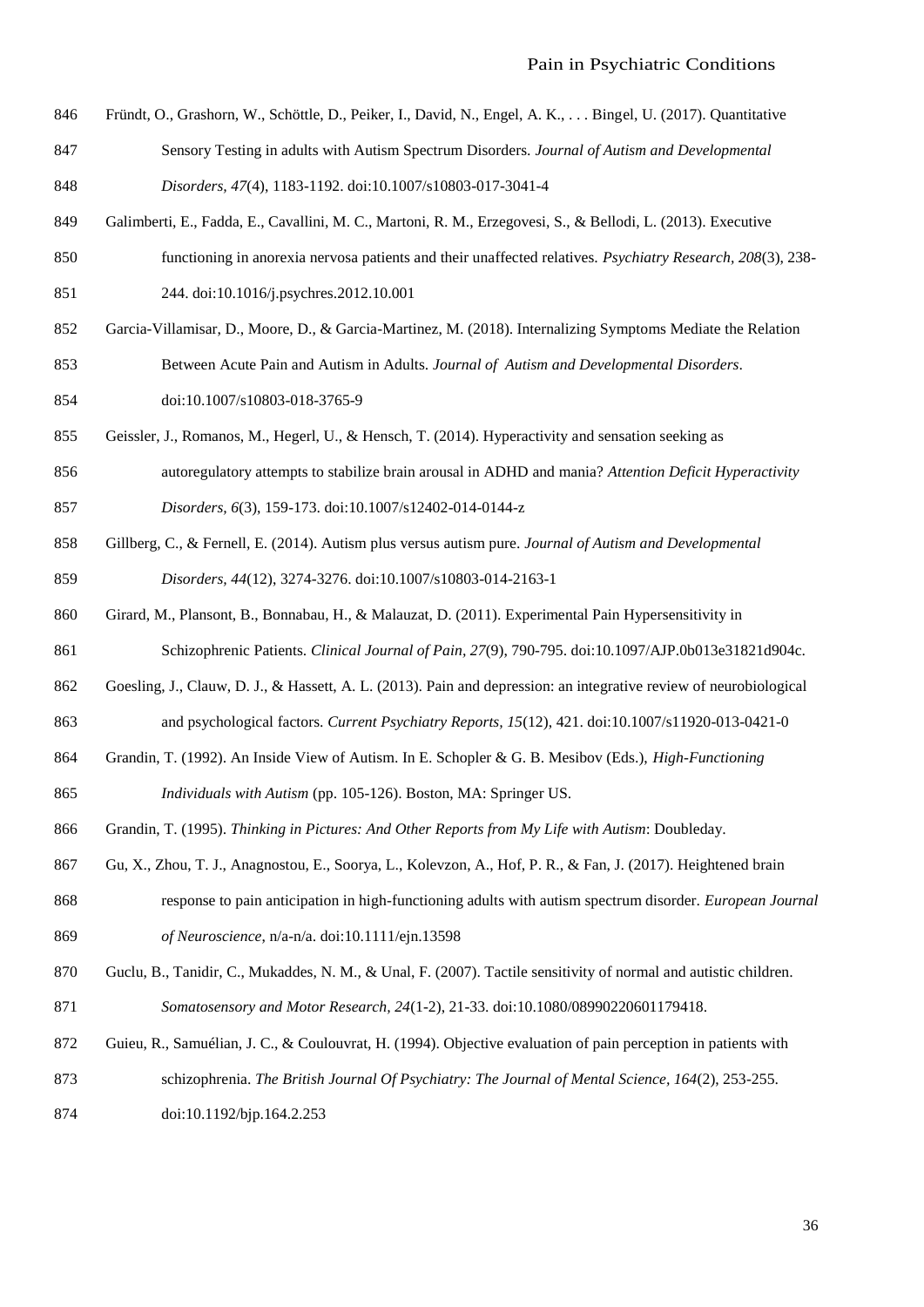- Hackler, A. H., Vogel, D. L., & Wade, N. G. (2010). Attitudes Toward Seeking Professional Help for an Eating
- Disorder: The Role of Stigma and Anticipated Outcomes. *Journal of Counseling & Development, 88*(4), 424-431. doi:10.1002/j.1556-6678.2010.tb00042.x
- Higgins, J., & Green, S. (2011). In *Cochrane Handbook for Systematic Reviews of Interventions* (pp. i-xxi): John Wiley & Sons, Ltd.
- Hill, E. L. (2004). Executive dysfunction in autism. *Trends in Cognitive Sciences, 8*(1), 26-32. doi:
- 881 10.1016/j.tics.2003.11.003.
- Hurwitz, R., Blackmore, R., Hazell, P., Williams, K., & Woolfenden, S. (2012). Tricyclic antidepressants for autism spectrum disorders (ASD) in children and adolescents. *Cochrane Database of Systematic*
- *Reviews*(3). doi:10.1002/14651858.CD008372.pub2
- Iannetti, G. D., & Mouraux, A. (2010). From the neuromatrix to the pain matrix (and back). *Experimental Brain Research, 205*(1), 1-12. doi:10.1007/s00221-010-2340-1
- IASP. (2012). IASP Taxonomy. Retrieved from<http://www.iasp-pain.org/Taxonomy>
- Insel, T., Cuthbert, B., Garvey, M., Heinssen, R., Pine, D. S., Quinn, K., . . . Wang, P. (2010). Research Domain Criteria (RDoC): Toward a New Classification Framework for Research on Mental Disorders. *American Journal of Psychiatry, 167*(7), 748-751. doi:10.1176/appi.ajp.2010.09091379
- Jochum, T., Letzsch, A., Greiner, W., Wagner, G., Sauer, H., & Bär, K.-J. (2006). Influence of antipsychotic
- medication on pain perception in schizophrenia. *Psychiatry Research, 142*, 151-156.
- doi:10.1016/j.psychres.2005.09.004
- Keefe, F. J., Lumley, M., Anderson, T., Lynch, T., & Carson, K. L. (2001). Pain and emotion: new research directions. *Journal of Clinical Psychology, 57*(4), 587-607. doi. 10.1002/jclp.1030
- Keizer, A., Smeets, M. A. M., Dijkerman, H. C., van Elburg, A., & Postma, A. (2012). Aberrant somatosensory perception in Anorexia Nervosa. *Psychiatry Research, 200*, 530-537. doi:10.1016/j.psychres.2012.05.001
- Kendler, K. S. (2008). Explanatory models for psychiatric illness. *The American Journal of Psychiatry, 165*(6), 695-702. doi:10.1176/appi.ajp.2008.07071061
- Kleinböhl, D., Hölzl, R., Möltner, A., Rommel, C., Weber, C., & Osswald, P. M. (1999). Psychophysical
- measures of sensitization to tonic heat discriminate chronic pain patients. *Pain, 81*(1–2), 35-43. doi:10.1016/S0304-3959(98)00266-8
- Krahé, C., Springer, A., Weinman, J. A., & Fotopoulou, A. (2013). The social modulation of pain: others as predictive signals of salience - a systematic review. *Frontiers in Human Neuroscience, 7*, 386-386. doi:10.3389/fnhum.2013.00386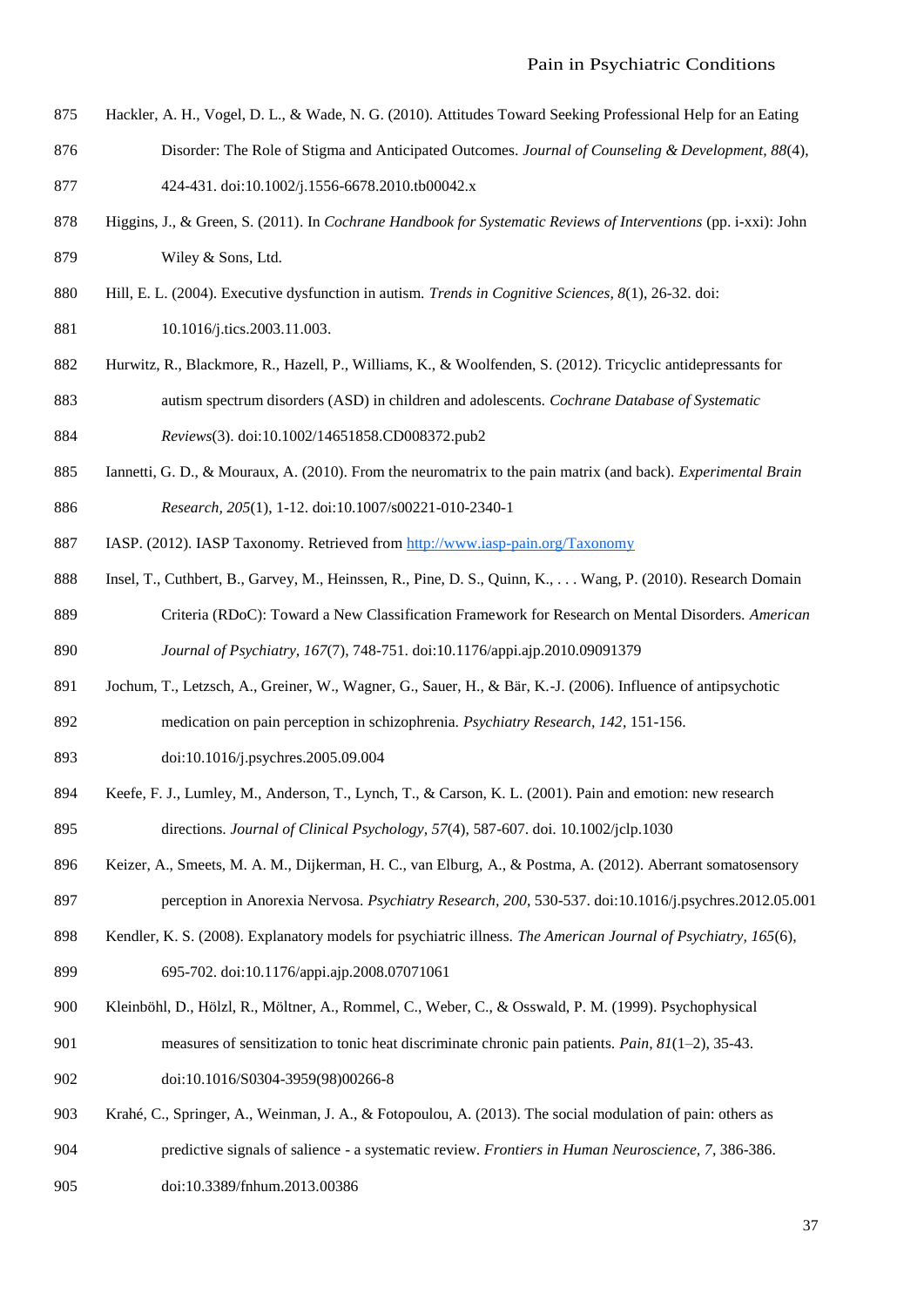- Krieg, J.-C., Roscher, S., Strian, F., Pirke, K.-M., & Lautenbacher, S. (1993). Pain sensitivity in recovered anorexics, restrained and unrestrained eaters. *Journal of Psychosomatic Research, 37*, 595-601. doi:10.1016/0022-3999(93)90054-J
- Kudoh, A., Ishihara, H., & Matsuki, A. (2000). Current Perception Thresholds and Postoperative Pain in Schizophrenic Patients. *Regional Anesthesia and Pain Medicine, 25*(5), 475-479.
- doi:10.1053/rapm.2000.7617
- Langford, D. J., Tuttle, A. H., Brown, K., Deschenes, S., Fischer, D. B., Mutso, A., . . . Sternberg, W. F. (2010). Social approach to pain in laboratory mice. *Society Neuroscience, 5*(2), 163-170.
- doi:10.1080/17470910903216609
- Lautenbacher, S., & Krieg, J. C. (1994). Pain perception in psychiatric disorders: A review of the literature. *Journal of Psychiatric Research, 28*(2), 109-122. doi:10.1016/0022-3956(94)90023-X
- Lautenbacher, S., Pauls, A. M., Strian, F., Pirke, K. M., & Krieg, J. C. (1990). Pain perception in patients with eating disorders. *Psychosomatic Medicine, 52*(6), 673-682. doi:10.1097/00006842-199011000-00008
- Lautenbacher, S., Pauls, A. M., Strian, F., Pirke, K. M., & Krieg, J. C. (1991). Pain sensitivity in anorexia nervosa and bulimia nervosa. *Biological Psychiatry, 29*, 1073-1078. doi:10.1016/0006-3223(91)90249-L
- Lévesque, M., Potvin, S., Marchand, S., Stip, E., Grignon, S., Pierre, L., . . . Goffaux, P. (2012). Pain Perception
- in Schizophrenia: Evidence of a Specific Pain Response Profile. *Pain Medicine, 13*(12), 1571-1579. 923 doi:10.1111/j.1526-4637.2012.01505.x
- Ludäscher, P., Bohus, M., Lieb, K., Philipsen, A., Jochims, A., & Schmahl, C. (2007). Elevated pain thresholds correlate with dissociation and aversive arousal in patients with borderline personality disorder. *Psychiatry Research, 149*(1-3), 291-296. doi:10.1016/j.psychres.2005.04.009
- Ludäscher, P., Greffrath, W., Schmahl, C., Kleindienst, N., Kraus, A., Baumgartner, U., . . . Bohus, M. (2009). A cross-sectional investigation of discontinuation of self-injury and normalizing pain perception in patients with borderline personality disorder. *Acta Psychiatrica Scandinavica, 120*(1), 62-70. doi:10.1111/j.1600-
- 0447.2008.01335.x
- Ludäscher, P., Kalckreuth, C., Parzer, P., Kaess, M., Resch, F., Bohus, M., . . . Brunner, R. (2014). Pain
- perception in female adolescents with borderline personality disorder. *European Child and Adolescent Psychiatry*. doi:10.1007/s00787-014-0585-0
- Magerl, W., Burkart, D., Fernandez, A., Schmidt, L. G., & Treede, R.-D. (2012). Persistent antinociception through repeated self-injury in patients with borderline personality disorder. *Pain, 153*, 575-584.
- doi:10.1016/j.pain.2011.11.021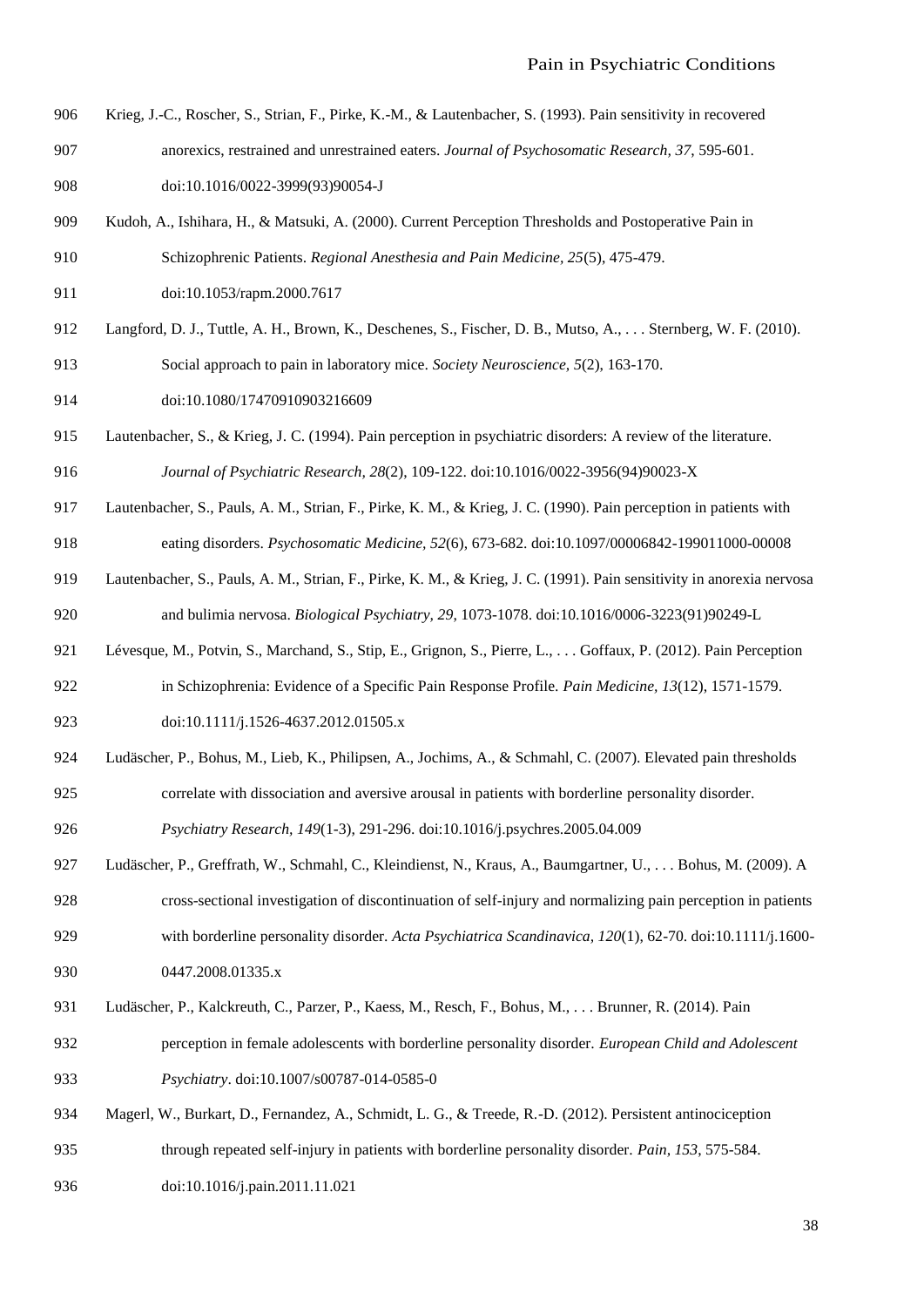- Magerl, W., Krumova, E. K., Baron, R., Tölle, T., Treede, R.-D., & Maier, C. (2010). Reference data for
- quantitative sensory testing (QST): refined stratification for age and a novel method for statistical comparison of group data. *Pain, 151*(3), 598-605. doi: 10.1016/j.pain.2010.07.026
- Mannuzza, S., Klein, R. G., Bessler, A., Malloy, P., & LaPadula, M. (1993). Adult outcome of hyperactive boys: Educational achievement, occupational rank, and psychiatric status. *Archives of General Psychiatry,*
- *50*(7), 565-576. doi:10.1001/archpsyc.1993.01820190067007
- Mash, L. E., Schauder, K. B., Cochran, C., Park, S., & Cascio, C. J. (2017). Associations between interoceptive cognition and age in autism spectrum disorder and typical development. *Journal of Cognitive Education and Psychology, 16*(1), 23-37. doi. 10.1891/1945-8959.16.1.23
- McCown, W., Galina, H., Johnson, J., DeSimone, P. A., & Posa, J. (1993). Borderline personality disorder and laboratory-induced cold pressor pain: Evidence of stress-induced analgesia. *Journal of Psychopathology and Behavioral Assessment, 15*(2), 87-95. doi:10.1007/BF00960610
- Mico, J. A., Ardid, D., Berrocoso, E., & Eschalier, A. (2006). Antidepressants and pain. *Trends in Pharmacological Sciences, 27*(7), 348-354. doi:10.1016/j.tips.2006.05.004
- Militerni, R., Bravaccio, C., Falco, C., Puglisi-Allegra, S., Pascucci, T., & Fico, C. (2000). Pain reactivity in children with autistic disorder. *The Journal of Headache and Pain, 1*(1), 53-56.
- doi:10.1007/s101940050011
- Minshew, N. J., & Hobson, J. A. (2008). Sensory Sensitivities and Performance on Sensory Perceptual Tasks in High-functioning Individuals with Autism. *Journal of Autism and Developmental Disorders, 38*(8),
- 1485-1498. doi:10.1007/s10803-007-0528-4
- Moore, D. J. (2014). Acute pain experience in individuals with autism spectrum disorders: A review. *Autism: The International Journal of Research and Practice*. doi:10.1177/1362361314527839
- Moore, D. J., Keogh, E., & Eccleston, C. (2012). The interruptive effect of pain on attention. *The Quarterly Journal of Experimental Psychology, 65*(3), 565-586. doi:10.1080/17470218.2011.626865
- Murphy, J., Brewer, R., Catmur, C., & Bird, G. (2017). Interoception and psychopathology: A developmental neuroscience perspective. *Developmental Cognitive Neuroscience, 23*, 45-56. doi.
- 10.1016/j.dcn.2016.12.006
- Niendam, T. A., Laird, A. R., Ray, K. L., Dean, Y. M., Glahn, D. C., & Carter, C. S. (2012). Meta-analytic evidence for a superordinate cognitive control network subserving diverse executive functions.
- *Cognitive, Affective & Behavioural Neuroscience, 12*(2), 241-268. doi:10.3758/s13415-011-0083-5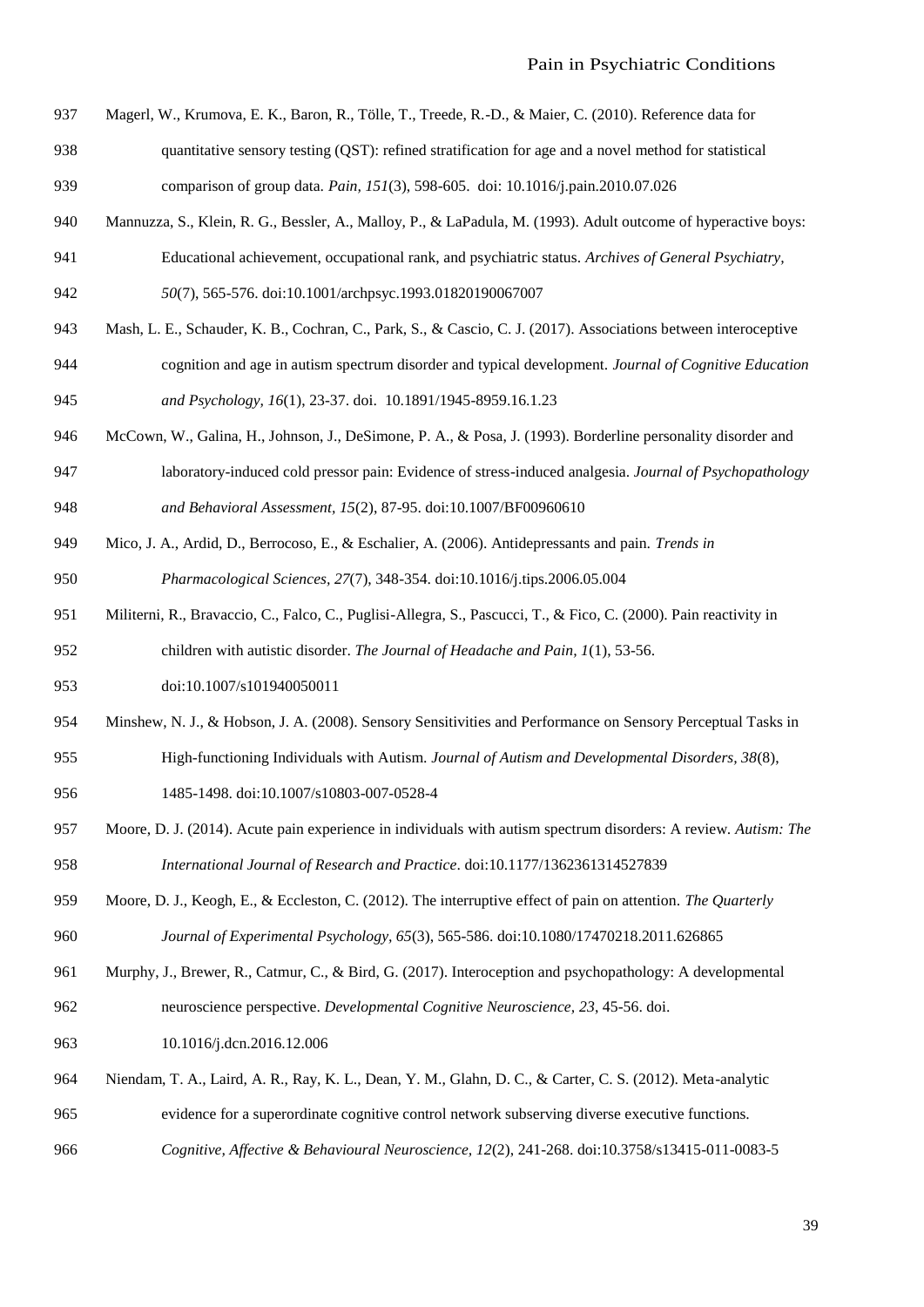- Panerai, A. E. (2011). Pain emotion and homeostasis. *Neurological Science, 32*(1), 27-29. doi. 10.1007/s10072- 011-0540-5
- Papezova, H., Yamamotova, A., & Uher, R. (2005). Elevated pain threshold in eating disorders: physiological and psychological factors. *Journal of Psychiatric Research, 39*(4), 431-438.
- doi:10.1016/j.jpsychires.2004.10.006
- Pauls, A. M., Lautenbacher, S., Strian, F., Pirke, K. M., & Krieg, J. C. (1991). Assessment of somatosensory indicators of polyneuropathy in patients with eating disorders. *European Archives of Psychiatry and Clinical Neuroscience, 241*(1), 8-12. doi: 10.1007/BF02193748
- Pavony, M. T., & Lenzenweger, M. F. (2014). Somatosensory processing and borderline personality disorder:
- Pain perception and a signal detection analysis of proprioception and exteroceptive sensitivity.
- *Personality Disorders: Theory, Research, and Treatment, 5*(2), 164-171. doi:10.1037/per0000017
- Phillips, M. L., Senior, C., & David, A. S. (2000). Perception of threat in schizophrenics with persecutory delusions: an investigation using visual scan paths. *Psychological Medicine, 30*(1), 157-167. doi:
- 980 0.1017/S0033291799001397
- Potvin, S., Stip, E., Tempier, A., Pampoulova, T., Bentaleb, L. A., Lalonde, P., . . . Marchand, S. (2008). Pain perception in schizophrenia: No changes in diffuse noxious inhibitory controls (DNIC) but a lack of pain
- sensitization. *Journal of Psychiatric Research, 42*, 1010-1016. doi:10.1016/j.jpsychires.2007.11.001
- Quattrocki, E., & Friston, K. (2014). Autism, oxytocin and interoception. *Neuroscience and Biobehavioral Reviews, 47*, 410-430. doi:10.1016/j.neubiorev.2014.09.012
- Raymond, N. C., de Zwaan, M., Faris, P. L., Nugent, S. M., Ackard, D. M., Crosby, R. D., & Mitchell, J. E.
- (1995). Pain thresholds in obese binge-eating disorder subjects. *BIOLOGICAL PSYCHIATRY, 37*, 202- 204. doi:10.1016/0006-3223(94)00244-W
- 989 Raymond, N. C., Faris, P. L., Thuras, P. D., Eiken, B., Howard, L. A., Hofbauer, R. D., & Eckert, E. D. (1999). Elevated pain threshold in anorexia nervosa subjects. *Biological Psychiatry, 45*(10), 1389-1392. doi:10.1016/S0006-3223(98)00177-2
- Riquelme, I., Hatem, S. M., & Montoya, P. (2016). Abnormal Pressure Pain, Touch Sensitivity, Proprioception, and Manual Dexterity in Children with Autism Spectrum Disorders. *Neural Plasticity, 2016*, 9. doi:10.1155/2016/1723401
- Rolke, R., Baron, R., Maier, C., Tölle, T. R., Treede, R. D., Beyer, A., . . . Wasserka, B. (2006). Quantitative sensory testing in the German Research Network on Neuropathic Pain (DFNS): Standardized protocol and reference values. *Pain, 123*(3), 231-243. doi:10.1016/j.pain.2006.01.041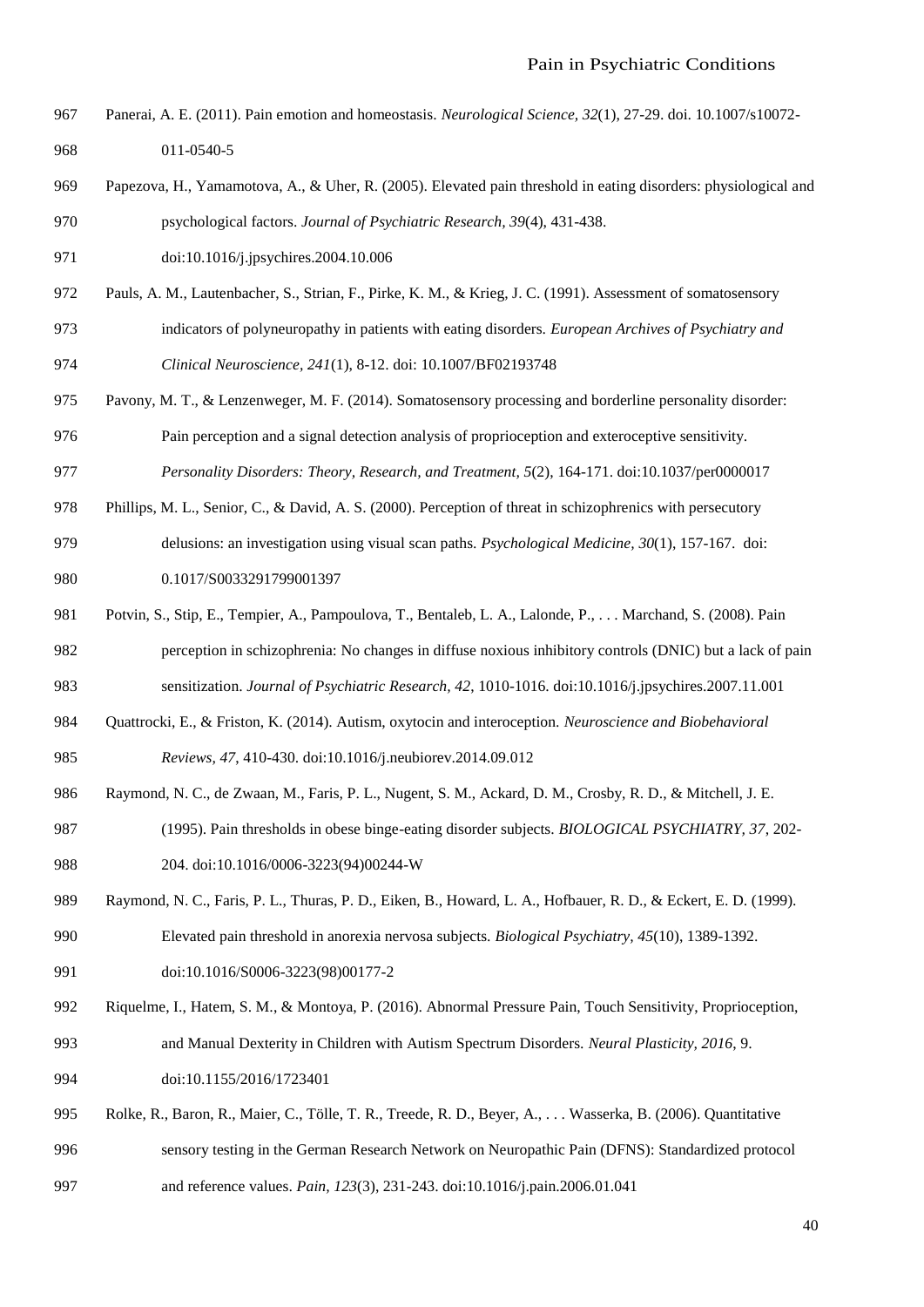- Savitz, J., & Harrison, N. A. (2018). Interoception and Inflammation in Psychiatric Disorders. *Biological Psychiatry: Cognitive Neuroscience and Neuroimaging, 3*(6), 514-524. doi: 10.1016/j.bpsc.2017.12.011
- Schmahl, C., Bohus, M., Esposito, F., Treede, R. D., Di Salle, F., Greffrath, W., . . . Seifritz, E. (2006). Neural
- correlates of antinociception in borderline personality disorder. *Archives of General Psychiatry, 63*(6), 659-667. doi:10.1001/archpsyc.63.6.659
- Schmahl, C., Greffrath, W., Baumgärtner, U., Schlereth, T., Magerl, W., Philipsen, A., . . . Treede, R. D. (2004).
- Differential nociceptive deficits in patients with borderline personality disorder and self-injurious
- behavior: laser-evoked potentials, spatial discrimination of noxious stimuli, and pain ratings. *Pain, 110*, 470-479. doi:10.1016/j.pain.2004.04.035
- Schmahl, C., Meinzer, M., Zeuch, A., Fichter, M., Cebulla, M., Kleindienst, N., . . . Bohus, M. (2010). Pain
- sensitivity is reduced in borderline personality disorder, but not in posttraumatic stress disorder and bulimia nervosa. *World Journal of Biological Psychiatry, 11*(2), 364-371.
- doi:10.3109/15622970701849952
- Sham, P. C., MacLean, C. J., & Kendler, K. S. (1994). A typological model of schizophrenia based on age at onset, sex and familial morbidity. *Acta Psychiatrica Scandinavica, 89*(2), 135-141. doi: 10.1111/j.1600- 1013 0447.1994.tb01501.x
- Singh, S. P., Singh, V., Kar, N., & Chan, K. (2010). Efficacy of antidepressants in treating the negative symptoms of chronic schizophrenia: meta-analysis. *The British Journal of Psychiatry, 197*(3), 174-179.
- doi:10.1192/bjp.bp.109.067710
- Taylor, P. J., Hutton, P., & Wood, L. (2015). Are people at risk of psychosis also at risk of suicide and self-harm? A systematic review and meta-analysis. *Psychoogicall Medicine, 45*(5), 911-926.
- doi:10.1017/s0033291714002074
- Thompson, T., Correll, C. U., Gallop, K., Vancampfort, D., & Stubbs, B. (2016). Is Pain Perception Altered in People With Depression? A Systematic Review and Meta-Analysis of Experimental Pain Research.
- *Journal of Pain, 17*(12), 1257-1272. doi:10.1016/j.jpain.2016.08.007
- Treister, R., Eisenberg, E., Demeter, N., & Pud, D. (2015). Alterations in Pain Response are Partially Reversed by Methylphenidate (Ritalin) in Adults with Attention Deficit Hyperactivity Disorder (ADHD). *Pain Practice: The Official Journal of World Institute of Pain, 15*(1), 4-11. doi:10.1111/papr.12129
- 
- Vardeh, D., Mannion, R. J., & Woolf, C. J. (2016). Toward a Mechanism-Based Approach to Pain Diagnosis.
- *Journal of Pain, 17*(9 Suppl), T50-T69. doi:10.1016/j.jpain.2016.03.001Williams, A. C. d. C., & Craig,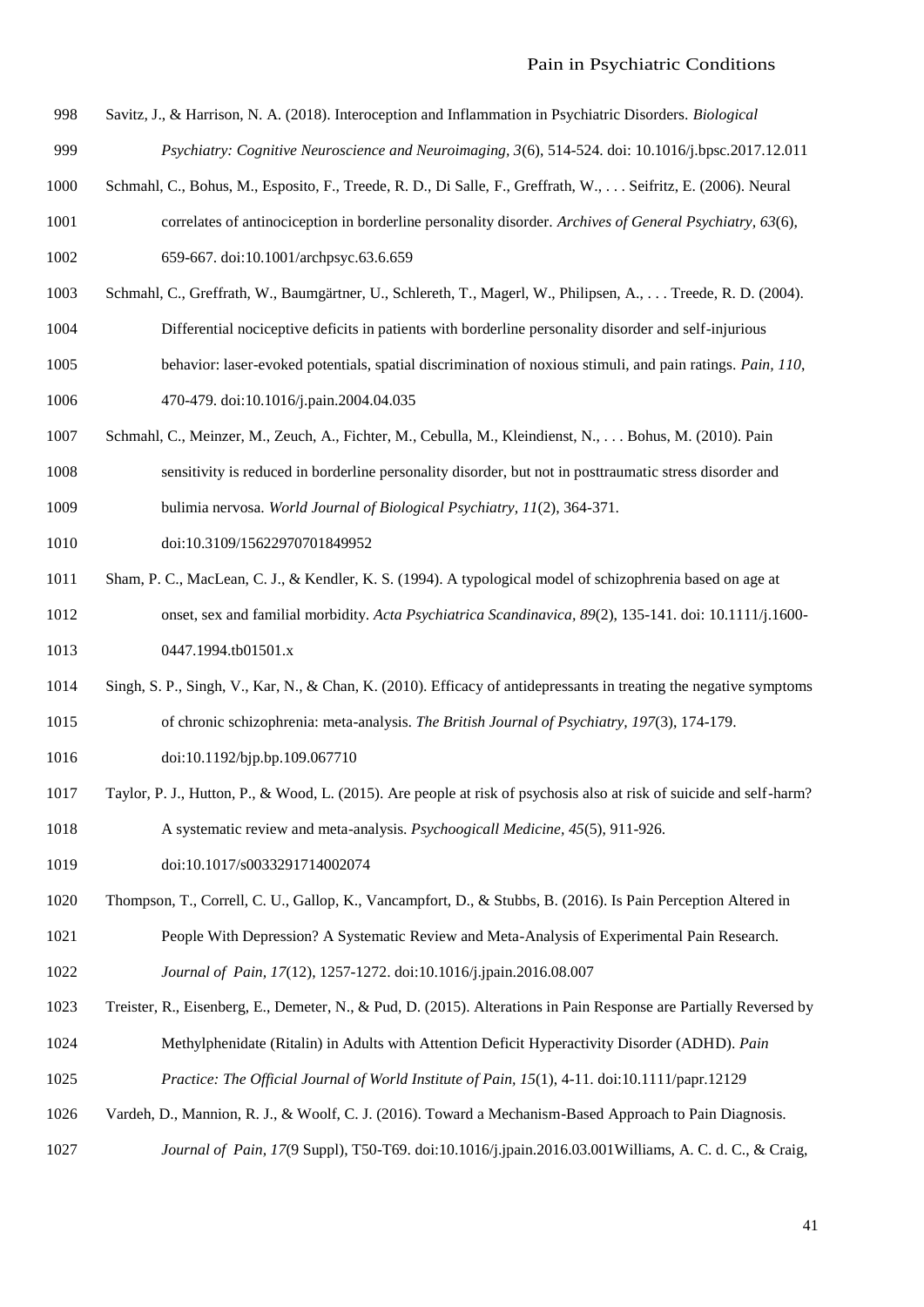- K. D. (2016). Updating the definition of pain. *PAIN, 157*(11), 2420-2423.
- doi:10.1097/j.pain.0000000000000613
- Williams, A. C., & Craig, K. D. (2016). Updating the definition of pain. *Pain, 157*(11), 2420-2423. doi.
- 1031 10.1097/j.pain.00000000000000613
- Wing, L. (1976). Diagnosis, clinical description and prognosis. In L. Wing (Ed.), *Early childhood autism. 2nd Ed.* Oxford: Pergamon Press.
- Woolf, C. J. (2011). Central sensitization: Implications for the diagnosis and treatment of pain. *Pain, 152*(3
- Suppl), S2-15. doi:10.1016/j.pain.2010.09.030
- Yamamotova, A., Papezova, H., & Uher, R. (2009). Modulation of thermal pain perception by stress and sweet
- taste in women with bulimia nervosa. *Neuroendocrinology Letters, 30*(2), 237-244.
- 

- 
- 
- 
- 
- 
- 
- 

- 
- 
- 
- 
- 
- 
- 
- 
-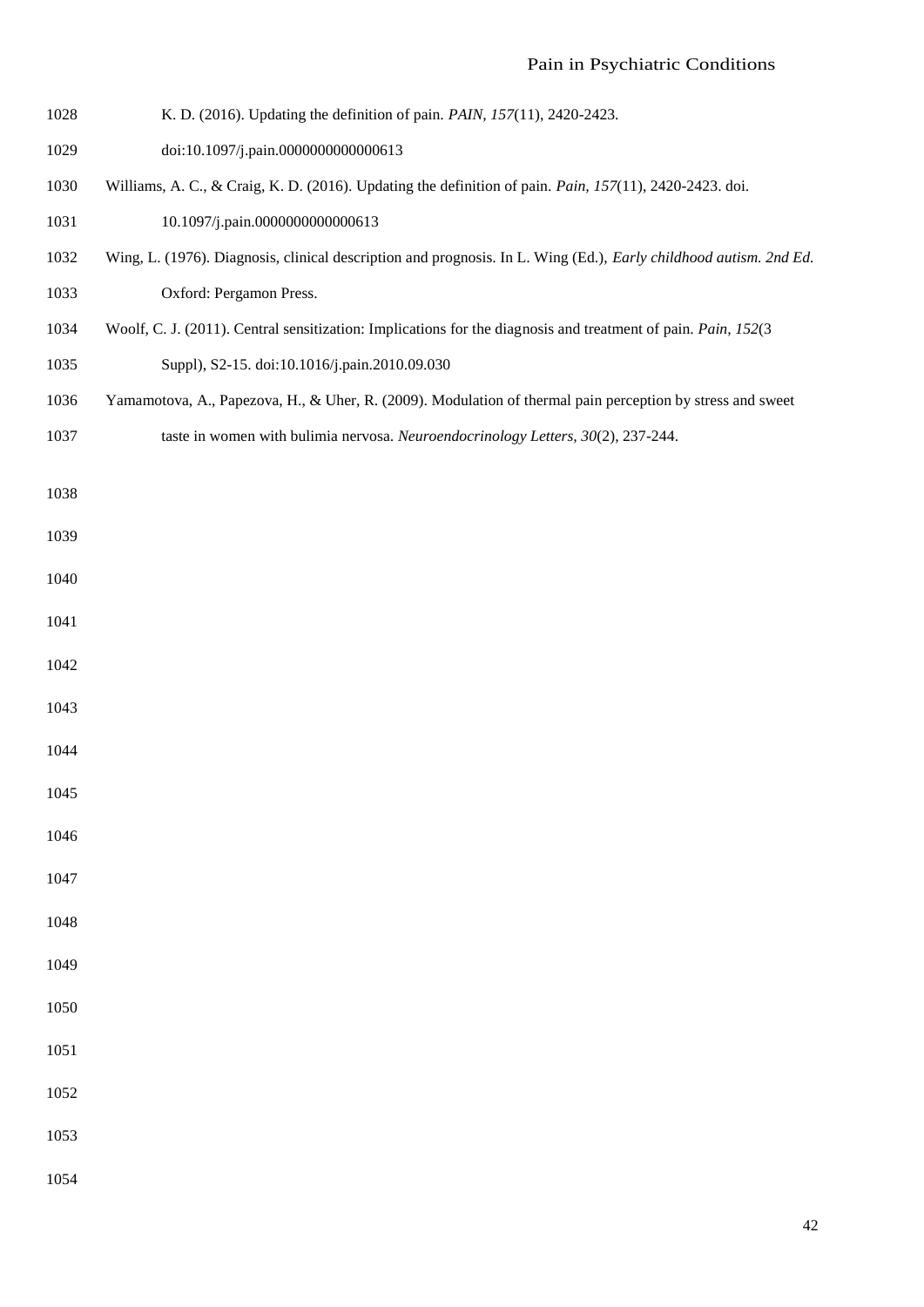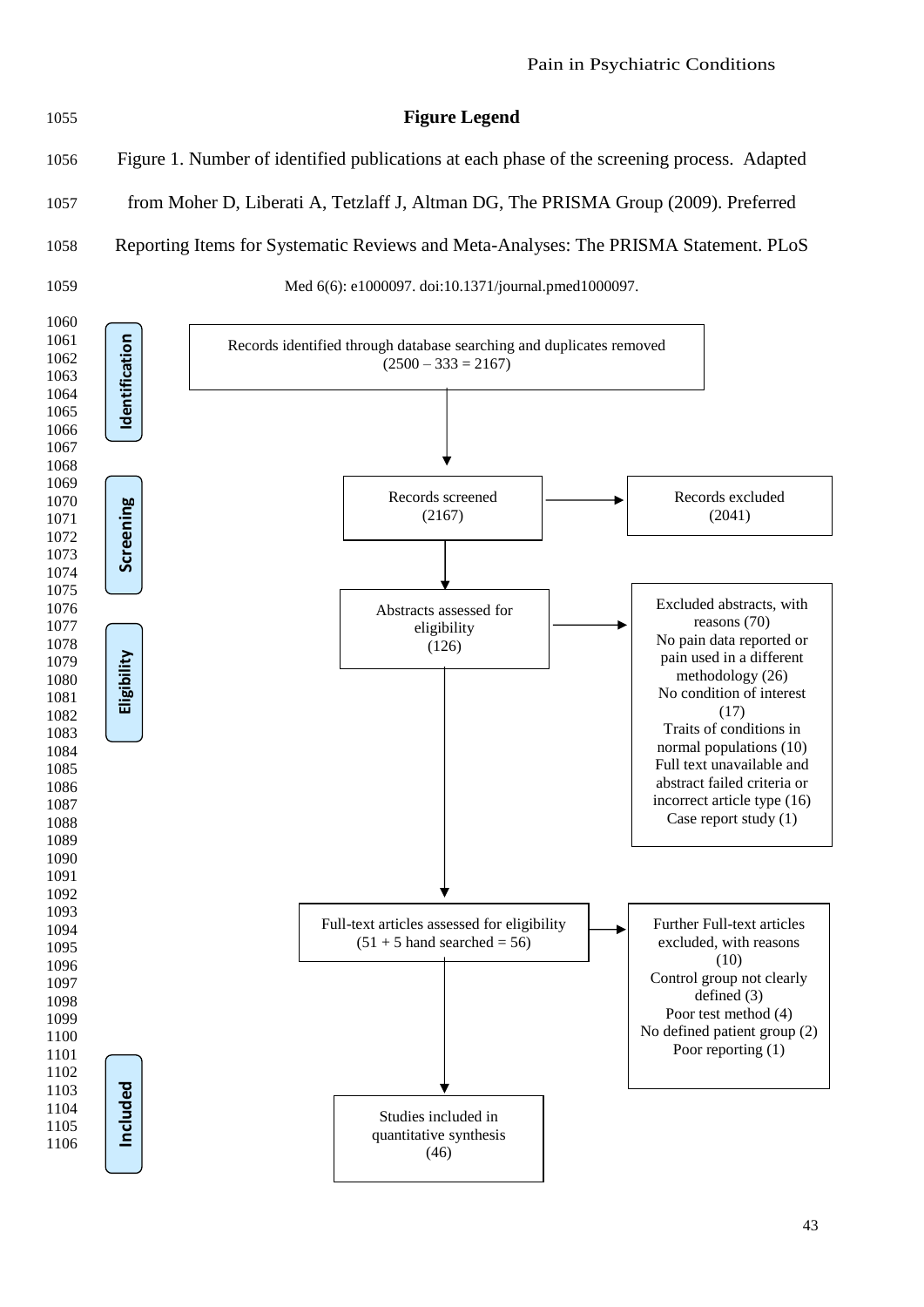### 1107

| 1108 | Table 1: Electronic search strategy. |
|------|--------------------------------------|

| <b>PHASE</b>                                                           | <b>TERMS</b>                           |
|------------------------------------------------------------------------|----------------------------------------|
| 1.<br>SPECIFIC SEARCH TERMS FOR DSM-5 PSYCHIATRIC                      | <b>ASD</b>                             |
| CONDITIONS.                                                            | Autism Spectrum Disorder               |
|                                                                        | Autism                                 |
|                                                                        | Asperger's                             |
|                                                                        | <b>ADHD</b>                            |
|                                                                        | Attention Deficit Hyperactivity        |
|                                                                        | disorder                               |
|                                                                        | <b>ADD</b>                             |
|                                                                        | <b>Attention Deficit Disorder</b>      |
|                                                                        | <b>PD</b>                              |
|                                                                        | Personality Disorder                   |
|                                                                        | <b>BPD</b>                             |
|                                                                        | <b>Borderline Personality Disorder</b> |
|                                                                        | Schizophrenia                          |
|                                                                        | Anorexia Nervosa                       |
|                                                                        | Bulimia Nervosa                        |
|                                                                        | Binge-eating disorder                  |
|                                                                        | <b>OCD</b>                             |
|                                                                        | Obsessive Compulsive Disorder          |
|                                                                        | Post-traumatic Stress Disorder         |
|                                                                        | <b>PTSD</b>                            |
|                                                                        | Depression                             |
|                                                                        | Anxiety                                |
| SPECIFIC SEARCH TERMS FOR PAIN/SOMATOSENSATION AND<br>$\overline{2}$ . | <b>QST</b>                             |
| QST.                                                                   | <b>Quantitative Sensory Testing</b>    |
|                                                                        | Experimental pain                      |
|                                                                        | Nociception                            |
|                                                                        | Nociceptors                            |
|                                                                        | $A\delta$                              |
|                                                                        | A-delta                                |
|                                                                        | C-fibres                               |
|                                                                        | C-fiber                                |
|                                                                        | Thermal pain                           |
|                                                                        | Somatosensation                        |
|                                                                        | Pain thresholds                        |
|                                                                        | Thermal detection                      |
|                                                                        | Tactile detection                      |
|                                                                        | Mechanical pain                        |
|                                                                        | Dynamic mechanical allodynia           |
|                                                                        | Wind-up ratio                          |
|                                                                        | Vibration detection                    |
|                                                                        | Pressure pain                          |
|                                                                        | Two point discrimination               |
|                                                                        | Electrocutaneous                       |
|                                                                        | Cold pressor                           |
| 3. COMBINATION OF PHASES 1 AND 2.                                      | $---$                                  |
| DSM = DIAGNOSTIC STATISTICAL MANUAL QST= QUANTITATIVE                  |                                        |

SENSORY TESTING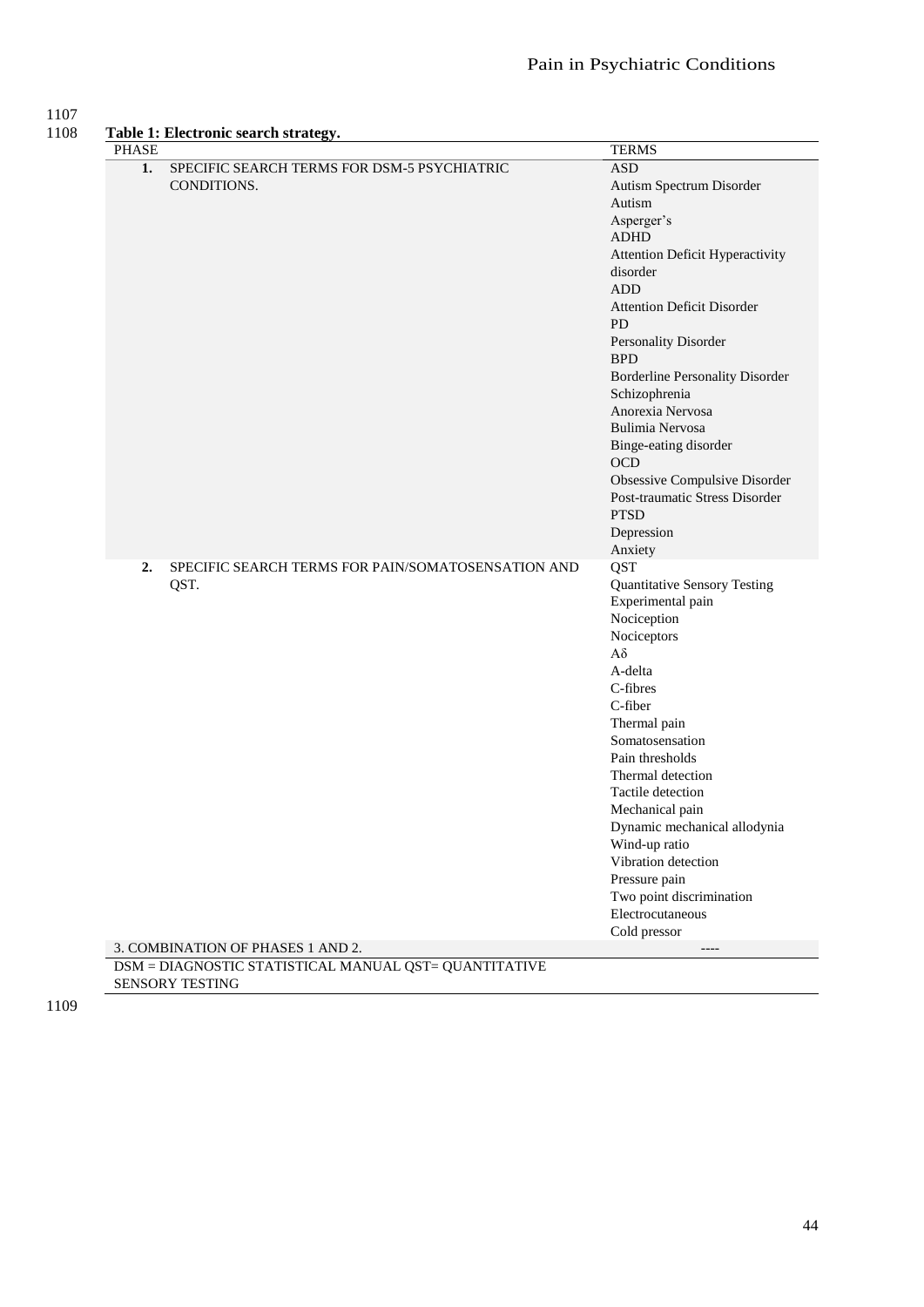| <b>Test</b> | <b>Citation</b>             | <b>Sample</b> | <b>Control</b>    | <b>Matched</b>           | <b>Results</b>                                                                                                                      |
|-------------|-----------------------------|---------------|-------------------|--------------------------|-------------------------------------------------------------------------------------------------------------------------------------|
| <b>CDT</b>  | Cascio et al.<br>$(2008)*$  | 8 ASD         | <b>8 HC</b>       | Age<br>Gender            | No significant main effects, group differences or interactions.                                                                     |
|             | Duerdan et al.<br>$(2015)*$ | <b>20 ASD</b> | 55 HC             | Age<br>Gender            | Significant group differences, ASD lower threshold than HC.                                                                         |
|             | Frundt et al.<br>$(2017)*$  | 13 ASD        | 13HC              | Age<br>Gender<br>IQ > 70 | No significant group differences.                                                                                                   |
| <b>WDT</b>  | Cascio et al.<br>$(2008)*$  | 8 ASD         | <b>8 HC</b>       | Age<br>Gender            | Showed lower threshold for palm $(1.61^{\circ}C)$ than forearm $(2.91^{\circ}C)$ no significant group differences.                  |
|             | Duerdan et al.<br>$(2015)*$ | <b>20 ASD</b> | 55 HC             | Age<br>Gender            | Significant group differences, ASD increased threshold compared to HC.                                                              |
|             | Frudnt et al.<br>$(2017)*$  | 13 ASD        | 13 HC             | AGE<br>Gender<br>IQ > 70 | No Significant group differences                                                                                                    |
| <b>TSL</b>  | Frundt et al.<br>$(2017)*$  | $13$ ASD      | 13 HC             | Age<br>Gender<br>IQ > 70 | No significant group differences                                                                                                    |
| <b>PHS</b>  | Frundt et al.<br>$(2017)*$  | $13$ ASD      | 13 H <sub>C</sub> | Age<br>Gender<br>IQ > 70 | No significant group differences                                                                                                    |
| <b>CPT</b>  | Cascio et al.<br>$(2008)*$  | 8 ASD         | <b>8 HC</b>       | Age<br>Gender            | Main effect of site and group; ASD threshold 16.68°C compared to HC 9.04°.                                                          |
|             | Duerdan et al.<br>$(2015)*$ | <b>20 ASD</b> | 55 HC             | Age<br>Gender            | No significant group differences.                                                                                                   |
|             | Frundt et al.<br>$(2017)*$  | 13 ASD        | 13 HC             | Age<br>Gender<br>IQ > 70 | No significant group differences                                                                                                    |
| <b>HPT</b>  | Cascio et al.<br>$(2008)*$  | 8 ASD         | $8$ HC            | Age<br>Gender            | Sig group effect; ASD lower threshold 43.66°C than HC 46.58°C, paired with lower thresholds on the thenar palm<br>than the forearm. |
|             |                             |               |                   |                          |                                                                                                                                     |

#### 1110 **Table 2: Detailed reported results for each study listed by QST test for autism spectrum disorder (ASD).**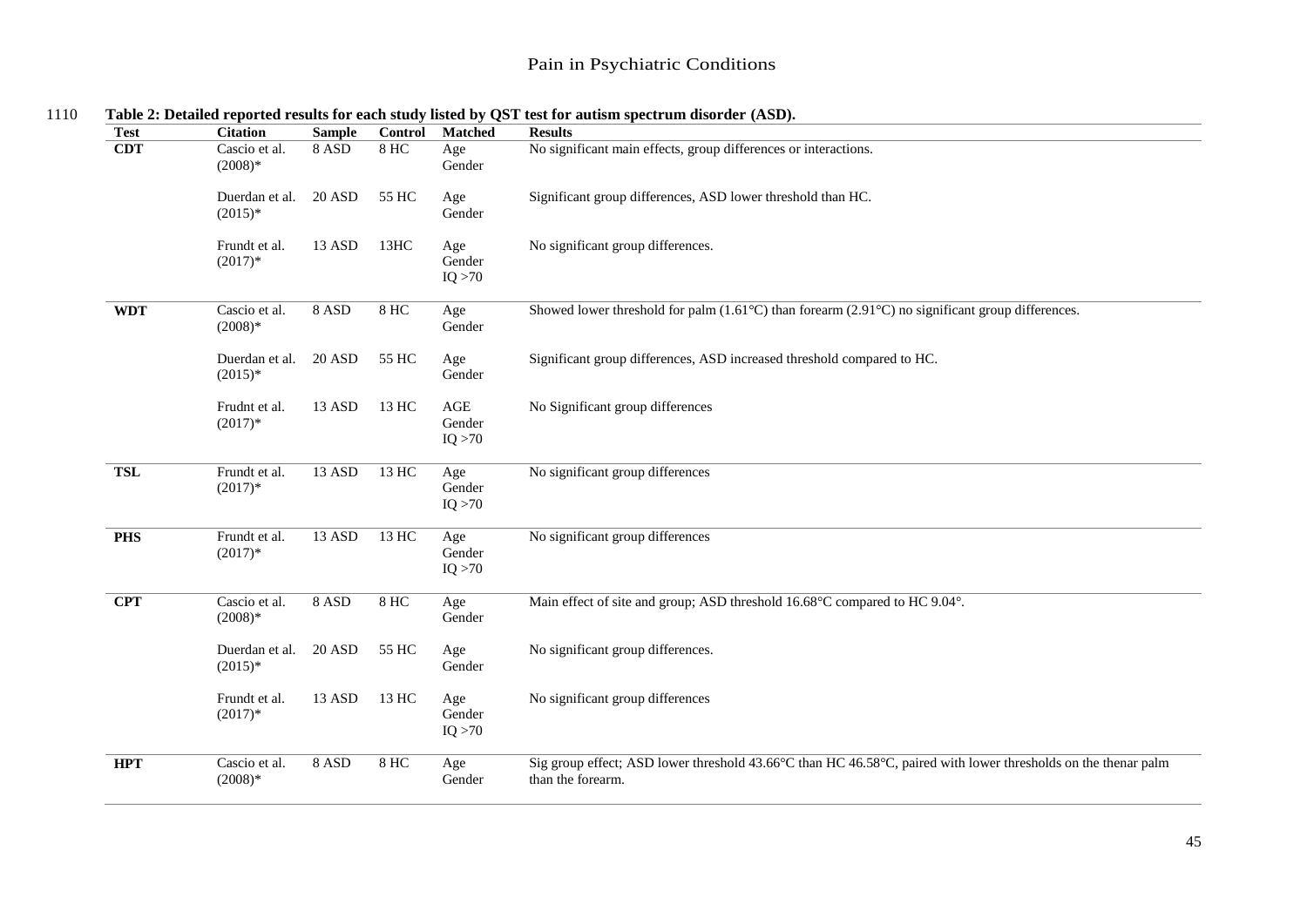|            |                             |                     |       |                          | Interaction effect reflected ASD had higher thresholds (by 1.86°C, on average) on the second day of testing as<br>compared to the first, HC remained stable.                                                                                                                                                                              |
|------------|-----------------------------|---------------------|-------|--------------------------|-------------------------------------------------------------------------------------------------------------------------------------------------------------------------------------------------------------------------------------------------------------------------------------------------------------------------------------------|
|            | Duerdan et al.<br>$(2015)*$ | 20 ASD              | 55 HC | Age<br>Gender            | No significant group differences.                                                                                                                                                                                                                                                                                                         |
|            | Frundt et al.<br>$(2017)*$  | 13 ASD              | 13 HC | Age<br>Gender<br>IQ > 70 | No significant group differences                                                                                                                                                                                                                                                                                                          |
| <b>MDT</b> | Cascio et al.<br>$(2008)*$  | 8 ASD               | 8 HC  | Age<br>Gender            | Sig lower on palm than forearm for both groups with a significant increase seen on the second day.                                                                                                                                                                                                                                        |
|            | Frundt et al.<br>$(2017)*$  | 13 ASD              | 13 HC | Age<br>Gender<br>IQ > 70 | Significant group difference with a greater loss of function for mechanical detection in ASD patients that,<br>nevertheless, did not survive Bonferroni correction                                                                                                                                                                        |
|            | Riquelme et<br>al. $(2016)$ | 27 ASD              | 30 HC | Age                      | Significant group*body location*body side interaction. HC had significantly higher thresholds than ASD in the left<br>face and right hand dorsum. Three body locations sig different (face< hand palm< hand dorsum) in HC, whereas only<br>face< hand palm and, face< hand dorsum sig diff in ASD. No sig difference in body side in ASD. |
| <b>MPT</b> | Frundt et al.<br>$(2017)*$  | 13 ASD              | 13 HC | Age<br>Gender<br>IQ > 70 | No significant group differences                                                                                                                                                                                                                                                                                                          |
| <b>MPS</b> | Frundt et al.<br>$(2017)*$  | $13$ ASD            | 13 HC | Age<br>Gender<br>IQ > 70 | No significant group differences                                                                                                                                                                                                                                                                                                          |
| <b>DMA</b> | Frundt et al.<br>$(2017)*$  | $13$ ASD            | 13 HC | Age<br>Gender<br>IQ > 70 | No significant group differences                                                                                                                                                                                                                                                                                                          |
| <b>WUR</b> | Frundt et al.<br>$(2017)*$  | $13$ ASD            | 13 HC | Age<br>Gender<br>IQ > 70 | No significant group differences                                                                                                                                                                                                                                                                                                          |
| <b>VDT</b> | Blakemore et<br>al. (2006)  | 32 HF<br><b>ASD</b> | 41 HC | Age<br>IQ                | AS hypersensitive to 200Hz compared to HC.                                                                                                                                                                                                                                                                                                |
|            | Cascio et al.<br>(2008)     | 8 ASD               | 8 HC  | Age<br>Gender            | Main effect of site for 33Hz with ASD having 34% lower thresholds than HC on the forearm, decreasing on 2nd day.                                                                                                                                                                                                                          |
|            |                             | 6 ASD               | 6 HC  | Age                      | No sig group difference at the unmasked 40Hz, 250Hz unmasked or masked 40Hz.                                                                                                                                                                                                                                                              |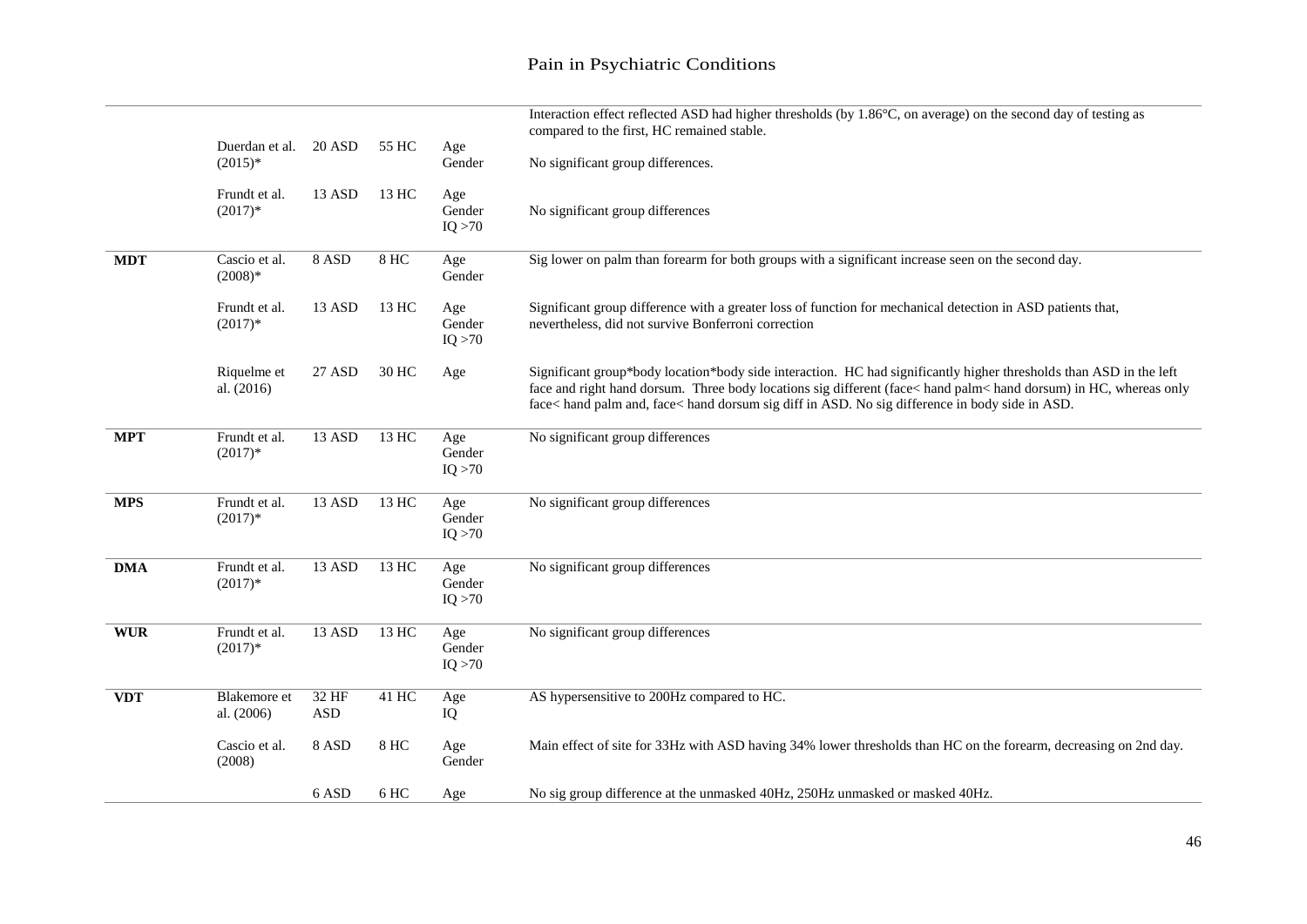|                      | Guclu et al.<br>(2007)      |                  |                    | Gender                   |                                                                                                                                                                                                                                                                                                                                                                                                                                                                      |
|----------------------|-----------------------------|------------------|--------------------|--------------------------|----------------------------------------------------------------------------------------------------------------------------------------------------------------------------------------------------------------------------------------------------------------------------------------------------------------------------------------------------------------------------------------------------------------------------------------------------------------------|
|                      | Frundt et al.<br>$(2017)*$  | 13 ASD           | 13 HC              | Age<br>Gender<br>IQ > 70 | No significant group differences                                                                                                                                                                                                                                                                                                                                                                                                                                     |
| <b>PPT</b>           | Fan et al.<br>$(2014)*$     | 44 ASD           | 41 HC              | Age<br>Gender<br>IQ      | ASD individuals more sensitive than HC.                                                                                                                                                                                                                                                                                                                                                                                                                              |
|                      | Frundt et al.<br>$(2017)*$  | 13 ASD           | 13 HC              | Age<br>Gender<br>IQ > 70 | No significant group differences                                                                                                                                                                                                                                                                                                                                                                                                                                     |
|                      | Riquelme et<br>al. $(2016)$ | 27 ASD           | 30 HC              | Age                      | Main group effect, showing lower thresholds in ASD than HC.                                                                                                                                                                                                                                                                                                                                                                                                          |
|                      | Chen et al.<br>(2017)       | 37 ASD<br>26 CDS | 34 HC              | Age<br>Gender<br>IQ > 90 | Significant difference between all groups, mean rank from lowest to highest ASD, HC and CDS.                                                                                                                                                                                                                                                                                                                                                                         |
| <b>ELE</b>           | Bird et al.<br>$(2010)*$    | 18 AS            | 18 HC              | Alexithymia<br>Age<br>IQ | Main effect of pain.<br>No group diff.<br>Unpleasantness for low and high pain main effect of pain<br>Sig interaction pain*group.<br>Sig group differences for ratings of low pain self and other.<br>ASD judged unpleasantness of stimulation to be zero compared to controls.                                                                                                                                                                                      |
|                      | Gu et al.<br>(2017)         | 17 ASD           | 17 HC              | Age<br>Gender<br>IQ > 80 | Significant group differences with ASD lower stimulation levels than HC.                                                                                                                                                                                                                                                                                                                                                                                             |
| <b>Psychometrics</b> | Duerdan et al.<br>(2015)    | <b>20 ASD</b>    | $\overline{55}$ HC | Age<br>Gender            | Significant correlation with Autism severity and WDT as well as CDT.<br>IQ was correlated to WDT, CDT and HPT.                                                                                                                                                                                                                                                                                                                                                       |
|                      | Guclu et al.<br>(2007)      | 6 ASD            | 6 HC               | Age<br>Gender            | Sig correlation between sensory profile and touch inventory and between the tactile and emotional subsets of the<br>Sensory Profile. Significant correlation between the touch inventory test and the tactile subset of the sensory profile.<br>Those individuals who scored higher, suggesting emotional problems (according to the SP), have more tactile<br>problems (according to the SP) and display more tactile defensiveness behaviours according to the TI. |

1111 NOTES: \* indicates standardised DFNS QST protocol used. ASD (Autism Spectrum Disorder), AS (Asperger's) and HC (Healthy Control). CDT (Cold Detection Threshold), WDT (Warm<br>1112 Detection Threshold), PHS (Paradoxical H

1112 Detection Threshold), PHS (Paradoxical Heat Sensations), TSL (Thermal Sensory Limen), CPT (Cold Pain Thresholds), HPT (Heat Pain Threshold), MDT (Mechanical Detection Threshold), MDT (Mechanical Detection Threshold),

1113 MPT (Mechanical Pain Threshold), MPS (Mechanical Pain Sensation), DMA (Dynamic Mechanical Allodynia), WUR (Wind-Up Ratio), VDT (Vibration Detection Threshold), PPT (Pressure 1114 Pain Threshold), and ELE (Electrical P

Pain Threshold), and ELE (Electrical Pain Stimulation).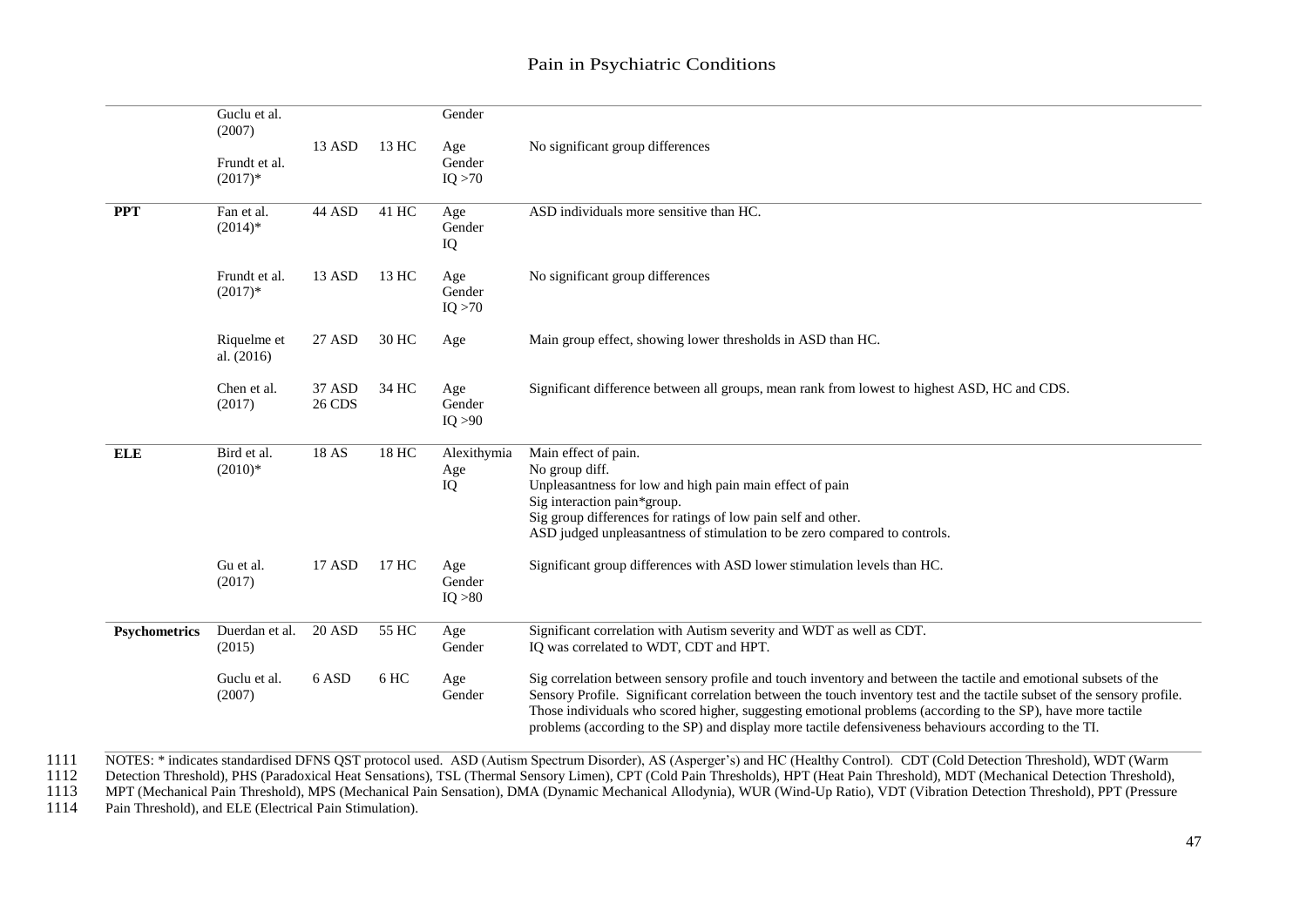| <b>Test</b> | <b>Citation</b>                            | <b>Sample</b>                 | Control | <b>Matched</b>              | <b>Results</b>                                                                                                                                                                                                                                                                                                                                                                                                                                                |
|-------------|--------------------------------------------|-------------------------------|---------|-----------------------------|---------------------------------------------------------------------------------------------------------------------------------------------------------------------------------------------------------------------------------------------------------------------------------------------------------------------------------------------------------------------------------------------------------------------------------------------------------------|
| <b>WDT</b>  | Jochum et al.<br>(2006)                    | 23<br><b>SCH</b>              | 23 HC   | Age<br>Gender<br>Handedness | Significant group differences, Schizophrenic patients indicated perception for warmth later than controls.                                                                                                                                                                                                                                                                                                                                                    |
| <b>CPT</b>  | Boettger et al.<br>(2013)                  | 18<br><b>SCH</b>              | 18 HC   | Age<br>Gender               | Significant group differences on both palms, with SCH showing higher thresholds than HC.<br>No significant group differences on VAS scores.                                                                                                                                                                                                                                                                                                                   |
| <b>HPT</b>  | Boettger et al.<br>(2013)                  | 18<br><b>SCH</b>              | 18 HC   | Age<br>Gender               | Significant group differences on both palms, with SCH showing higher threshold than HC<br>No significant differences on VAS scores.<br>Significant group differences on thermal grill thresholds, with greater temperature differentials required by SCH<br>group to elicit a painful response. No significant group differences on VAS scores instead the stimulus response<br>curve of TGI pain perception was shifted towards higher stimulus intensities. |
|             | de la Fuente-<br>Sandoval et al.<br>(2010) | 12<br><b>SCH</b>              | 13 HC   | Age<br>Gender<br>Handedness | SCH reported higher WPT than HC, but no group differences for intensity or unpleasantness ratings.                                                                                                                                                                                                                                                                                                                                                            |
|             | de la Fuente-<br>Sandoval et al.<br>(2012) | 12<br><b>SCH</b>              | 13 HC   | Age<br>Gender<br>Handedness | No group differences for thermal pain tolerance or intensity and unpleasantness ratings                                                                                                                                                                                                                                                                                                                                                                       |
|             | Dworkin et al.<br>(1993)                   |                               | 19 HC   | Age                         | Sig group differences for thermal d' at lower (warm) and higher (hot-pain), showing SCH poorer at sensory<br>discrimination. No group differences on response bias $In\beta.$                                                                                                                                                                                                                                                                                 |
|             | Jochum et al.<br>(2006)                    | 13<br><b>SCH</b>              | 23 HC   | Age<br>Gender<br>Handedness | Significant group differences with SCH showing higher threshold for heat pain.                                                                                                                                                                                                                                                                                                                                                                                |
|             | Potvin et al.<br>(2008)                    | 23<br>$\operatorname{SCH}$    | 29 HC   | Age<br>Gender<br>Ethnicity  | No sig group differences for tonic thermal pain but scores were lower in SCH.<br>Windup ratio, time was a positive significant predictor of pain in controls, but not SCH.<br>Diffuse noxious inhibitory control effects in patients and controls, showed a sig effect of time, however, the<br>interaction between time and group did not emerge as significant.                                                                                             |
|             |                                            | 23<br>SCH                     |         |                             |                                                                                                                                                                                                                                                                                                                                                                                                                                                               |
| <b>PPT</b>  | Girard et al.<br>(1994)                    | $\overline{35}$<br><b>SCH</b> | 35 HC   | Age<br>Gender               | For the fixed pressure, VAS score was higher in SCH than HC.<br>Step by step pressure and P3 (p is the pressure relating to 3 on the VAS scale) was lower for schizophrenics than HC.<br>Ischemia induction test showed schizophrenics were more sensitive than HC.                                                                                                                                                                                           |
| <b>ELE</b>  | Guieu et al.<br>(1994)                     | 10<br>$\operatorname{SCH}$    | 10 HC   | Age<br>Gender               | Correlation between nociceptive flexion reflex threshold and subjective pain threshold for individuals with SCH. No<br>group differences in Pain threshold.                                                                                                                                                                                                                                                                                                   |

1115 **Table 3: Detailed reported results for each study listed by QST test for Schizophrenia.**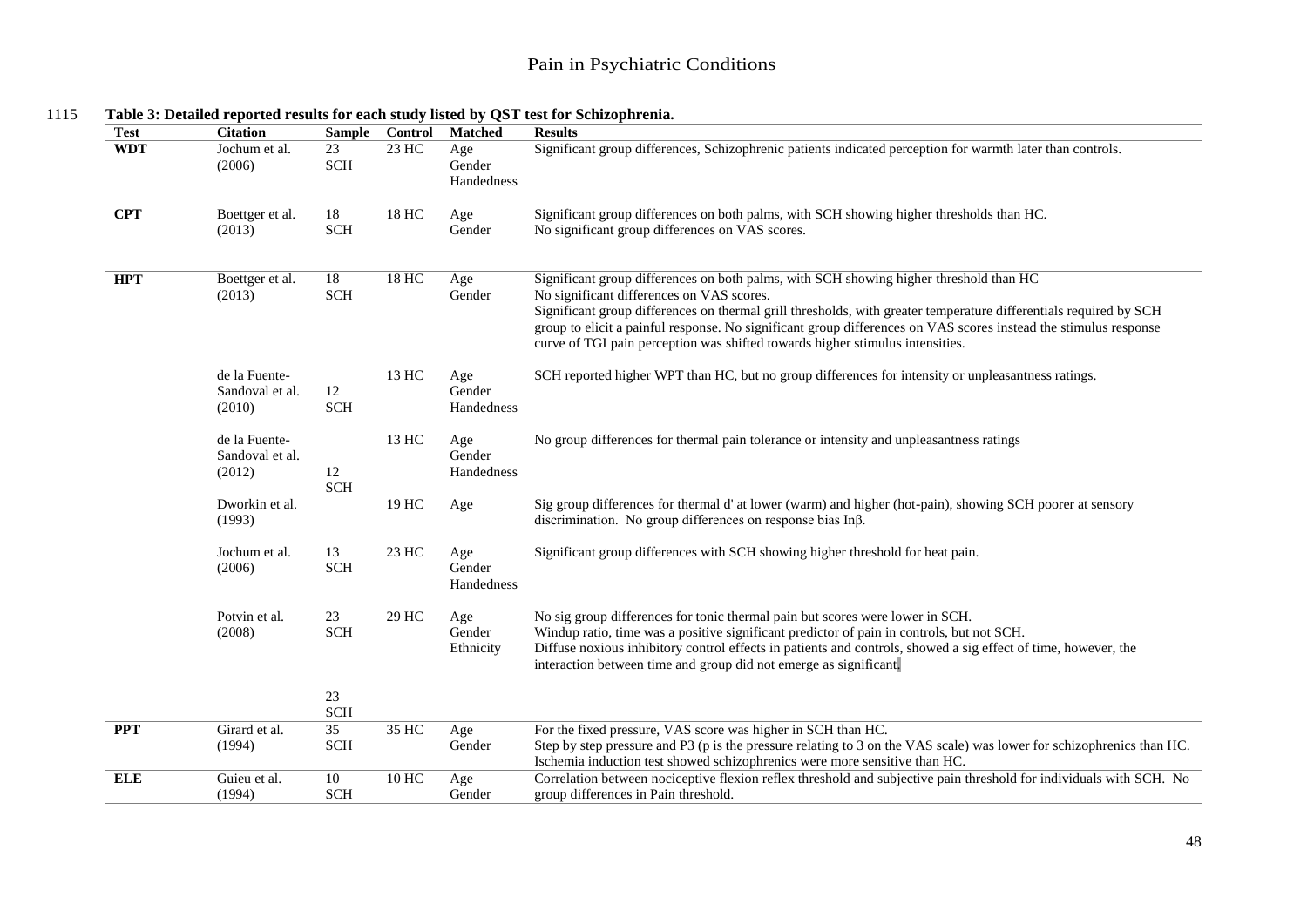|                      | Kudoh et al.<br>(2000)                                  | 50<br>$\operatorname{SCH}$ | 25 HC | Age                         | Cutaneous thresholds for 2,000 Hz, 250 Hz, and 5 Hz in SCH were significantly higher than HC.<br>No significant differences in conduction thresholds between SCH groups.<br>VAS scores for SCH at 2 and 5 hours post operatively were significantly lower than HC.                                                                                                                                                                                                                                                                                                                                    |
|----------------------|---------------------------------------------------------|----------------------------|-------|-----------------------------|-------------------------------------------------------------------------------------------------------------------------------------------------------------------------------------------------------------------------------------------------------------------------------------------------------------------------------------------------------------------------------------------------------------------------------------------------------------------------------------------------------------------------------------------------------------------------------------------------------|
|                      | Levesque et al.<br>(2012)                               | 12<br><b>SCH</b>           | 11 HC |                             | Schizophrenic participants had a much lower electrocutaneous pain threshold than healthy control.<br>Reflex threshold trend demonstrates lower withdrawal for SCH though no sig group differences reported.<br>Significant increases in subjective pain sensitization pain ratings as a function of increasing frequency for SCH and<br>HC. Sig group difference with SCH showing less pain sensitization than controls.<br>Withdrawal reflex response/pain sensitivity: Within groups NFR responses increased significantly as a function of<br>increasing stimulation but no sig group differences. |
| $\bf CP$             | Atik et al<br>$(2007)*$                                 | 27<br><b>SCH</b><br>30 BP  | 59 HC | Age<br>Gender<br>Handedness | Cp threshold, tolerance, magnitude and endurance had significant group differences. Post hoc tests revealed that SCH<br>group had higher threshold and lower magnitude than the BP group (who had the lowest), but not to HC. They also<br>had highest tolerance compared to both HC and BP, who again had lowest. They also had the longest endurance<br>times compared to HC, but did not differ to BP.                                                                                                                                                                                             |
|                      | Potvin et al<br>(2008)                                  | 23<br><b>SCH</b>           | 29 HC | Age<br>Gender<br>Ethnicity  | No significant group differences.                                                                                                                                                                                                                                                                                                                                                                                                                                                                                                                                                                     |
| <b>Psychometrics</b> | Dworkin et al.<br>(1993)                                | 13<br><b>SCH</b>           | 19 HC | Age                         | In SCH group sig correlation for lower intensity stimuli and positive symptoms and affective flattening, indicating<br>that higher criteria for reporting painfulness were associated with fewer positive symptoms.                                                                                                                                                                                                                                                                                                                                                                                   |
|                      | Levesque et al.<br>(2012)                               | 12<br><b>SCH</b>           | 11 HC |                             | Pain threshold was negatively correlated with positive symptoms.                                                                                                                                                                                                                                                                                                                                                                                                                                                                                                                                      |
|                      | Pain Threshold), and ELE (Electrical Pain Stimulation). |                            |       |                             | NOTES: * indicates standardised DFNS QST protocol used. SCH (Schizophrenia), BP (Bi-polar) and HC (Healthy Control). CDT (Cold Detection Threshold), WDT (Warm Detection<br>Threshold), PHS (Paradoxical Heat Sensations), TSL (Thermal Sensory Limen), CPT (Cold Pain Thresholds), HPT (Heat Pain Threshold), MDT (Mechanical Detection Threshold), MPT<br>(Mechanical Pain Threshold), MPS (Mechanical Pain Sensation), DMA (Dynamic Mechanical Allodynia), WUR (Wind-Up Ratio), VDT (Vibration Detection Threshold), PPT (Pressure                                                                 |

1121 1122

1123

1124

1125 1126

1127

1128

1129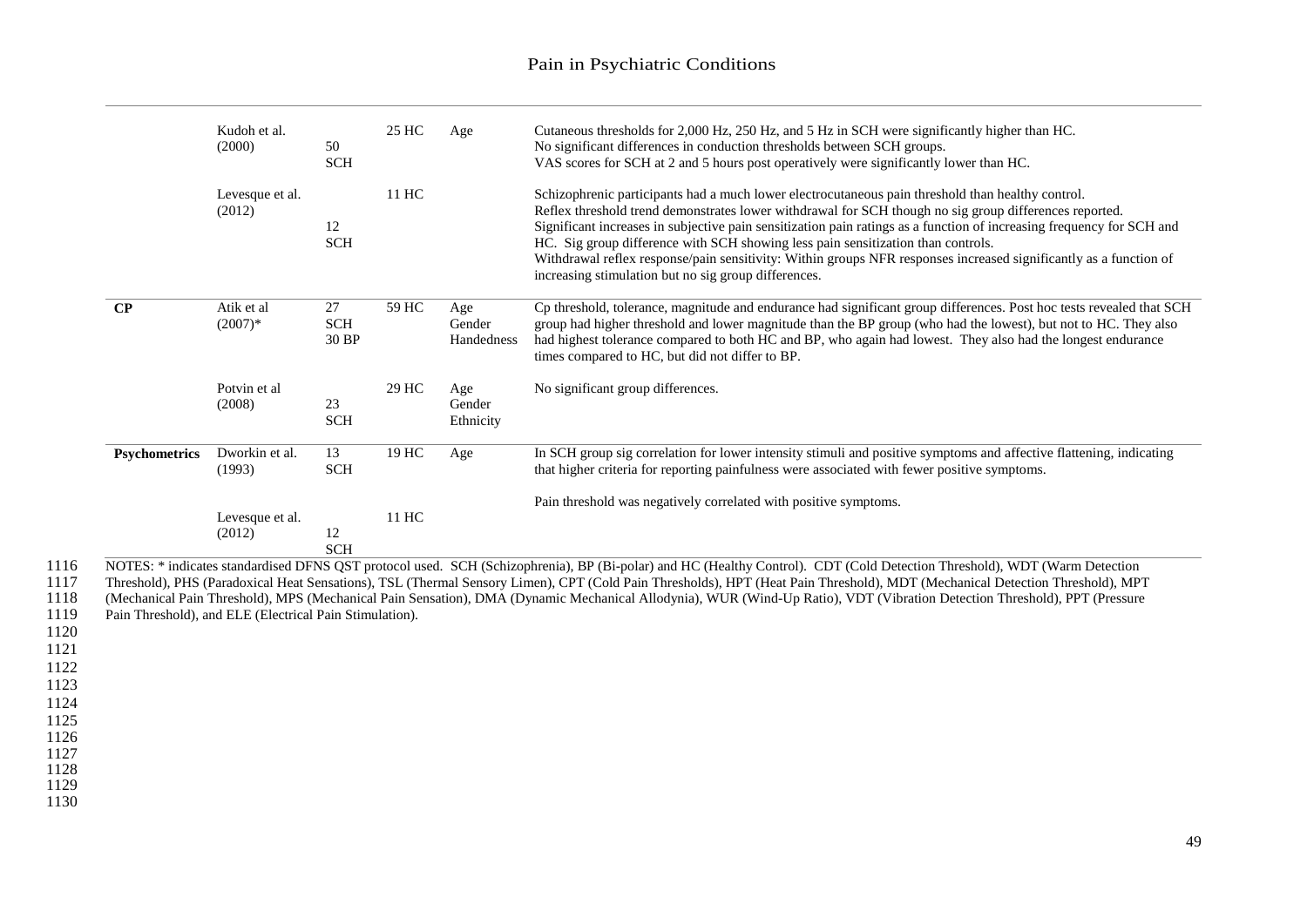| <b>Test</b> | <b>Citation</b>               | <b>Sample</b>                      | Control | <b>Matched</b> | <b>Results</b>                                                                                                                                                                                                                                                                                                                                                                                                                                                                                                             |
|-------------|-------------------------------|------------------------------------|---------|----------------|----------------------------------------------------------------------------------------------------------------------------------------------------------------------------------------------------------------------------------------------------------------------------------------------------------------------------------------------------------------------------------------------------------------------------------------------------------------------------------------------------------------------------|
| <b>CDT</b>  | Ludascher et al.<br>$(2009)*$ | 24 BPD (13)<br>SIB 11 non-<br>SIB) | 24 HC   | Gender         | No significant group differences.                                                                                                                                                                                                                                                                                                                                                                                                                                                                                          |
|             | Ludascher et al.<br>$(2014)*$ | <b>20 BPD</b>                      | 20 HC   | Age<br>Gender  | No significant group differences.                                                                                                                                                                                                                                                                                                                                                                                                                                                                                          |
| <b>WDT</b>  | Ludascher et al.<br>$(2009)*$ | 24 BPD (13)<br>SIB 11 non-<br>SIB) | 24 HC   | Gender         | No significant group differences.                                                                                                                                                                                                                                                                                                                                                                                                                                                                                          |
|             | Ludascher et al.<br>$(2014)*$ | <b>20 BPD</b>                      | 20 HC   | Age<br>Gender  | No significant group differences.                                                                                                                                                                                                                                                                                                                                                                                                                                                                                          |
| CPT         | Ludascher et al.<br>$(2009)*$ | 24 BPD(13)<br>SIB 11 non-<br>SIB)  | 24 HC   | Gender         | Significant group differences, BPD-SIB had highest thresholds. BPD (including BPD-SIB and BPD-non-SIB)<br>were higher than HC. Correlation showed extreme values for CPT were found in the BPD-SIB group.<br>Sig main effect of group for detection thresholds, pain thresholds and intensity ratings for laser radiant heat<br>stimuli. Post-hoc contrasts were sig for detection thresholds, pain thresholds and heat pain ratings. BPD-SIB<br>showed lowest pain sensitivity. BPD (SIB and non-SIB) were lower than HC. |
|             | Ludascher et al.<br>$(2014)*$ | 20 BPD                             | 20 HC   | Age<br>Gender  | Significant effect for group factor, with BPD showing lower CPT temperatures required for pain.                                                                                                                                                                                                                                                                                                                                                                                                                            |
|             | Schmahl et al.<br>$(2010)*$   | 16 BPD<br>16 PTSD<br>20 BN         | 24 HC   | Age<br>Gender  | High significant group differences for CPT, with BPD having higher threshold than HC.<br>No sig difference between baseline and after stress pain thresholds.                                                                                                                                                                                                                                                                                                                                                              |
| <b>HPT</b>  | **Ludascher et al.<br>(2009)  | 24 BPD (13)<br>SIB 11 non-<br>SIB) | 24 HC   | Gender         | Significant group differences, BPD-SIB had highest thresholds. BPD (including BPD-SIB and BPD-non-SIB)<br>were higher than HC. Correlation showed extreme values for HPT were found in the BPD-SIB group.                                                                                                                                                                                                                                                                                                                  |
|             | Ludascher et al.<br>$(2014)*$ | <b>20 BPD</b>                      | 20 HC   | Age<br>Gender  | Significant effect for group factor, with BPD showing highest HPT.                                                                                                                                                                                                                                                                                                                                                                                                                                                         |
|             | Schmahl et al.<br>(2006)      | 12 BPD                             | 12 HC   | Age<br>Gender  | BPD had lower pain sensitivity to tonic heat than controls. The mean temperature causing perceived pain<br>intensity of NRS 40 was found to be 46.7 ±0.4°C for patients and 44.2 ±0.6°C for controls and a reduced offset<br>of the stimulus-response function in patients, suggesting there was a downward shift of the stimulus-response<br>function in patients by approximately 30 points on the NRS.                                                                                                                  |
|             | Schmahl et al.<br>$(2010)*$   | 16 BPD<br>16 PTSD                  | 24 HC   | Age<br>Gender  | Trend towards BPD having higher thresholds than HC, no significant main effect.                                                                                                                                                                                                                                                                                                                                                                                                                                            |

<sup>1131</sup> **Table 4: Detailed reported results for each study listed by QST test for personality disorder.**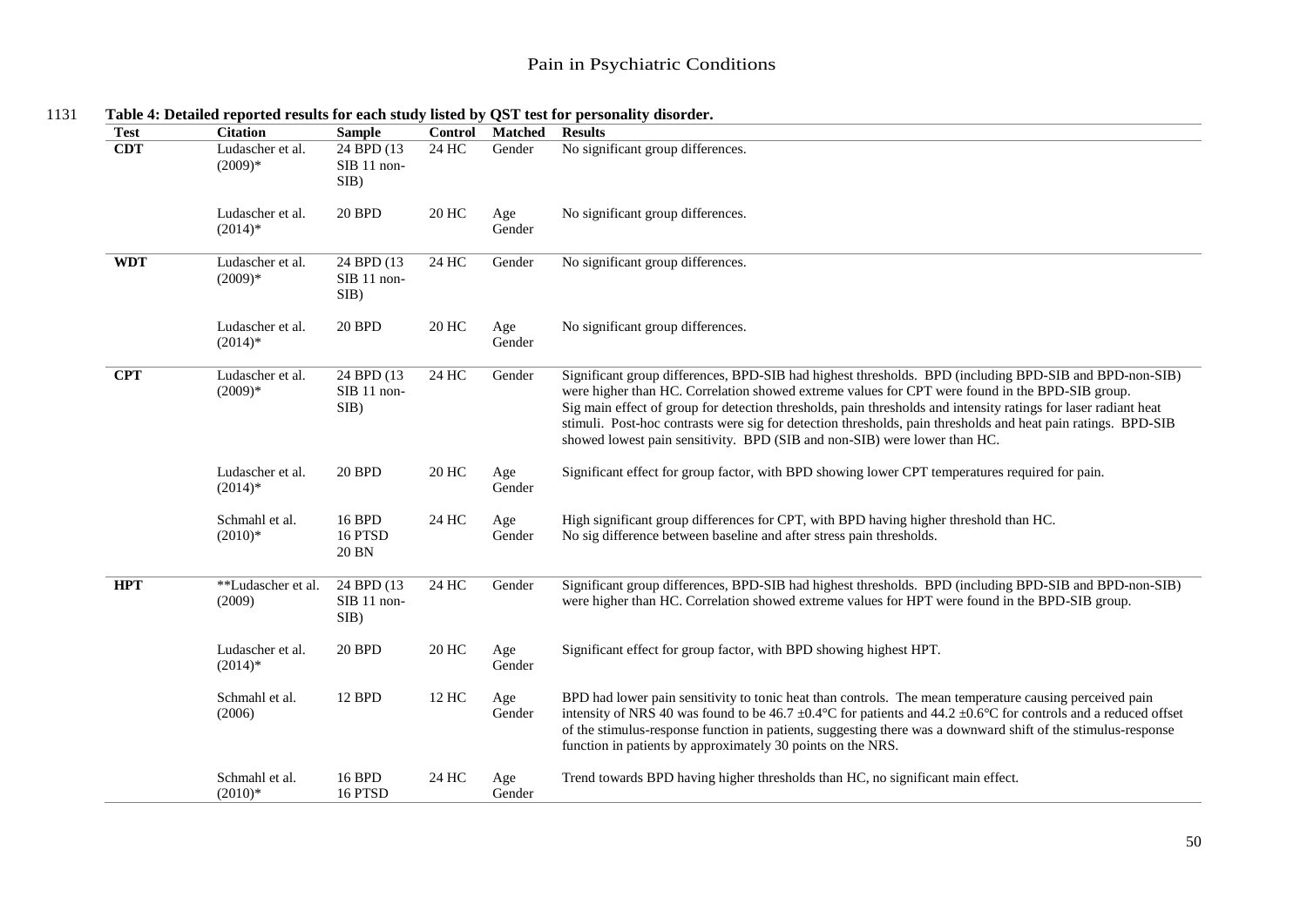|               |                                      | 20 BN                                |       |               | Sig interaction group*condition for WPT, indicating an accentuation of possible hypoalgesia in BPD patients<br>under stress.                                                                                                                                                                                                                                                                                        |
|---------------|--------------------------------------|--------------------------------------|-------|---------------|---------------------------------------------------------------------------------------------------------------------------------------------------------------------------------------------------------------------------------------------------------------------------------------------------------------------------------------------------------------------------------------------------------------------|
|               | Schmahl et al.<br>(2004)             | 10 BPD                               | 14 HC | Gender        | Laser detection and pain thresholds were elevated in BPD patients compared to HC.                                                                                                                                                                                                                                                                                                                                   |
| <b>MPS</b>    | Magerl et al.<br>(2012)              | 22 BPD                               | 22 HC | Age<br>Gender | BPD pain threshold sig higher than HC for individual threshold estimation.<br>Pain threshold at 50% incidence was 74% higher in BPD than HC.<br>Pain reports in BPD were sig lower at any force.<br>SIB and pinprick threshold sig correlated, suprathreshold and SIB sig group effect, no difference in pain<br>measures and intensity. Pain sent stratified by SIB severity, frequent SIB less sensitive to pain. |
| <b>ELE</b>    | Fedora, &<br>Reddon (1993)           | <b>28 BPD</b>                        | 28 HC | Age<br>Gender | BPD groups were significantly higher than HC for pain thresholds.<br>Negative correlation between pain thresholds and degree of monotony avoidance in psychopathic patients, with<br>the highest thresholds recorded in those who were the lowest thrill seekers.                                                                                                                                                   |
|               | Ludascher et al.<br>$(2007)*$        | 12 BPD                               | 12 HC | Age<br>Gender | No sig group differences for electrical detection thresholds. BPD had sig higher pain threshold than HC.                                                                                                                                                                                                                                                                                                            |
| <b>TPD</b>    | Pavony &<br>Lenzenweger<br>$(2014)*$ | 27 BDP<br>20 MDD                     | 44 HC |               | No significant group differences.                                                                                                                                                                                                                                                                                                                                                                                   |
| $\bf CP$      | Bohus et al.<br>(2000)               | 12 BPD                               | 19 HC | Age<br>Gender | HC vs BPD-C and D sig main effect of group on intensity and unpleasantness.<br>Sig effects of time on intensity and unpleasantness ratings.                                                                                                                                                                                                                                                                         |
|               | McCown et al<br>$(1993)*$            | 20 BPD<br><b>20 OPD</b>              | 20 HC | Age<br>Gender | No sig difference between group initial tolerances. Sig group differences, where BPD had longest post<br>immersion voluntary exposure compared to OPD and HC.                                                                                                                                                                                                                                                       |
|               | Pavony &<br>Lenzenweger<br>$(2014)*$ | 27 BPD<br>20 MDD                     | 44 HC |               | No sig group differences for threshold.<br>Sig group differences, BPD had higher tolerance and endurance compared to HC and MDD.                                                                                                                                                                                                                                                                                    |
| Psychometrics | Ludascher et al.<br>(2009)           | $24$ BPD (13)<br>SIB 11 non-<br>SIB) | 24 HC | Gender        | Sig positive correlation with pain intensity ratings and symptom severity.                                                                                                                                                                                                                                                                                                                                          |
|               | Ludascher et al.<br>(2007)           | 12 BPD                               | 12 HC | Age<br>Gender | Pain threshold sig correlated to trait dissociation, state dissociation and aversive arousal in patients but not HC.                                                                                                                                                                                                                                                                                                |

1132 NOTES: \* indicates standardised DFNS QST protocol used. \*\*used both standard and comparable pain induction methods. BPD (Borderline Personality Disorder), PTSD (Post-Traumatic Stress<br>1133 Disorder), SIB (Self-Injuriou

1133 Disorder), SIB (Self-Injurious Behaviour), BN (Bulimia Nervosa), MDD (Major Depressive Disorder), OPD (Other Personality Disorder) and HC (Healthy Control). CDT (Cold Detection

1134 Threshold), WDT (Warm Detection Threshold), PHS (Paradoxical Heat Sensations), TSL (Thermal Sensory Limen), CPT (Cold Pain Thresholds), HPT (Heat Pain Threshold), MDT (Mechanical Alled Pain Threshold), MDT (Mechanical

1135 Detection Threshold), MPT (Mechanical Pain Threshold), MPS (Mechanical Pain Sensation), DMA (Dynamic Mechanical Allodynia), WUR (Wind-Up Ratio), VDT (Vibration Detection 1136 Threshold), PPT (Pressure Pain Threshold),

Threshold), PPT (Pressure Pain Threshold), and ELE (Electrical Pain Stimulation).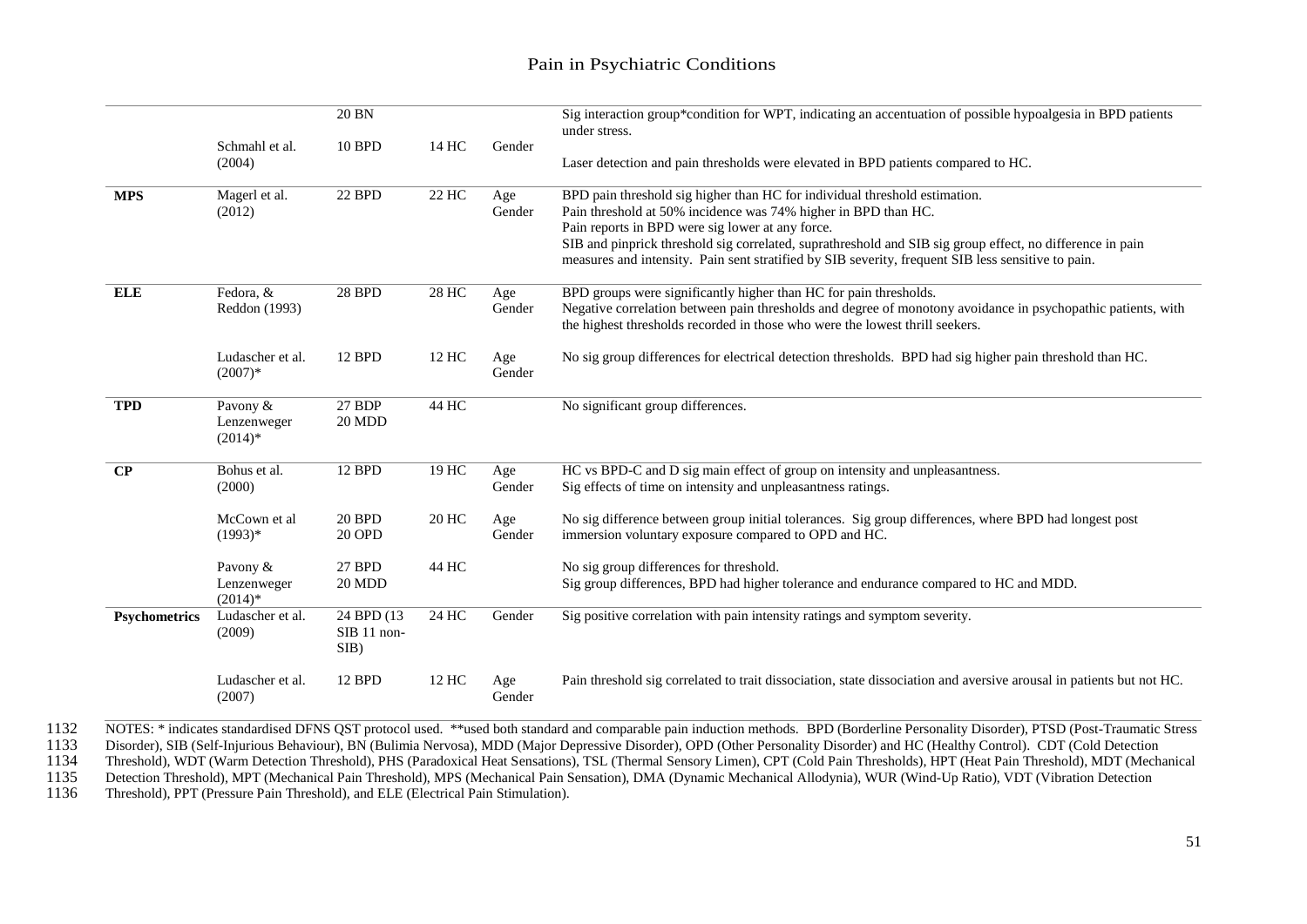| <b>Test</b> | <b>Citation</b>                           | <b>Sample</b>                  | Control | Matched                                         | <b>Results</b>                                                                                                                                                                                                                                                                                                                            |
|-------------|-------------------------------------------|--------------------------------|---------|-------------------------------------------------|-------------------------------------------------------------------------------------------------------------------------------------------------------------------------------------------------------------------------------------------------------------------------------------------------------------------------------------------|
| <b>CDT</b>  | Pauls et al. (1991)                       | 9 AN<br>10 BN                  | 10 HC   | Gender                                          | No significant group differences.                                                                                                                                                                                                                                                                                                         |
| <b>WDT</b>  | Pauls et al. (1991)                       | 9 AN<br>10 BN                  | 10 HC   | Gender                                          | No significant group differences.                                                                                                                                                                                                                                                                                                         |
| <b>HPT</b>  | Bar et al. (2006)*                        | 14 AN                          | 15 HC   | Gender                                          | Sig group main effect, sig group*time interaction for heat pain threshold, where patients had higher thresholds than<br>HC, with results remaining significant even after controlling for skin temperature.                                                                                                                               |
|             | Bar et al. (2013)*                        | 19 AN                          | 19 HC   | Age<br>Gender<br>Smoking<br>Coffee<br>Education | Overall significant group differences for thermal pain on both forearms, with sig diff between patients and HC for<br>WPT on the right and left, with patients averaging 2 degrees higher than HC.                                                                                                                                        |
|             | De Zwaan et al.<br>(1996)                 | 40 ED                          | 32 HC   |                                                 | Patients had significantly higher threshold for thermal pain compared to HC.<br>M threshold for pressure sig related to M threshold to thermally induced pain.                                                                                                                                                                            |
|             | Krieg et al. (1993)                       | 23 AN                          | 41 HC   | Gender                                          | No group differences for warm pain threshold. All groups had clearly lower mean pain thresholds than the patients<br>with acute anorexia nervosa and bulimia nervosa from their previous study.<br>Pain threshold sig correlated to skin temp in recovered anorexics with intermediate recovery outcome.                                  |
|             | Lautenbacher et al.<br>(1990)             | 10 AN<br>10 BN                 | 10 HC   | Gender                                          | Sig group diff for phasic pain thresholds but not tonic. Warm pain threshold for anorexic and bulimic patients was<br>sig higher under phasic and tonic compared to healthy controls. No other group comparison was sig.                                                                                                                  |
|             | Lautenbacher et al<br>(1991)              | 19 AN<br>20 BN                 | 21 HC   | Gender                                          | Sig group differences in pain thresholds, with both Anorectic and bulimic patients having higher warm pain<br>thresholds than HC.                                                                                                                                                                                                         |
|             | Papezova et al.<br>(2005)                 | 39 ED                          | 17 HC   | Gender                                          | PT detection latencies were highly correlated within subjects. Sig group differences where eating disorders had<br>higher pain thresholds than HC, specifically Bulimia nervosa and binge-purge anorexia, restrictive anorexia did not<br>differ.<br>Sig linear trend with progression from HC to restrictors to bulimics to binge purge. |
|             | Yamamotova                                | 21 BN                          | 21 HC   | Gender<br>BMI                                   | Sig main effect of group, a significant main effect of condition and a significant condition*group interaction. The<br>main effect of group was due to higher pain thresholds in BN than HC on all six measurements.                                                                                                                      |
|             | et al. (2009)<br>Schmahl et al.<br>(2010) | <b>20BN</b><br>16BPD<br>16PTSD | 24 HC   | Age<br>Gender                                   | No significant group differences                                                                                                                                                                                                                                                                                                          |
|             | Pauls et al. (1991)                       | 9 AN<br><b>10BN</b>            | 10 HC   | Gender                                          | Significant group differences where both patient groups had higher thresholds, no significant group*site interaction.                                                                                                                                                                                                                     |
|             |                                           | 22AN                           | 32 HC   | Gender                                          | Significant group differences for thermal pain thresholds where AN and BN patients had higher thresholds than<br>HC.                                                                                                                                                                                                                      |

<sup>1137</sup> Table 5: Detailed reported results for each study listed by QST test for eating disorders.